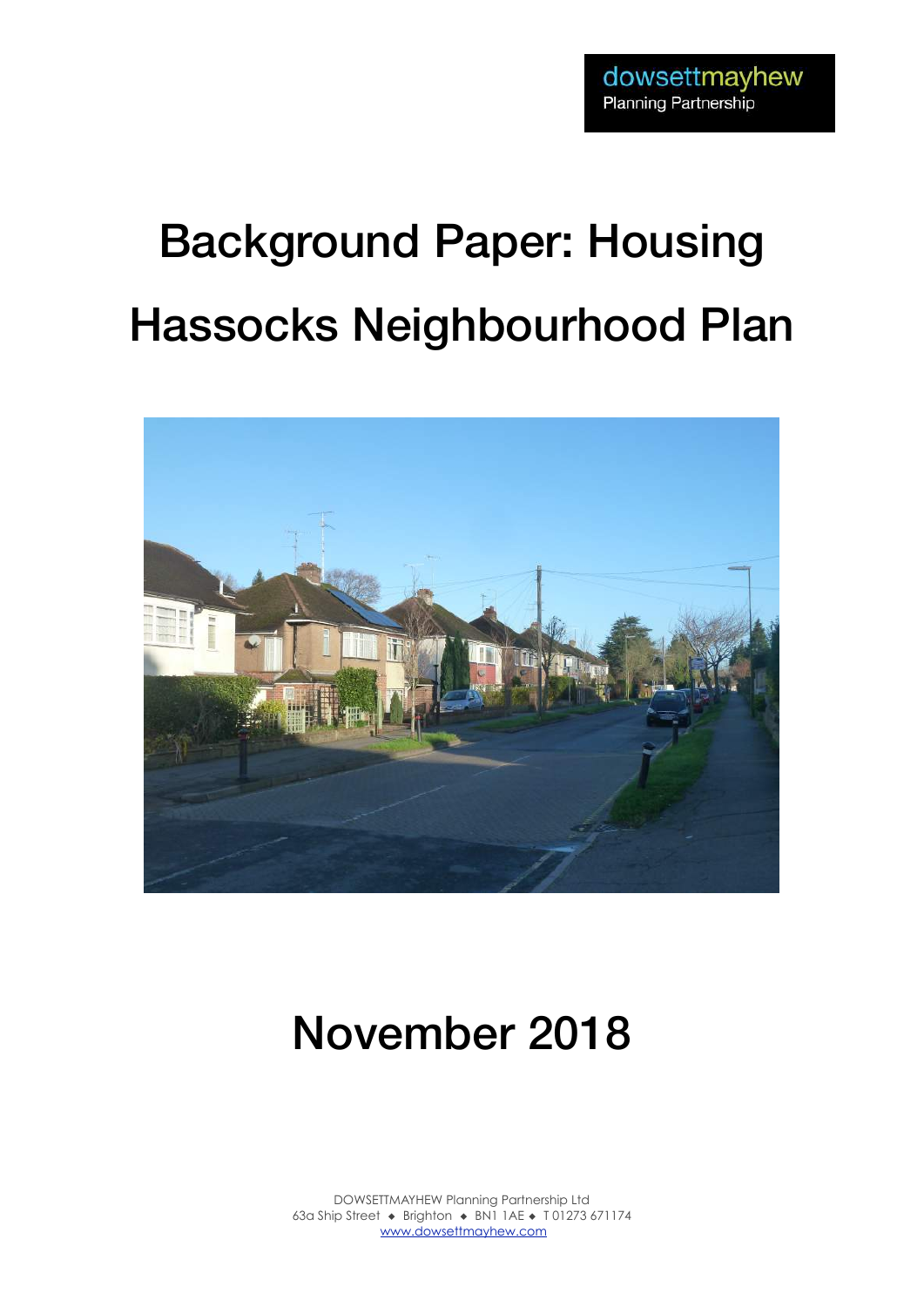#### Contents Page 2014

| 1. | Introduction                                                                                | 1              |
|----|---------------------------------------------------------------------------------------------|----------------|
| 2. | Background of Hassocks Neighbourhood Plan: 2012-2016                                        | 1              |
| 3. | Mid Sussex District Plan Examination: 2016 - 2018                                           | $\overline{2}$ |
| 4. | Mid Sussex District Plan: March 2018                                                        | 3              |
| 5. | Strategic Housing and Economic Land Availability Assessment: September 2017 - April<br>2018 | $\overline{4}$ |
| 6. | Revised Hassocks Neighbourhood Plan: June 2018                                              | 4              |
| 7. | National Planning Policy Framework: July 2018                                               | 5              |
| 8. | Hassocks neighbourhood Plan: Housing Need                                                   | 7              |
| 9. | Summary                                                                                     | 16             |

### Appendices

| Appendix 1 | Supporting papers and minutes of Hassocks Neighbourhood Plan Working<br>Group meeting 27 June 2018     |
|------------|--------------------------------------------------------------------------------------------------------|
| Appendix 2 | Minutes of Hassocks Neighbourhood Plan Working Group meetings: 04<br>October 2018 and 01 November 2018 |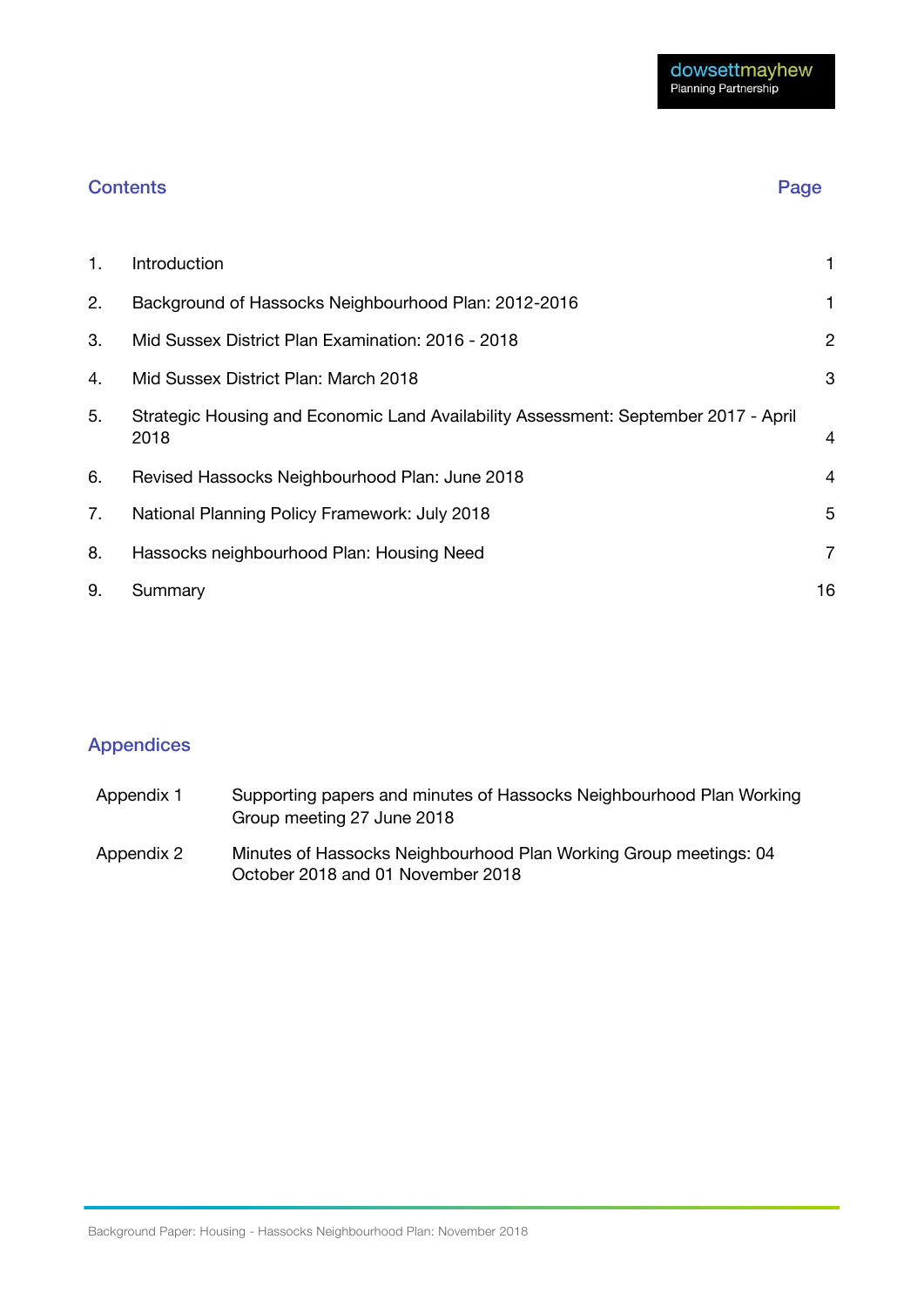#### **1. INTRODUCTION**

- 1.1. This document has been prepared for Hassocks Parish Council (HPC) following a decision by Members to progress with the preparation of a revised Hassocks Neighbourhood Plan (HNP).
- 1.2. The purpose of the document is to provide a summary of the preparation of the HNP to date; an overview of the Mid Sussex District Plan (MSDP); the implications of MSDP policies on the revised HNP; and to confirm HPC's position with respect to the delivery and/or allocation of additional housing sites within the HNP.
- 1.3. The document reviews the Submission HNP housing related policies and aims and recommends whether policies and aims require: removal, substantial amendment, or can be carried forward without amendment.
- 1.4. In addition, the document confirms the subsequent decisions of the he Neighbourhood Plan Working Group (NPWG) in respect of the above recommendations.

#### **2. BACKGROUND OF HASSOCKS NEIGHBOURHOOD PLAN: 2012-2016**

- 2.1. Mid Sussex District Council (MSDC) and the South Downs National Park Authority (SDNPA) approved the designation of the parish of Hassocks as a Neighbourhood Plan Area in July 2012. The preparation of the HNP commenced thereafter with the formation of the NPWG.
- 2.2. Public consultation on plan preparation was undertaken throughout 2014 2016. This included the distribution of a questionnaire to local residents which detailed a proposed Vision and set of proposed Objectives. A public exhibition to inform residents of the HNP followed in September 2014. Further public consultation took place in January and July 2015 where residents were invited to offer views on a range of potential new housing sites. An Extraordinary General Meeting of the HPC was held in September 2015 where decisions were made on housing need, housing site allocations, and designation of Local Green Space.
- 2.3. Following this, the NPWG subsequently finalised the Regulation 14 Pre-submission HNP during September - December 2015.
- 2.4. With respect to housing, the Regulation 14 Pre-Submission HNP proposed to allocate 210 270 dwellings over the Plan period on:
	- Land at Hassocks Golf Club (up to 130 dwellings);
	- Land north of Clayton Mills (up to 140 dwellings); and
	- The National Tyre Centre (up to 20 dwellings).
- 2.5. In addition to this, the Regulation 14 Pre-submission HNP set out support for windfall development on unidentified sites within the built-up area of the parish.
- 2.6. A draft Regulation 14 Pre-Submission HNP and the Sustainability Appraisal (SA) were submitted to MSDC in December 2015 for informal review. Comments were received and the documents were subsequently updated.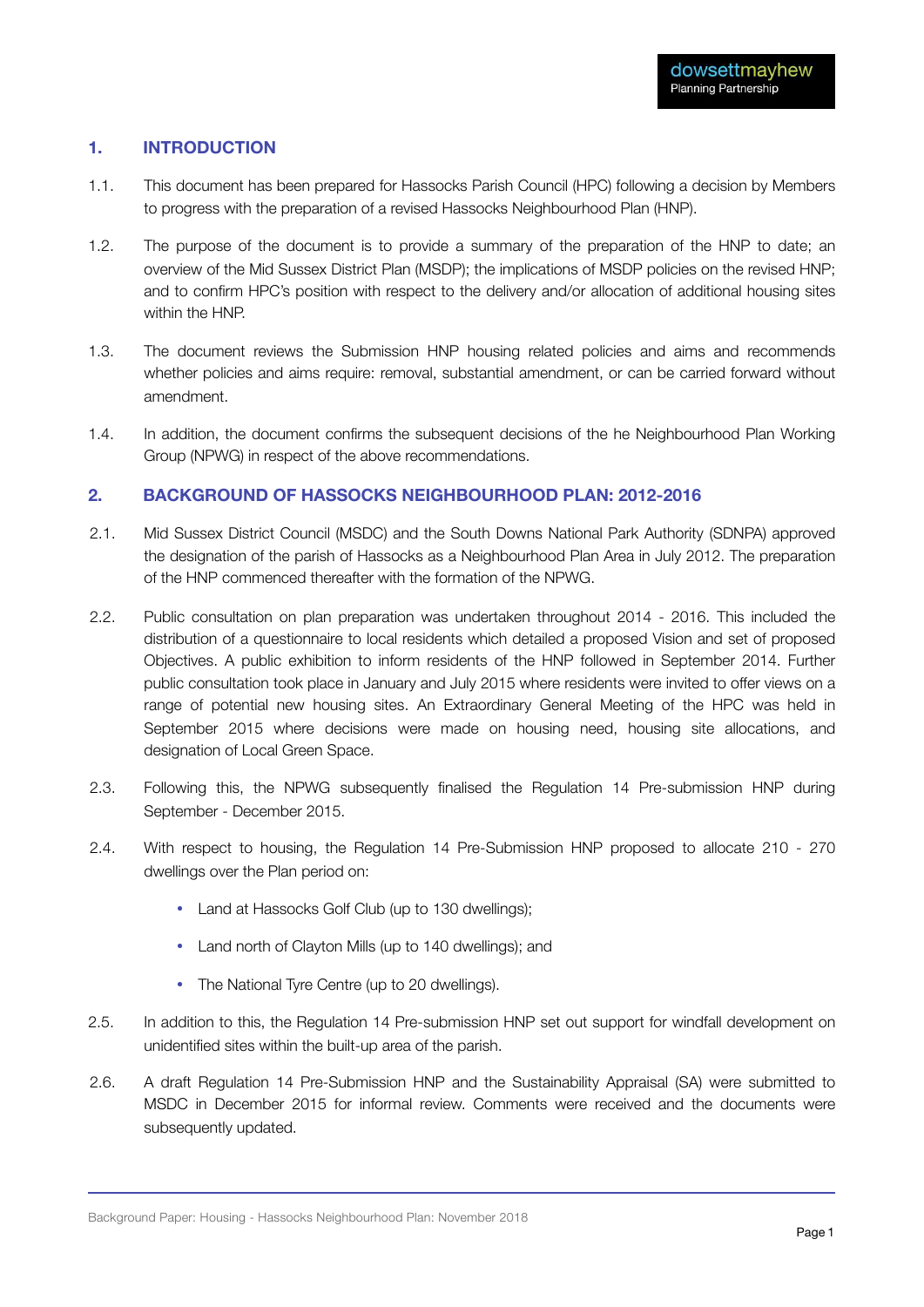- 2.7. The Regulation 14 Pre-submission HNP and accompanying SA were formally published for consultation between 05 January 2016 and 16 February 2016.
- 2.8. Over 200 responses were received from members of the general public or their representatives. Of these, circa 90 supported the HNP, circa 20 made general comments and circa 80 raised concerns/ objections with Policy 15: Land to the North of Clayton Mills and Mackie Avenue. Representations were reviewed and considered by the NPWG with appropriate amendments made to the HNP. In addition, meetings were held with key stakeholders to discuss and agree the Submission Plan.
- 2.9. The Regulation 16 Submission Version Plan and associated documents were prepared during April June 2016. The requisite documents were submitted to MSDC in June 2016. Regulation 16 consultation followed between July - September 2016.
- 2.10. Given the ongoing Examination of the Mid Sussex District Plan (MSDP) at that time, MSDC determined that the Submission Plan should not proceed to Examination.

#### **3. MID SUSSEX DISTRICT PLAN EXAMINATION: 2016 - 2018**

- 3.1. The MSDP was submitted to the Secretary of State for independent Examination in August 2016.
- 3.2. Examination hearings were held towards the end of 2016 and in early 2017. Following this, the Inspector issued his interim conclusions on the housing requirement for the District in February 2017. The Inspector considered that both the full OAN of 876 and 150 dpa of Crawley's unmet need can and should be accommodated in the District Plan. This required an increase of some 20% over the figures contained within the Submission District Plan. In addition, the Inspector required greater clarity on the spatial strategy within the MSDP:

'by establishing the approximate number of dwellings expected in each settlement or groups of *settlements [and as drafted the Plan] provides inadequate guidance to Neighbourhood Plans ... on the amounts of housing development they should aim to accommodate. Up to now, Neighbourhood Plans have been produced without sufficient guidance of this sort and indeed without the knowledge of the objectively assessed need and housing requirement. Future Plans … must take account of both the housing requirement and the numbers of new homes expected in each settlement otherwise they could well be at variance with the district's spatial strategy and be unsound themselves*.'

- 3.3. In response to the interim conclusions, MSDC prepared a 'Main Modifications' District Plan which was the subject of consultation in October - November 2017. This included the addition of a 'strategic' housing allocation on land north of Clayton Mills, for some 500 dwellings and associated infrastructure.
- 3.4. Following consideration of representations received on the Main Modifications, the Inspector held an additional hearing on the issues relating to the proposed allocation on Monday 5th February 2018.
- 3.5. Representations were made to the Inspector for, and on behalf of, HPC.
- 3.6. The Inspector issued his in March 2018. Notwithstanding the level of objection to the proposed allocation at Clayton Mills, the Inspector concluded that with the recommended Main Modifications, the MSDP satisfies the requirements of Section 20 (5) of the 2004 Act and meets the criteria for soundness in the National Planning Policy Framework (NPPF).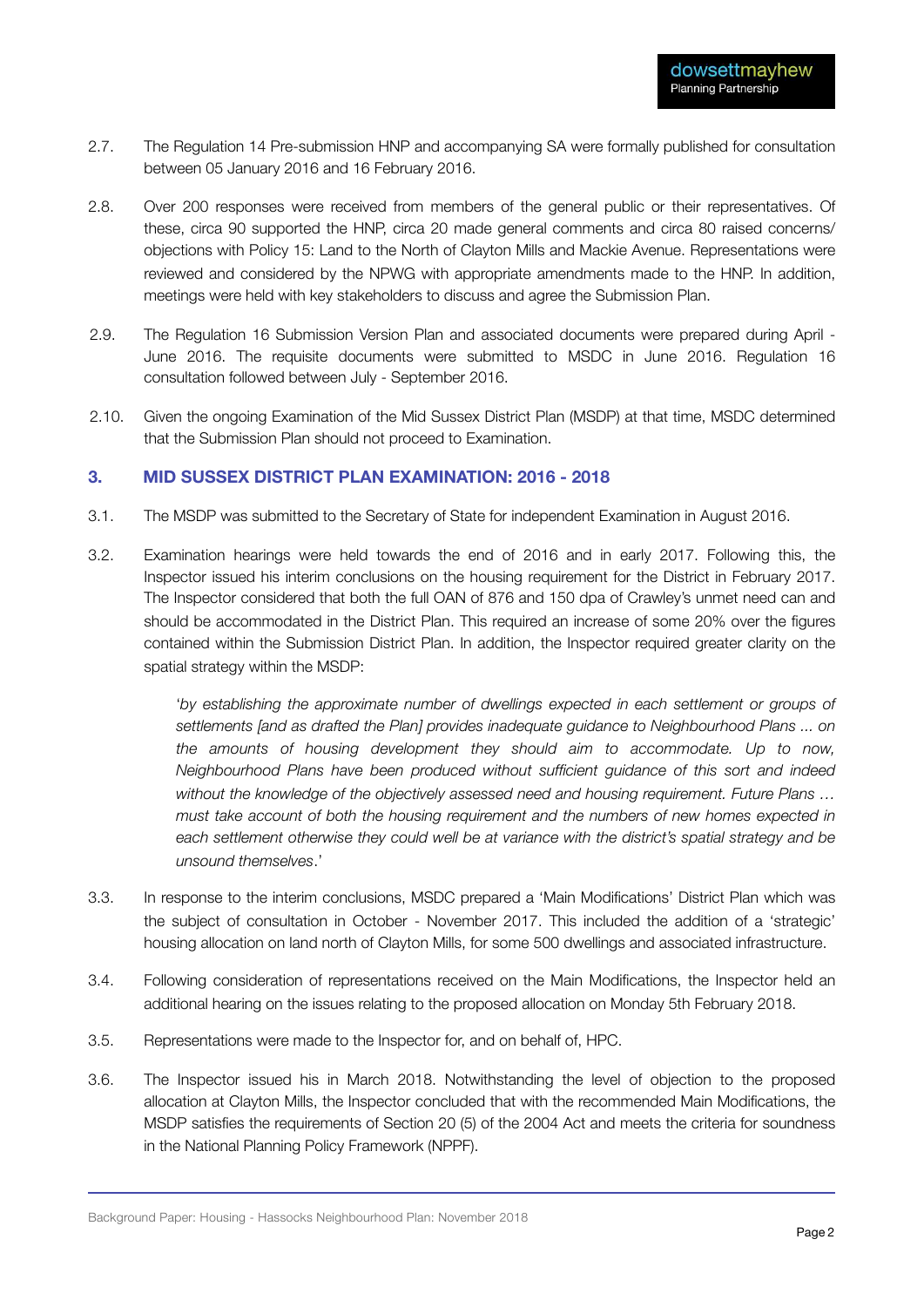#### **4. MID SUSSEX DISTRICT PLAN: MARCH 2018**

- 4.1. The MSDP 2014 2031 was subsequently adopted on 28th March 2018. It replaces the Mid Sussex Local Plan 2004 (other than the saved Local Plan policies). It covers the period up to 2031. It does not apply to that part of the District within the South Downs National Park (SDNP).
- 4.2. The MSDP sets out a Vision, which is underpinned by four priority themes that promote the development of sustainable communities. The Strategic Objectives set the framework for how the MSDP will take forward the Vision and apply it to planning matters.
- 4.3. With respect to meeting housing need, the MSDP has established the objectively assessed housing need (OAHN) of the District as 14,892 dwellings over the Plan period. Provision is also made for 1,498 dwellings to ensure unmet need is addressed in the Northern West Sussex Housing Market Area. This results in a District Plan minimum housing requirement over the Plan period of 16,390.
- 4.4. The MSDP will facilitate the delivery of an average of 876 dwellings per annum (dpa) until 2023/24; and thereafter an average of 1,090 dpa between 2024/2025 and 2030/2031, subject to there being no further harm to the integrity of European Habitat Sites in Ashdown Forest.
- 4.5. MSDP Policy DP4, sets out how the Districts OAN will be delivered. This comprises:
	- Strategic development north and north-west of Burgess Hill: 3,500 dwellings;
	- Land north of Clayton Mills: 500 dwellings;
	- Windfall allowance: 450 dwellings; elsewhere in the District, and
	- As allocated through future Neighbourhood Plans and the Site Allocations document: 2,439 dwellings.
- 4.6. The Policy commits MSDC to commencing the preparation of a Site Allocations Development Plan Document (DPD) in 2017 to be adopted in 2020. In addition, the Policy confirms MSDC will review the MSDP, starting in 2021, with submission to the Secretary of State in 2023.
- 4.7. With respect to Neighbourhood Plans, MSDP Policy DP4 sets out the spatial distribution of the housing requirement by reference to settlement categories. The Plan identifies five categories of which Burgess Hill, East Grinstead and Haywards Heath fall within Settlement Category 1 and are required to deliver the majority of the housing requirement over the Plan period.
- 4.8. Hassocks and Keymer fall within Settlement Category 2 (together with Copthorne, Crawley Down, Cuckfield, Hurstpierpoint and Lindfield). It identifies the settlement characteristics and function as "*larger villages acting as Local Service Centres providing key services in the rural area of Mid Sussex. These settlements serve the wider hinterland and benefit from a good range of services and facilities, including employment opportunities and access to public transpo*rt".
- 4.9. Collectively MSDO Policy DP4 identifies a minimum requirement over the Plan period for Category 2 settlements to provide 3,005 dwellings, with the minimum residual from 2017 onwards (i.e. accounting for existing completions and commitments) of 838 dwellings.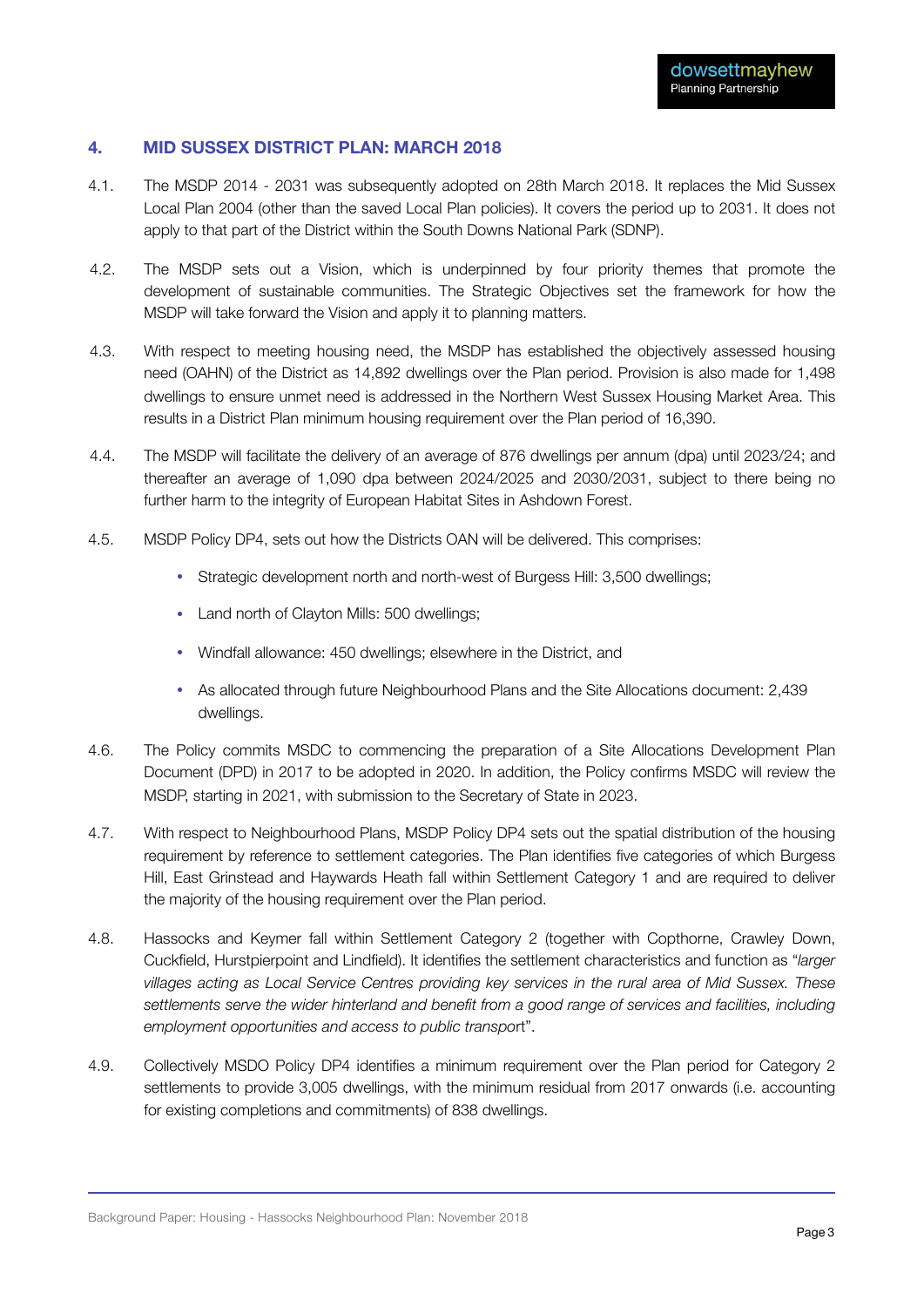- 4.10. Policy MSDP DP6 of the MSDP, states outside of defined built-up area boundaries, the expansion of settlements will be supported where:
	- The site is allocated in the District Plan, a Neighbourhood Plan or subsequent Development Plan Document or where the proposed development is for fewer than 10 dwellings; and
	- The site is contiguous with an existing built up area of the settlement; and
	- The development is demonstrated to be sustainable, including by reference to the settlement hierarchy.

#### **5. STRATEGIC HOUSING AND ECONOMIC LAND AVAILABILITY ASSESSMENT: SEPTEMBER 2017 - APRIL 2018**

- 5.1. MSDC have committed to preparing a Site Allocations DPD. To inform the preparation of this Document and the Council's Brownfield Land Register, MSDC undertook a "Call for Sites" in September 2017. MSDC requested all sites nominated should be capable of accommodating 5 or more homes, or have a site area of 0.25 hectares or larger.
- 5.2. MSDC used the sites nominated through this process to prepare a new Strategic Housing and Economic Land Availability Assessment (SHELAA). In April 2018, MSDC published its latest SHELAA.
- 5.3. With respect to Hassocks, the SHELAA identified a number of potential candidate housing sites within the Parish. It includes sites over and above those already 'committed' for housing and notes that a number of these may be suitable for development in the short, medium and long term.

#### **6. REVISED HASSOCKS NEIGHBOURHOOD PLAN: JUNE 2018**

- 6.1. Following the adoption of the MSDP in March 2018, a meeting took place on 16 May 2018 between representatives of HPC and MSDC Officers to discuss options for proceeding with the HNP.
- 6.2. At the meeting, Officers made clear MSDC would support the progress of a Neighbourhood Plan in principle. MSDC Officers also confirmed commitment to the preparation of a district wide Site Allocations DPD, which will identify additional housing land in order to meet the residual housing need for the Plan period, which is not yet identified through completions or commitments. MSDC Officers confirmed it is envisaged the Site Allocation DPD will be adopted in circa two years.
- 6.3. The DPD will include an assessment of a wide range of potential housing sites, focussing on those identified within the SHELAA, in order to meet the housing need in compliance with the spatial distribution set out in Policy DP4 of the MSDP.
- 6.4. Following the meeting with MSDC Officers, the NPWG met on the 27 June 2018 to discuss the Neighbourhood Plan and future options.
- 6.5. A background paper was circulated to NPWG Members before the meeting for their consideration. This set three main options in determining if, and how, to proceed with the preparation and adoption of the HNP (see Appendix 1). The options comprised:
	- Option 1: Cease preparation of a Neighbourhood Plan (the 'do nothing' scenario);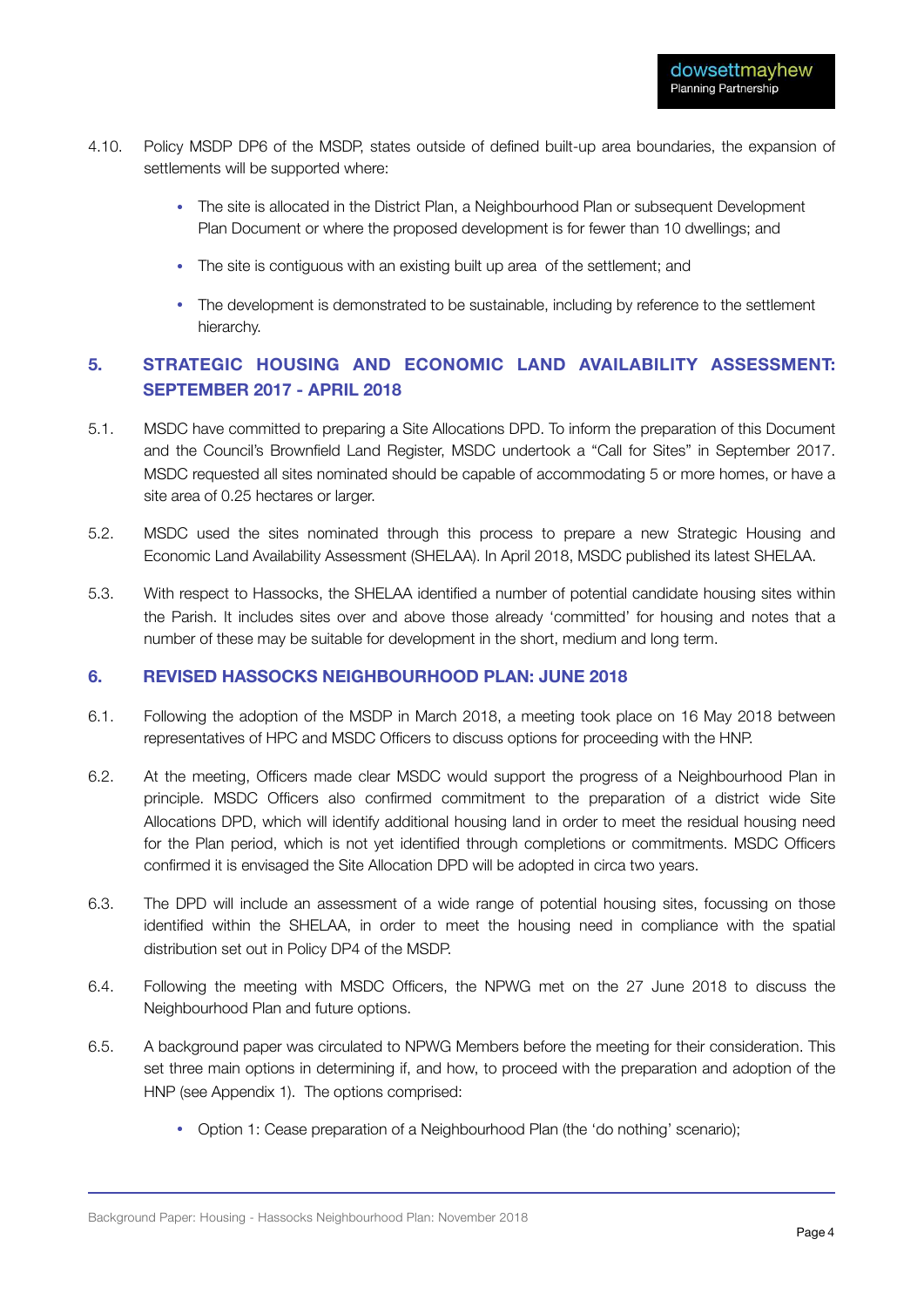- Option 2: Resurrect the Submission HNP (June 2016) and amend where necessary and progress (the 'light touch' review scenario); and
- Option 3: Produce a wholly new HNP (the 'comprehensive' review scenario).
- 6.6. Members of the NPWG considered the options presented. After careful consideration Members rejected Option 1 and Option 3. It was agreed the NPWG would pursue Option 2 to progress the 'light touch' review of the HNP (see Appendix 1, minutes of NPWG meeting on 27 June 2018)

#### **7. NATIONAL PLANNING POLICY FRAMEWORK: JULY 2018**

- 7.1. A revised NPPF was published in July 2018. This sets out the Government's planning policies for England and how these should be applied.
- 7.2. With respect to implementation, Appendix 1, paragraph 214, confirms the policies in the previous Framework (2012) will apply for the purpose of examining plans (including neighbourhood plans), where those plans are submitted on or before 24 January 2019. Given the projected timeline of the revised HNP, it is envisaged the revised HNP will be examined against the requirements of the NPPF (2018).
- 7.3. Paragraph 213 states, existing policies should not be considered out-of-date simply because they were adopted or made prior to the publication of the Framework. Furthermore it states due weight should be given to policies, according to their degree of consistency with the Framework (the closer the policies in the plan to the policies in the Framework, the greater the weight that may be given).
- 7.4. Paragraph 15 states the planning system should be genuinely plan-led. In addition, it states, succinct and up-to-date plans should provide a positive vision for the future of each area; a framework for addressing housing needs and other economic, social and environmental priorities; and a platform for local people to shape their surroundings.
- 7.5. Paragraph 16 states Plans should:
	- be prepared with the objective of contributing to the achievement of sustainable development;
	- be prepared positively, in a way that is aspirational but deliverable;
	- be shaped by early, proportionate and effective engagement between plan makers and communities, local organisations, businesses, infrastructure provides and operators and statutory consultees;
	- contain policies that are clearly written and unambiguous, so it is evidence how a decision maker should react to development proposals;
	- be accessible though the use of digital tools to assist public involvement and policy presentation; and
	- serve a clear purpose, avoiding unnecessary duplication of policies that apply to a particular area (including policies in the Framework, where relevant).
- 7.6. Paragraph 17 states the development plan must include strategic policies to address each local planning authority's priorities for the development and use of land in its area.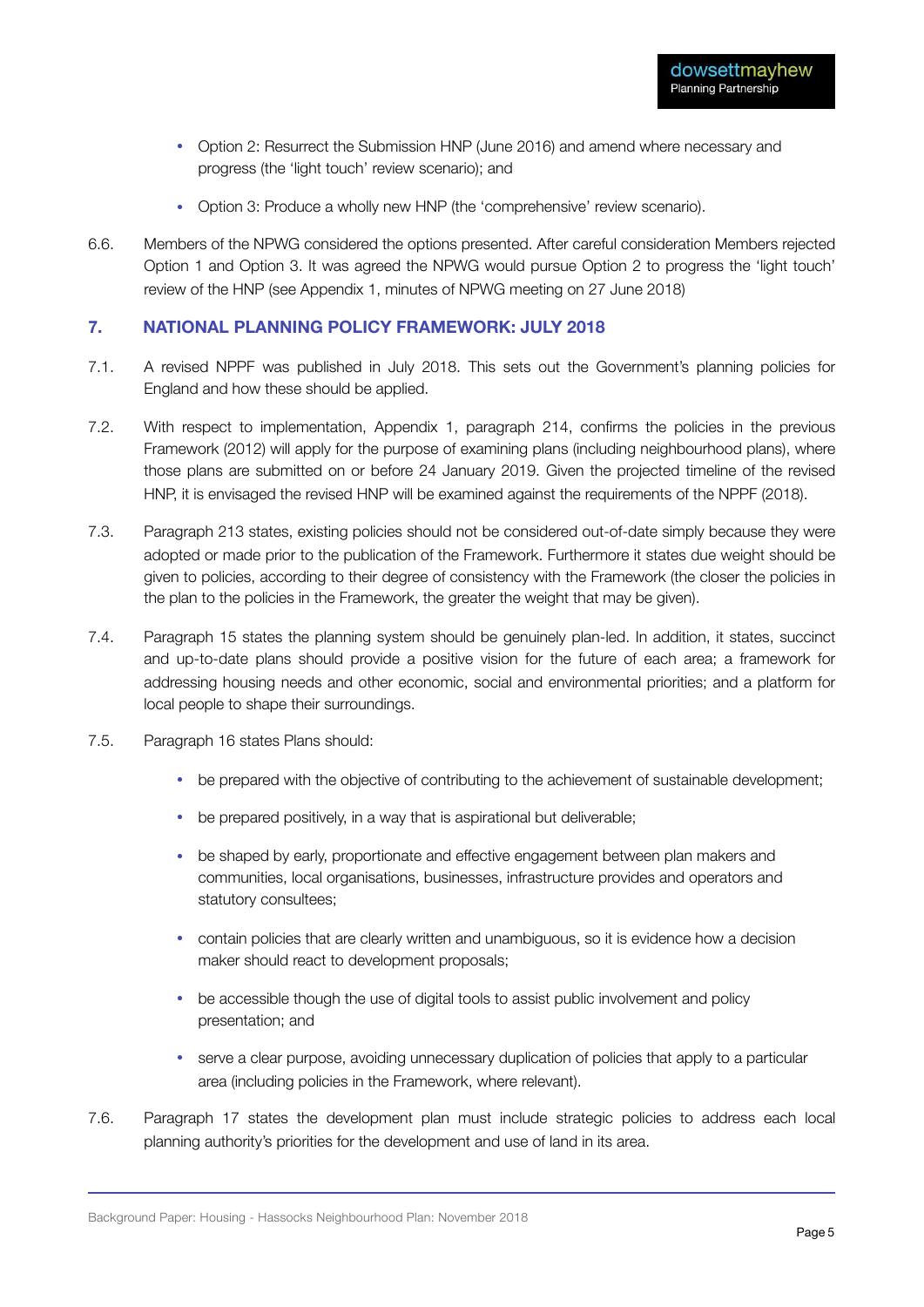- 7.7. Paragraph 20 states strategic policies should set out an overall strategy for the pattern, scale and quality of development, and make sufficient provision for:
	- housing (including affordable housing), employment, retail, leisure and other commercial development;
	- infrastructure for transport, telecommunications, security, waste management, water supply, wastewater, flood risk and coast change management, and the provision of minerals and energy (including heat);
	- community facilities (such as health, education and cultural infrastructure); and
	- conservation and enhancement of the natural, built and historic environment, including landscape and green infrastructure, and planning measures to address climate change mitigation and adaptation.
- 7.8. Paragraph 29 states neighbourhood planning gives communities the power to develop a shared vision for their area. It confirms neighbourhood plans can shape, direct and help deliver sustainable development, by influencing local planning decisions as part of the statutory development plan. It also states neighbourhood plans should not promote less development than set out in the strategic policies for the area, or undermine those strategic policies.
- 7.9. Paragraph 59 state to support the Government's objective of significantly boosting the supply of homes, it is important that a sufficient amount and variety of land can come forward where it is needed, that needs of groups with specific housing requirements are addressed and that land with permission is developed without unnecessary delay.
- 7.10. The NPPF, introduces a standard methodology to calculating housing need. The method takes the Government's household growth projections and applies an affordability ratio, comparing local house prices with workplace earnings, to produce a need figure.
- 7.11. Paragraph 60 states to determine the minimum number of homes needed, strategic policies should be informed by a local housing needs assessment, conducted using the standard method in national guidance - unless exceptional circumstances justify an alternative approach which also reflects current and future demographic trends and market signals. It also states in addition to the local housing need figure, any needs that cannot be met within neighbouring areas should also be taken into account in establishing the amount to be planned for.
- 7.12. Paragraph 65 states strategic policy-making authorities should establish a housing requirement figure for their whole area, which shows the extent to which their identified housing need (and any needs that cannot be met within neighbouring areas) can be met over the plan period. Within this overall requirement, strategic policies should also set out a housing requirement for designated neighbourhood areas which reflects the overall strategy for the pattern and scale of development and any relevant allocations. Once the strategic policies have been adopted, these figures should not need re-testing at the neighbourhood plan examination, unless there has been a significant change in circumstances that affects the requirement.
- 7.13. Para 66 states where it is not possible to provide a requirement figure for a neighbourhood area, the local planning authority should provide an indicative figure, if requested to do so by the neighbourhood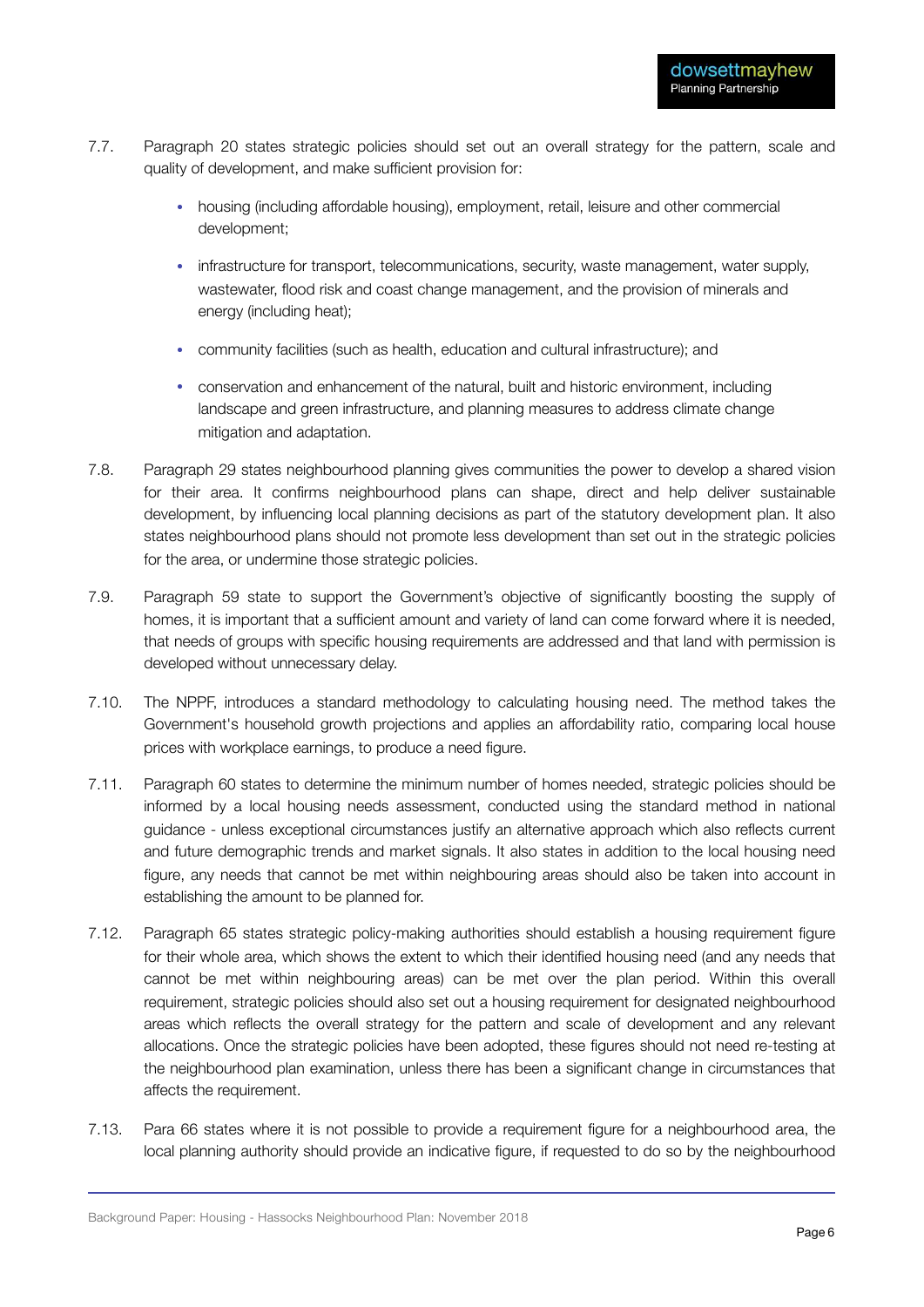planning body. This figure should take into account factors such as the latest evidence of local housing need, the population of the neighbourhood area and the most recently available planning strategy of the local planning authority.

#### **8. HASSOCKS NEIGHBOURHOOD PLAN: HOUSING NEED**

- 8.1. Since taking the decision to prepare a revised HNP, the NPWG have met on a regular basis to discuss and progress the Plan. As part of this work, the evidence base of the Submission HNP has been reviewed and updated. In addition, the Vision and Strategic Objectives have also been reviewed and updated.
- 8.2. With respect to the planning policies and aims of the Submission HNP, all have been reviewed to ensure conformity with the requirements of the NPPF and the MSDP.
- 8.3. The housing chapter has been subject to review. The Submission HNP comprised the following policies:
	- Policy 13: Housing Allocations
	- Policy 14: Hassocks Golf Club
	- Policy 15: Land to the North of Clayton Mills and Mackie Avenue
	- Policy 16: National Tyre Centre
	- Policy 17: Windfall Development
	- Policy 18: Housing Mix
	- Policy 19: Affordable Housing
	- Policy 20: Reuse of Rural Buildings for Residential Use
- 8.4. Set out below is a summary discussion of the policies, as well as a recommendation on whether policies and aims require: removal; substantial amendment, or whether they can be carried forward without amendment.
- 8.5. Following a meeting of the NPWG on the 04 October 2018 and 01 November 2018 (See Appendix 2 for minutes of meetings), the paper includes the decisions of the NPWG and confirms the policies and aims of the housing chapter of the revised HNP.

#### Policy 13: Housing Allocations

- 8.6. Paragraph 37 of the NPPF, states neighbourhood plans must meet certain 'Basic Conditions' and other legal requirements before they can come into force.
- 8.7. Neighbourhood plans are tested through an independent examination. Those neighbourhood plans which meet the Basic Conditions are put to a referendum and where successful are subsequently "made" to form part of the statutory development plan.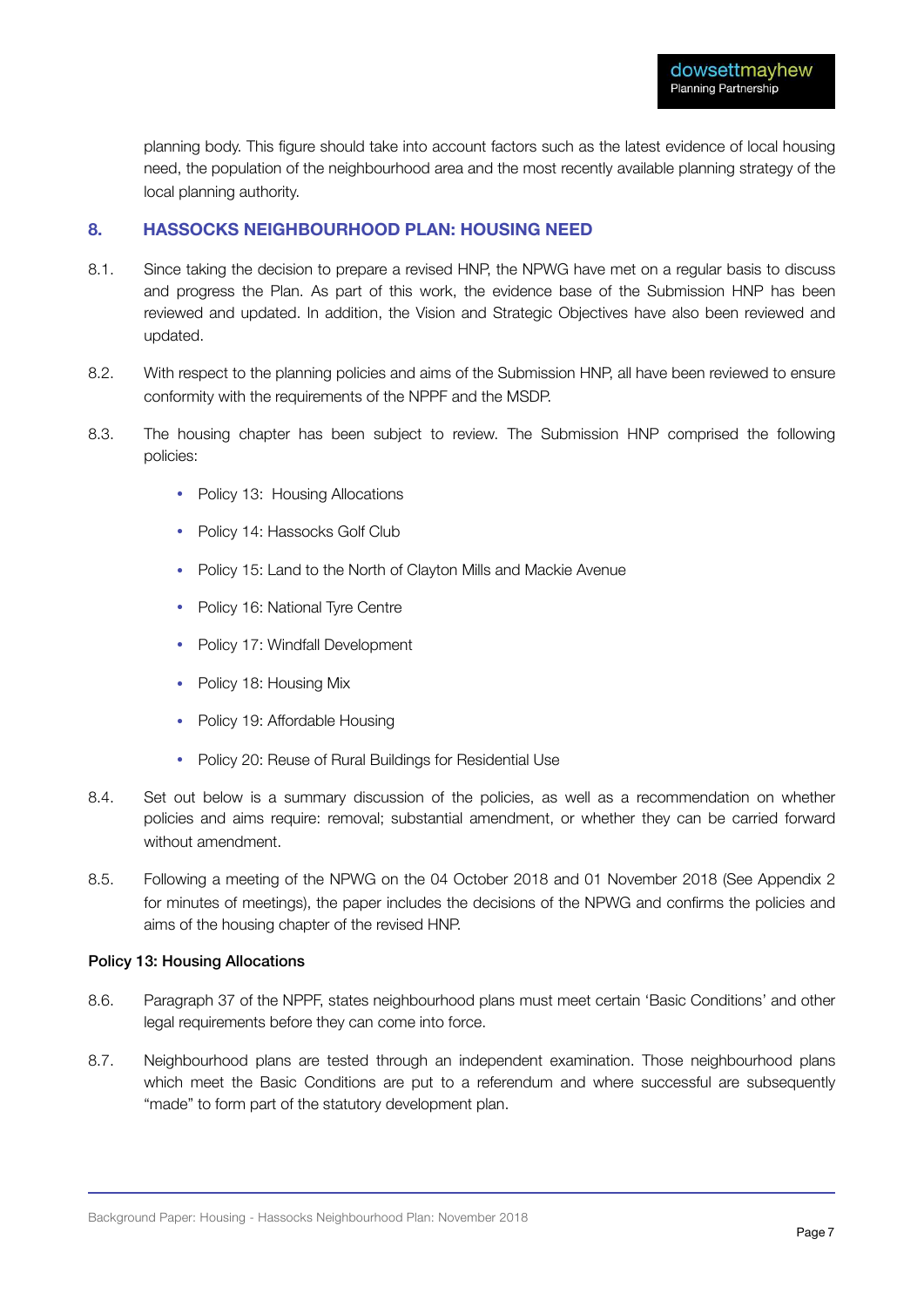- 8.8. The Basic Conditions are set out in paragraph 8(2) of Schedule 4B to the Town and Country Planning Act 1990 as applied to neighbourhood plans by section 38A of the Planning and Compulsory Purchase Act 2004. The Basic Conditions are:
	- Having regard to national policies and advice contained in guidance issued by the Secretary of State it is appropriate to make the order (or neighbourhood plan).
	- Having special regard to the desirability of preserving any listed building or its setting or any features of special architectural or historic interest that it possesses, it is appropriate to make the order. This applies only to Orders.
	- Having special regard to the desirability of preserving or enhancing the character or appearance of any conservation area, it is appropriate to make the order. This applies only to Orders.
	- The making of the order (or neighbourhood plan) contributes to the achievement of sustainable development.
	- The making of the order (or neighbourhood plan) is in general conformity with the strategic policies contained in the development plan for the area of the authority (or any part of that area).
- 8.9. In light of the requirement for neighbourhood plans to be in general conformity with the strategic policies of the MSDP, in considering Policy 13: Housing Allocation, particular regard has been had to MSDP Policy DP4 and DP6.
- 8.10. MSDP Policy DP4:Housing sets out the spatial distribution of the housing requirement by reference to settlement categories. Hassocks is identified as a Category 2 settlement. Collectively with other Category 2 settlements, the settlements are to provide 3,005 dwellings, with the minimum residual from 2017 onwards (i.e. accounting for existing completions and commitments) of 838 dwellings.
- 8.11. MSDP Policy DP6:Settlement Hierarchy sets out support for development within towns and villages with defined built-up area boundaries. The Policy requires outside of the defined built-up area boundaries, the expansion of settlements will be supported where
	- The site is allocated in the District Plan, a Neighbourhood Plan or subsequent Development Plan Document or where the proposed development is for fewer than 10 dwellings; and
	- The site is contiguous with an existing built up area of the settlement; and
	- The development is demonstrated to be sustainable, including by reference to the settlement hierarchy.
- 8.12. With respect to the Neighbourhood Plan Strategy, the MSDP provides clarity between the District housing requirement and the role of individual Neighbourhood Plans in meeting this. It shows the minimum residual amount of development for each settlement over the rest of the MSDP period, as at April 2017.
- 8.13. For Hassocks, the MSDP sets out:
	- A minimum requirement of 882 dwellings to be delivered over the Plan Period (based on stepped trajectory);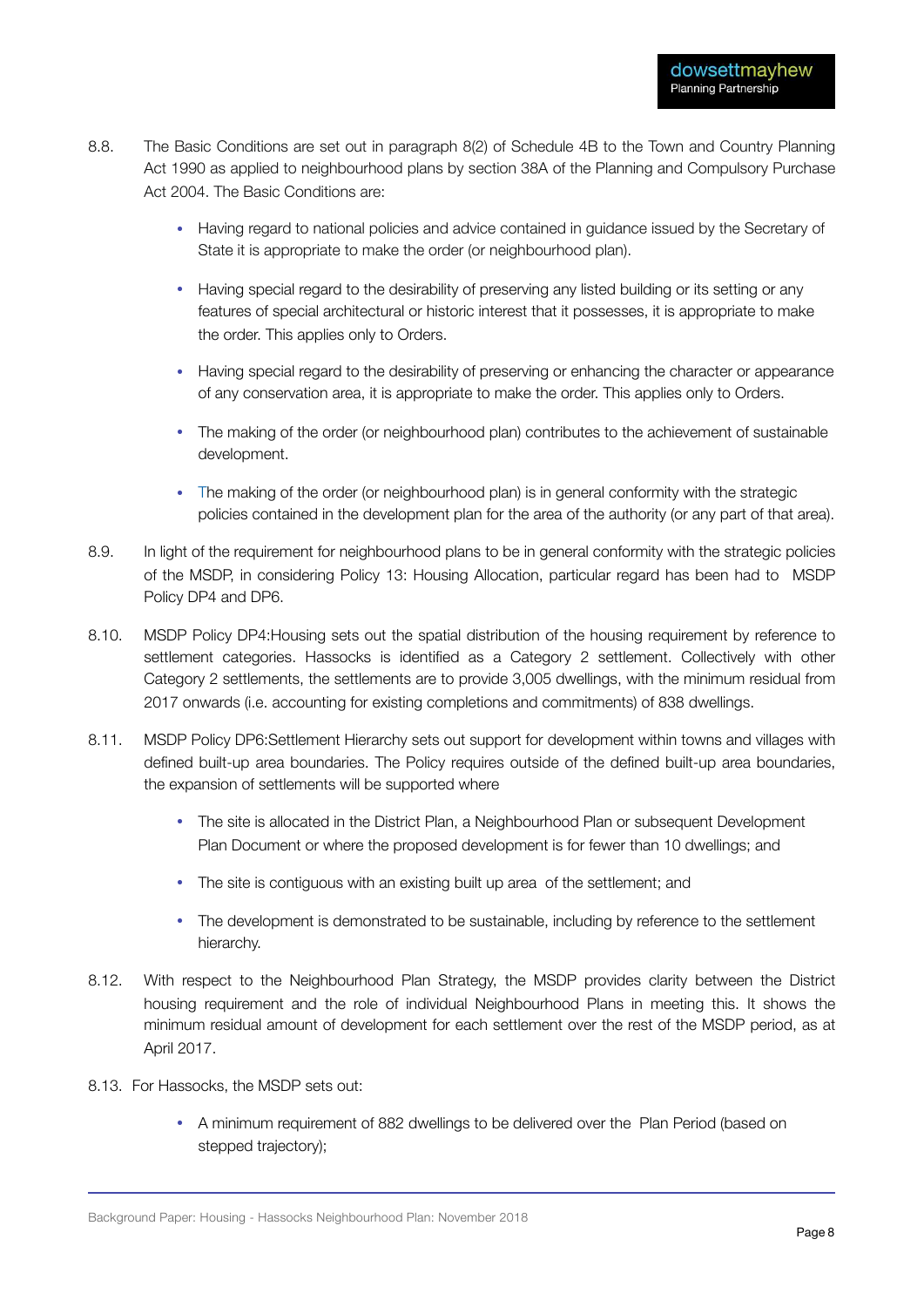- A minimum requirement of 519 dwellings to be delivered up to 2023/24 (based on 876 dpa):;
- The number of completions and commitments, as at 1 April 2017, amounts to 882 dwellings<sup>1</sup>; and
- In light of the number of commitments and completions in Hassocks, the minimum residual number of dwellings to be delivered from 2017 onwards is zero.
- 8.14. The revised NPPF makes clear that strategic policy-making authorities should establish a housing requirement figure for designated neighbourhood areas<sup>2</sup>. Whilst this post-dates the MSDP, the District Plan Inspector required a similar exercise be undertaken as part of the preparation of the MSDP<sup>3</sup>. This resulted in the terms of policy MSDP DP4: Housing, and the supporting text, including the Table on page 36 of the MSDP.
- 8.15. As a result, the MSDP has set out a housing requirement figure for the HNP. This notes a minimum requirement figure of 882 dwellings over the Plan period.
- 8.16. It is noted that this number is substantially higher than any of the other settlements that are identified at Category 2 in the settlement heirarchy<sup>4</sup>.
- 8.17. Furthermore, it is noted that this housing requirement figure is met by the level of existing Commitment and Completions as at April 2017 including the strategic site allocation on land north of Clayton Mills (MSDP Policy DP11).
- 8.18. In light of the above, it was considered that there is no requirement to make an allocation provisions for additional residential development within the Parish over the HNP period.
- 8.19. The NPWG concluded, at their meetings on the 04 October 2018 and 01 November 2018 (See Appendix 2 for minutes of meetings), that there is no requirement to make an allocation provision for additional residential development and therefore a policy to detail site specific allocations for housing is not required. The NPWG does however, support the delivery of further windfall development within the Parish, subject to compliance with policies in the HNP.

#### Policy 17: Windfall Development

8.20. Since the start of the MSDP period, and notwithstanding the strategic allocation, Hassocks has experienced significant growth. A number of planning permissions have been granted and include 16 dwellings at Stafford House<sup>5</sup>; 130 dwellings at Hassocks Golf Club<sup>6</sup>; and 129 dwellings on land west of London Road.

- <sup>5</sup> DM/15/3309
- <sup>6</sup> DM/16/1775

<sup>1</sup> 882 includes strategic allocation to the north of Clayton Mills

<sup>2</sup> see paragraph 65 of NPPF 2018

<sup>3</sup> see J Bore letter of 20th February 2017

<sup>4</sup> see Policy 6: Settlement Hierarchy of the MSDP and Table on page 26 of the MSDP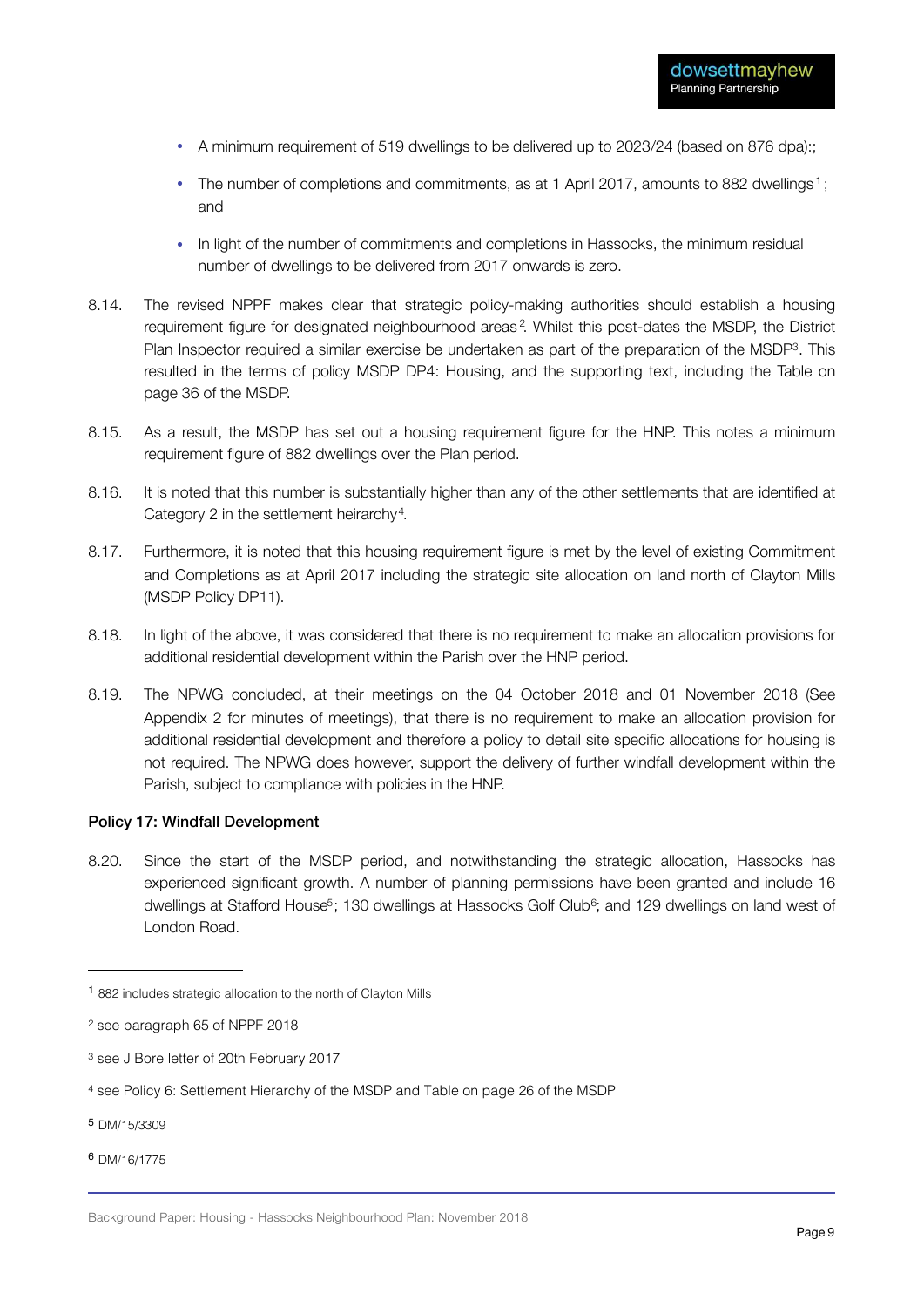- 8.21. In line with the NPPF, HPC wish to plan positively for the future of the Parish. Therefore, and in line with MSDP DP6 it was recommended it was considered the HNP could support further windfall development within and outside of the built-up area boundary subject to the criteria of MSDP DP6, and other relevant policies in the HNP.
- 8.22. In light of this, the NPWG agreed Policy 17: Windfall is amended to reflect the requirements of MSDP Policy DP6 to support development within and outside of the built-up area boundary of Hassocks (subject to criteria).
- 8.23. It is anticipated that this will bring forward further residential development over the plan period, in excess of the existing level of completions/ commitments set out in the MSDP, identified as the minimum requirement over the MSDP period.
- 8.24. The NPWG concluded, at their meeting on 04 October 2018 and 01 November 2018 (See Appendix 2 for minutes of meetings), to include a policy within the HNP to support residential development within and adjoining the built-up area boundary of Hassocks.
- 8.25. The NPWG agreed the Policy is updated to read:

#### **Policy X: Residential development within and adjoining the built-up area boundary of Hassocks**

Development proposals for residential development on unidentified sites within the defined built-up area of Hassocks will be support where proposals:

- 1. Are of an appropriate nature and scale; and
- 2. Positively respond to the character and function of the area.

Development proposals for residential development outside of the built-up area of Hassocks will be supported where:

- 1. The proposed development is for fewer than 10 dwellings; and
- 2. The site is contiguous with an existing built-up area of the settlement; and
- 3. The site is outside of the identified Local Gap and South Downs National Park; and
- 4. The development is demonstrated to be sustainable, including by reference to Hassock's position in the settlement category hierarchy of MSDP Policy DP6.

#### Policy 14: Hassocks Golf Club

- 8.26. The previous Submission HNP allocated land at Hassocks Golf club for up to 130 residential units and a 9 hole golf course facility subject to a number of criteria (Policy 14).
- 8.27. An application to comprehensively redevelop the site for up to "130 residential units, replacement golf clubhouse and new driving range, new golf holes and associated infrastructure was submitted in April 2016 and subsequently approved by MSDC in June 20177.

<sup>7</sup> DM/16/1775

Background Paper: Housing - Hassocks Neighbourhood Plan: November 2018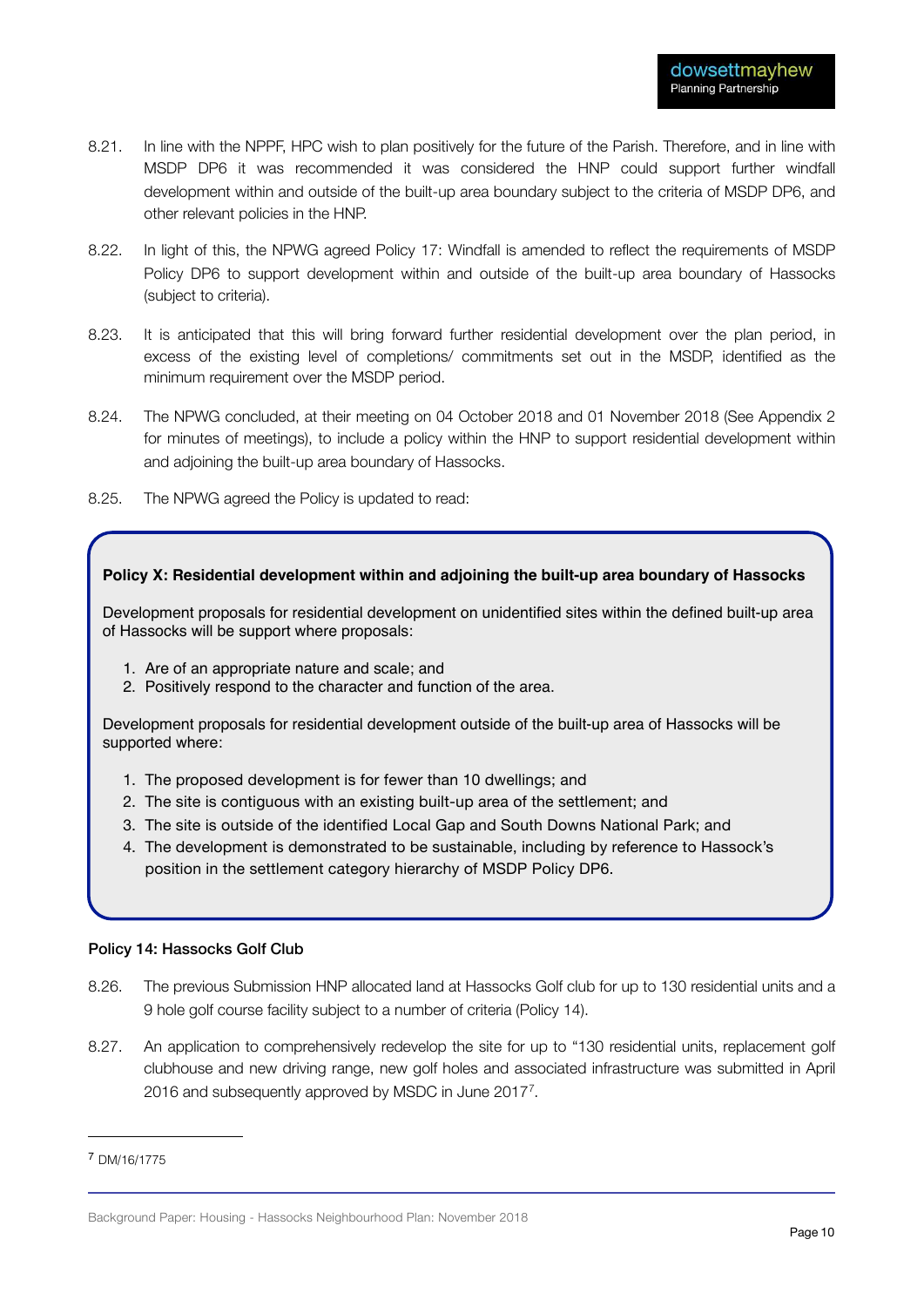- 8.28. Since the granting of planning permission, a further application for the redevelopment of the site comprising of 165 residential units has been submitted to MSDC<sup>8</sup>. This application is currently under consideration.
- 8.29. Given the principle of development has been established on the site through the grant of planning permission. The NPWG consider any future application(s) on the site should be developed in line with the Vision and Strategic Objectives of the HNP.
- 8.30. The NPWG concluded, at their meeting on 04 October 2018 and 01 November 2018 (See Appendix 2 for minutes of meetings), to include a policy within the HNP to support the development of the site in line with the Vision and Strategic objectives of the HNP.
- 8.31. The NPWG agreed the Policy is updated to read:

#### **Policy X: Hassocks Golf Club**

Development proposals on land at Hassocks Golf Club (as identified on the Proposals Map) will be supported where proposals:

- 1. Do not extend into the Gap (as identified on the Proposals Map);
- 2. Protect ancient woodland;
- 3. Allow for the retention of existing mature trees and hedges;
- 4. Protect and do not adversely affect heritage assets, including Friars Oak House and its rural setting;
- 5. Provide a suitable mix of dwelling types and sizes to meet the needs for current and future households;
- 6. Protect the amenity of existing residential properties bordering the site;
- 7. Provide a mix of high quality formal and informal open space;
- 8. Have a financial fund to provide for the maintenance of the public open space for not less than 20 years;
- 9. Provide land to the west of Belmont Recreation Ground for formal/informal open space; and
- 10.Provide suitable access and parking.
- 11.Maximise opportunities to facilitate and provide the increased use of alternative means of transport to private non-carbon fueled vehicles.

#### Policy 15: Land to the north of Clayton Mills and Mackie Avenue

- 8.32. The previous Submission HNP allocated land to the north of Clayton Mills and Mackie Avenue for up to 140 units.
- 8.33. As part of the MSDP Examination, MSDC were directed to undertake further work to identify sites or broad areas of land for potential development in order to meet the minimum housing requirement for the MSDP period. The MSDP, subsequently allocated part of the site and further land to the north, for 500 dwellings and associated infrastructure, including a new primary school (MSDP Policy DP11).

<sup>8</sup> DM/18/2616

Background Paper: Housing - Hassocks Neighbourhood Plan: November 2018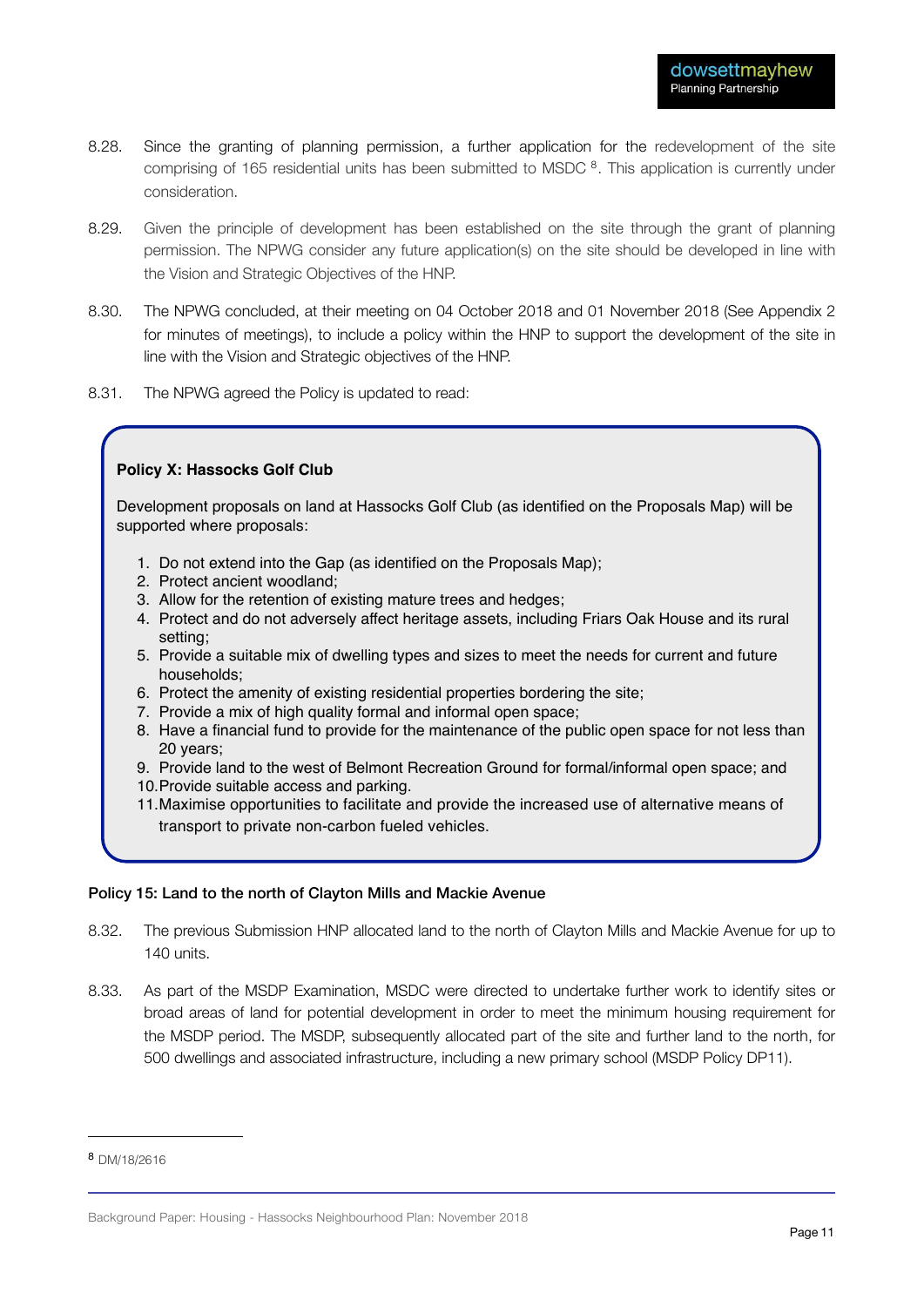- 8.34. HPC made representations to the MSDP Inspector, setting out strong objections to the proposed allocation of 500 dwellings and associated infrastructure. Notwithstanding this, the Inspector concluded that the site should be allocated.
- 8.35. The allocation has established the principle of development of the site. The NPWG consider any future application(s) on the site should be developed in line with the Vision and Strategic Objectives of the HNP.
- 8.36. The NPWG concluded, at their meeting on 04 October 2018 and 01 November 2018 (See Appendix 2 for minutes of meetings), to include a policy within the HNP to support the development of the site in line with the Vision and Strategic objectives of the HNP. With respect to the provision of a School at the site, the NPWG agreed to update Policy 12 of the Submission HNP to support the provision of a twoform entry primary school within the Parish.
- 8.37. The NPWG agreed the Policy is updated to read:

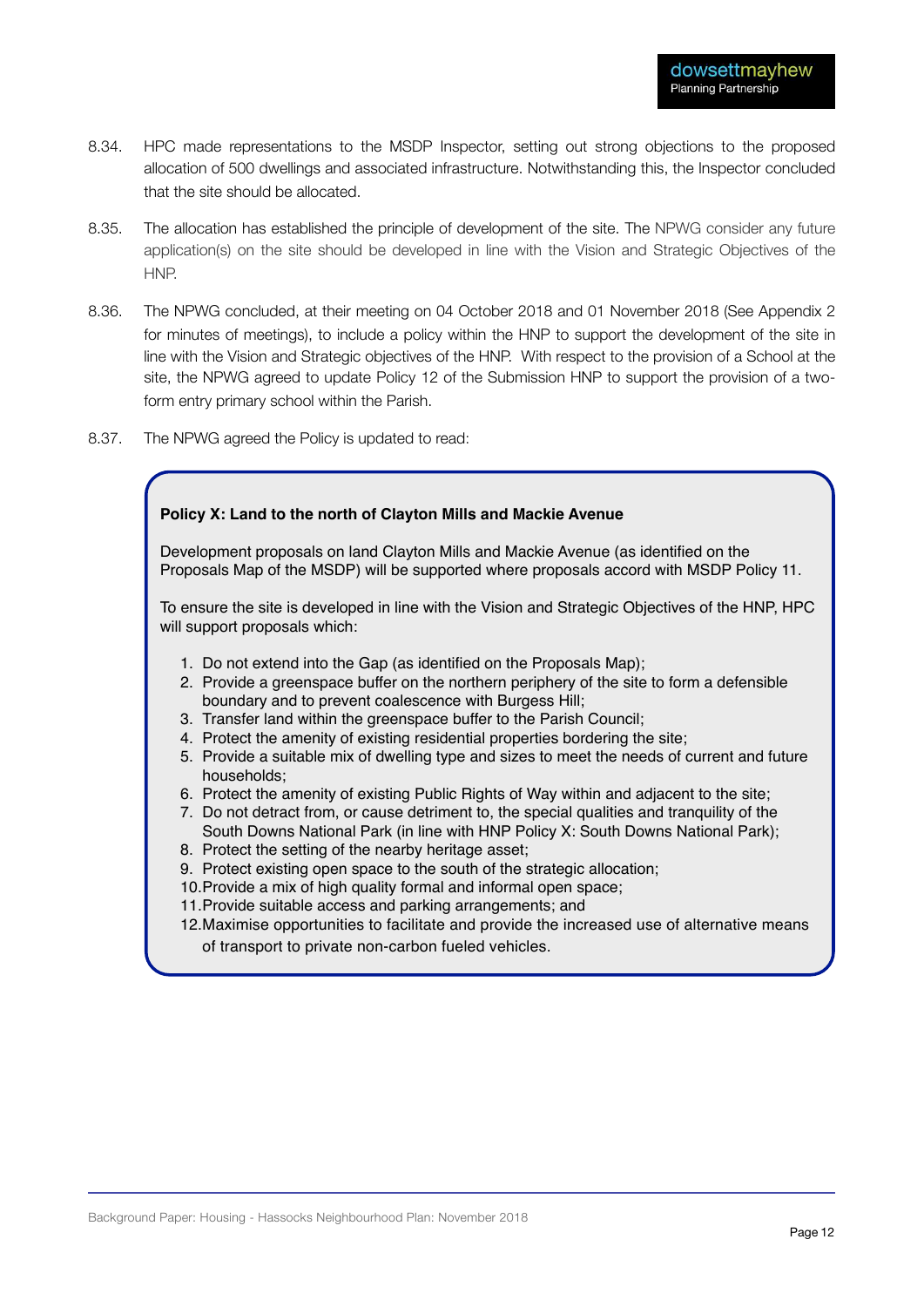#### Policy 16: National Tyre Centre

- 8.38. The previous Submission HNP allocated the National Tyre Centre for up to 20 residential units.
- 8.39. In response to the Regulation 14 Pre-submission consultation, the Environment Agency confirmed, updated flood mapping, identified the site in Flood Zone 3. In light of this, the Environment Agency recommended the Sequential Test was undertaken to ensure development is directed to the areas of lowest flood risk.
- 8.40. In response to the Regulation 16 Submission consultation, the Environment Agency continued to raise concern with the proposed allocation. The Environment Agency considered the flood risk associated with the site warranted further consideration. In addition, the Environment Agency raised concern that the Sequential Test had not been passed.
- 8.41. In an endeavour to overcome these flood risk concerns, MSDC, with the support of the NPWG, prepared a Sequential Test background paper to demonstrate the site could be made safe from flooding and would not increase flood risk elsewhere.
- 8.42. In order to inform the Sequential Test, the Environment Agency recommended a technical assessment of the perceived flood risk associated with the site was undertaken. The landowner of the site was contacted and asked to commission this work to support the proposed allocation. In response to this request, the landowner confirmed he did not wish to commission a technical assessment.
- 8.43. In light of the outstanding objection from the Environment Agency and confirmation from the landowner that no flood risk assessment would be commissioned, the NPWG agreed at their meeting on the 20 September 2018, the site should not be considered further for allocation in the revised HNP.
- 8.44. The NPWG is conscious the site forms a focal point in Hassocks village centre as the forecourt facilitates a community market which provides local economic and social benefits.
- 8.45. The Submission HNP proposed to include Aim 3: Village Centre which sought to support proposals that would enhance the character and sense of place of the centre of Hassocks. In light of the social and economic benefits which the development of village centre sites can bring, the NPWG concluded, at their meeting on 04 October 2018 that Aim 3 should be upgraded to a planning policy (See Appendix 2 for minutes of meeting).
- 8.46. It was agreed the planning policy will support development proposals which will positively enhance the central retail and commercial area of Hassocks. It is considered possible that development brought forward with this policy could include the Tyre Centre.

#### Policy 18: Housing Mix

- 8.47. The NPWG discussed the objectives of Policy 18 at their meeting on 20 September 2018.
- 8.48. In light of the requirements of MSDP Policy DP30, the NPWG agreed to update the policy to reflect the wider needs of the Parish and to ensure the policy aligned with MSDP Policy DP30.
- 8.49. The NPWG agreed the Policy is updated to read: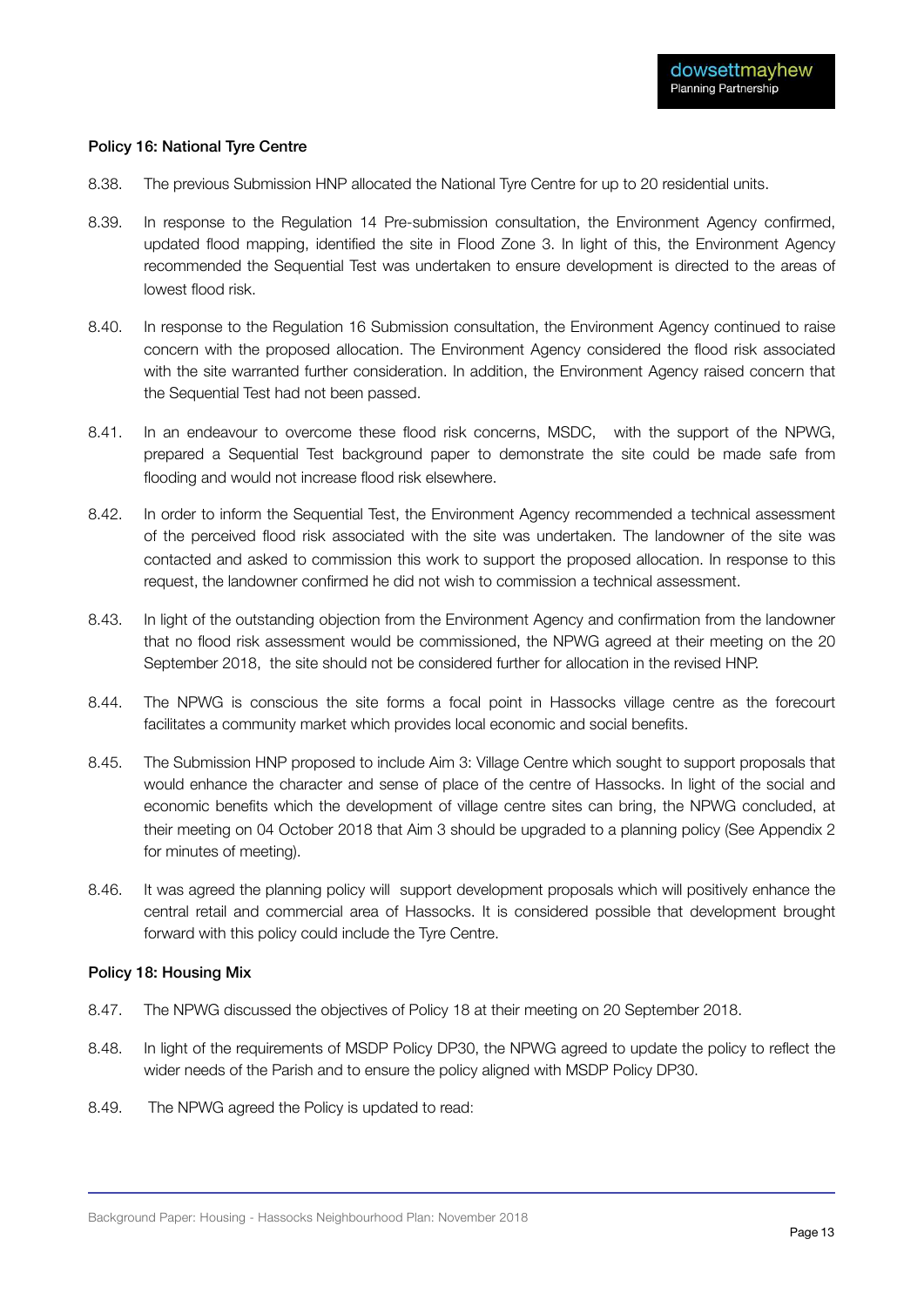#### **Policy X: Housing Mix**

Development proposals which provide a mix of dwelling types and sizes to meet the needs of different groups will be supported.

#### Policy 19: Affordable Housing

- 8.50. The NPWG discussed the objectives of Policy 19, the requirements of the NPPF and MSDP Policy DP31 at their meeting on 20 September 2018.
- 8.51. It was considered, Policy 19 should have a local flavour and prioritise those with a local connection when affordable housing is sought. In order to achieve this objective, the NPWG agreed the policy should be updated to set out how a local connection can be demonstrated.
- 8.52. The NPWG concluded, at their meeting on 04 October 2018 and 01 November 2018 (See Appendix 2 for minutes of meetings), to include a policy within the HNP to support and prioritise those with local connection when affordable housing is sought
- 8.53. The NPWG agreed the Policy is updated to read:

#### **Policy X: Affordable Housing**

Residential development proposals should provide a mix of affordable housing sizes, types and tenures aligned to meet the needs of the Parish.

Any development bringing forward affordable housing will need to demonstrate the following criteria to ensure those with a local connection have priority.

In order to demonstrate a local connection such individual will need to demonstrate:

- 1. A member of their household has a parent, adult child, brother or sister whose only or principal home is and has been for a continuous period of not less than three years in the Parish of Hassocks and wishes to be nearer that relative or
- 2. They are, or have been, permanently employed in the Parish of Hassocks for a continuous period of not less than three years.

#### Policy 20: Reuse of Rural Buildings for Residential Use

8.44. The NPWG discussed the objectives of Policy 20 at their meeting on 4 September 2018.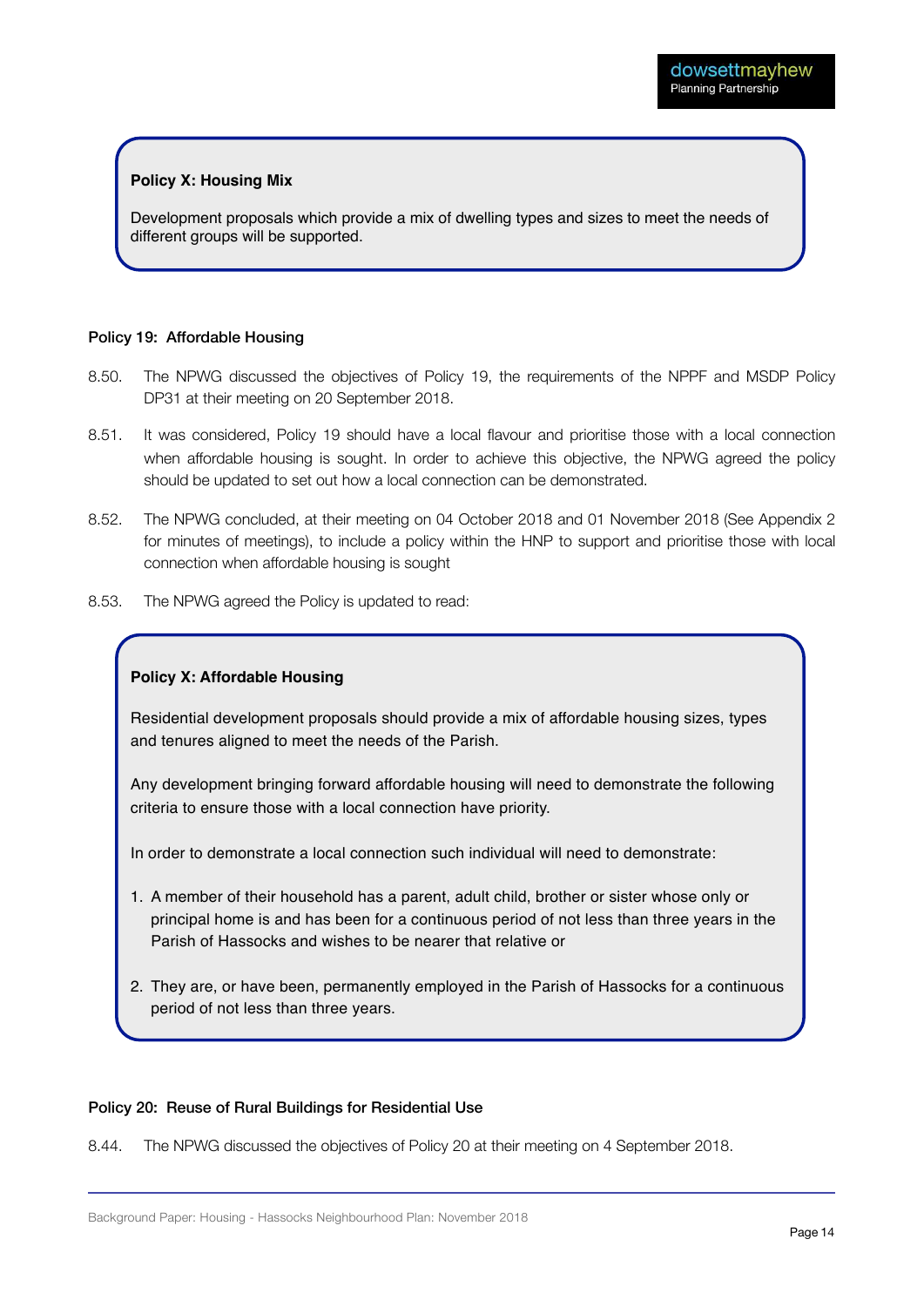8.55. Given the policy requirements of DP15: New Homes in the Countryside, it was agreed the Policy was no longer required and should be deleted.

#### Additional Policy: Policy X: Land to the west of London Road

- 8.56. The previous Submission HNP proposed to allocated a number of green spaces both within and around the built areas of the Parish that met the requirements of the NPPF. Policy 3 proposed to allocate Land at the Ham<sup>9</sup> (LGS2) as a Local Green Spaces.
- 8.57. Notwithstanding this an application for residential development for 97 dwellings on land west of London Road<sup>10</sup> was submitted to MSDC in November 2013. The application was refused in May 2014; and was the subject of an appeal which was dismissed in March 2015. However, this decision was challenged in the High Court and was subsequently quashed in February 2016. The appeal was therefore the subject of re-determination by the Secretary of State (SoS).
- 8.58. The Government appointed Inspector held a Public Inquiry in August 2016. HPC made representations at the Public Inquiry setting out strong objections to the proposed development. Notwithstanding the SoS allowed the appeal and planning permission was granted in March 2017<sup>11</sup>.
- 8.59. Since this granting of permission for 97 residential units, a subsequent application for residential development for 129 dwellings and associated infrastructure was submitted to MSDC in October 2017. The application was approved in July 2018<sup>12</sup>.
- 8.60. The principle of development on this site has been established through the granting of planning permission. The NPWG consider any future application(s) on the site should be developed in line with the Vision and Strategic Objectives of the HNP.
- 8.61. The NPWG concluded, at their meeting on 04 October 2018 and 01 November 2018 (See Appendix 2 for minutes of meetings), to include a policy within the HNP to support the development of the site in line with the Vision and Strategic objectives of the HNP.
- 8.62. The NPWG agreed the Policy is updated to read:

- <sup>11</sup> APP/D3830/W/14/2226987
- <sup>12</sup> DM/17/4307

<sup>9</sup> Also known as land to the west of London Road

<sup>10</sup> DM/13/03818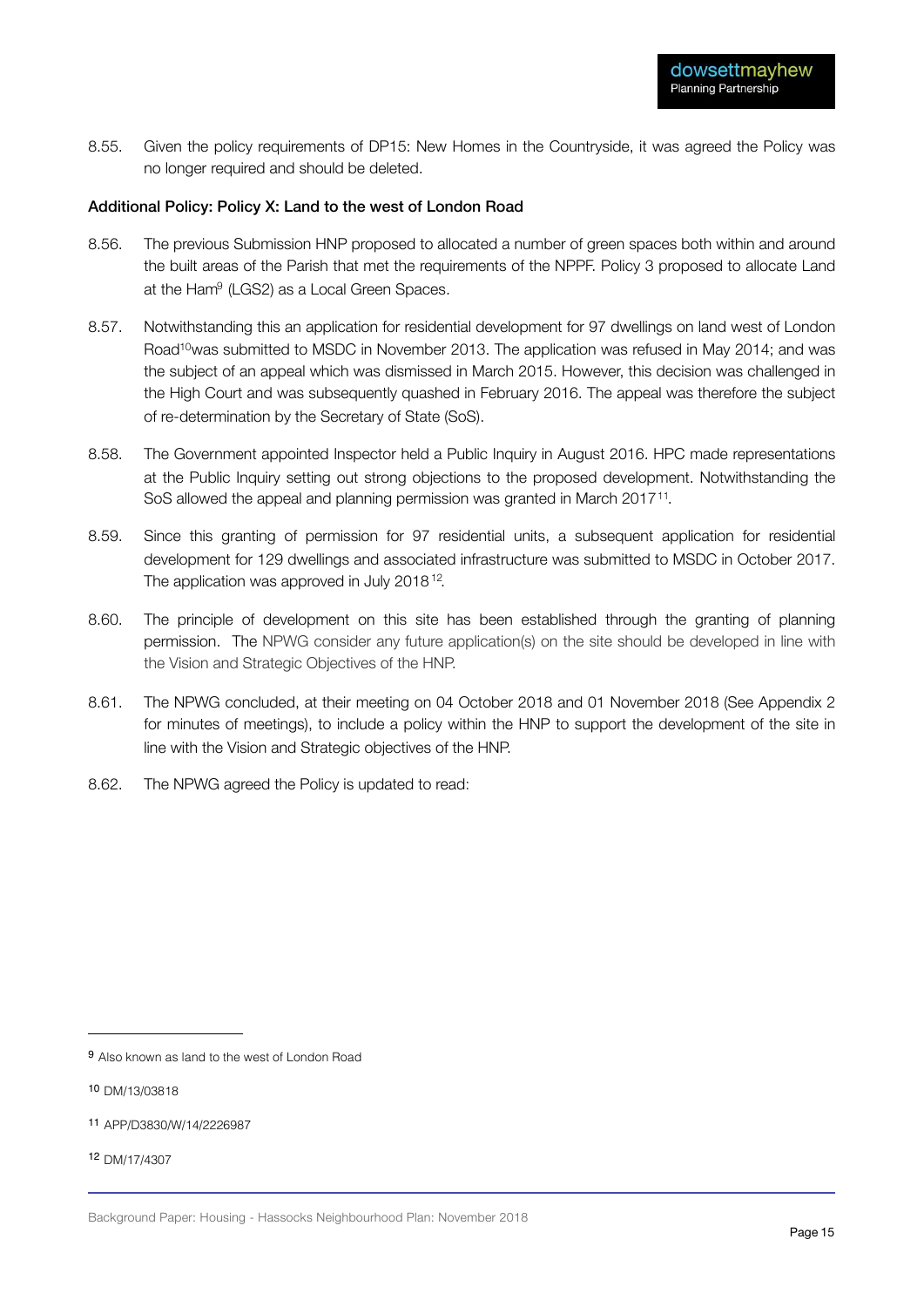#### **Policy X: Land west of London Road**

Development proposals on land west of London Road (as identified on the Proposals Map) will be supported where proposals accord with the Vision and Strategic Objectives of the HNP.

HPC will support proposals which:

- 1. Do not extend into the Gap (as identified on the Proposals Map);
- 2. Provide a suitable mix of dwelling types and sizes to meet the needs for current and future households;
- 3. Protect the amenity of existing residential properties bordering the site;
- 4. Provide a greenspace buffer on the western periphery of the site to form a defensible boundary and to prevent coalescence with Hurstpierpoint;
- 5. Provide a mix of high quality formal and informal open space
- 6. Have a financial fund to provide for the maintenance of the public open space for not less than 20 years;
- 7. Do not have an unacceptable adverse effect upon air quality within the Air Quality Management Area;
- 8. Provide suitable access and parking; and
- 9. Maximise opportunities to facilitate and provide the increased use of alternative means of transport to private non-carbon fueled vehicles.

#### **9. SUMMARY**

- 9.1. MSDC and the SDNPA approved the designation of Hassocks parish as a Neighbourhood Plan Area in July 2012. Since this time, HPC have progressed and prepared the HNP.
- 9.2. The HNP was subject to Regulation 14 Pre-Submission in January 2016 and Regulation 16 Submission consultation in June 2016.
- 9.3. In light of feedback from the ongoing examination of the Mid Sussex District Plan (MSDP), in particular with respect to the overall level of housing need, MSDC determined that the Submission HNP should not proceed to Examination, progress of the HNP was paused, pending the final adoption of the MSDP, which occurred in March 2018.
- 9.4. Following this, and in light of a meeting with MSDC Officers, the NPWG met on the 27 June 2018 to discuss the HNP and future options. It was agreed the NPWG would progress a 'light touch' review of the HNP.
- 9.5. The NPPF confirms neighbourhood planning gives communities the power to develop a shared vision for their area and to shape, direct and help deliver sustainable development. Furthermore it confirms neighbourhood plans should not promote less development than set out in the strategic policies for the area, or undermine those strategic policies.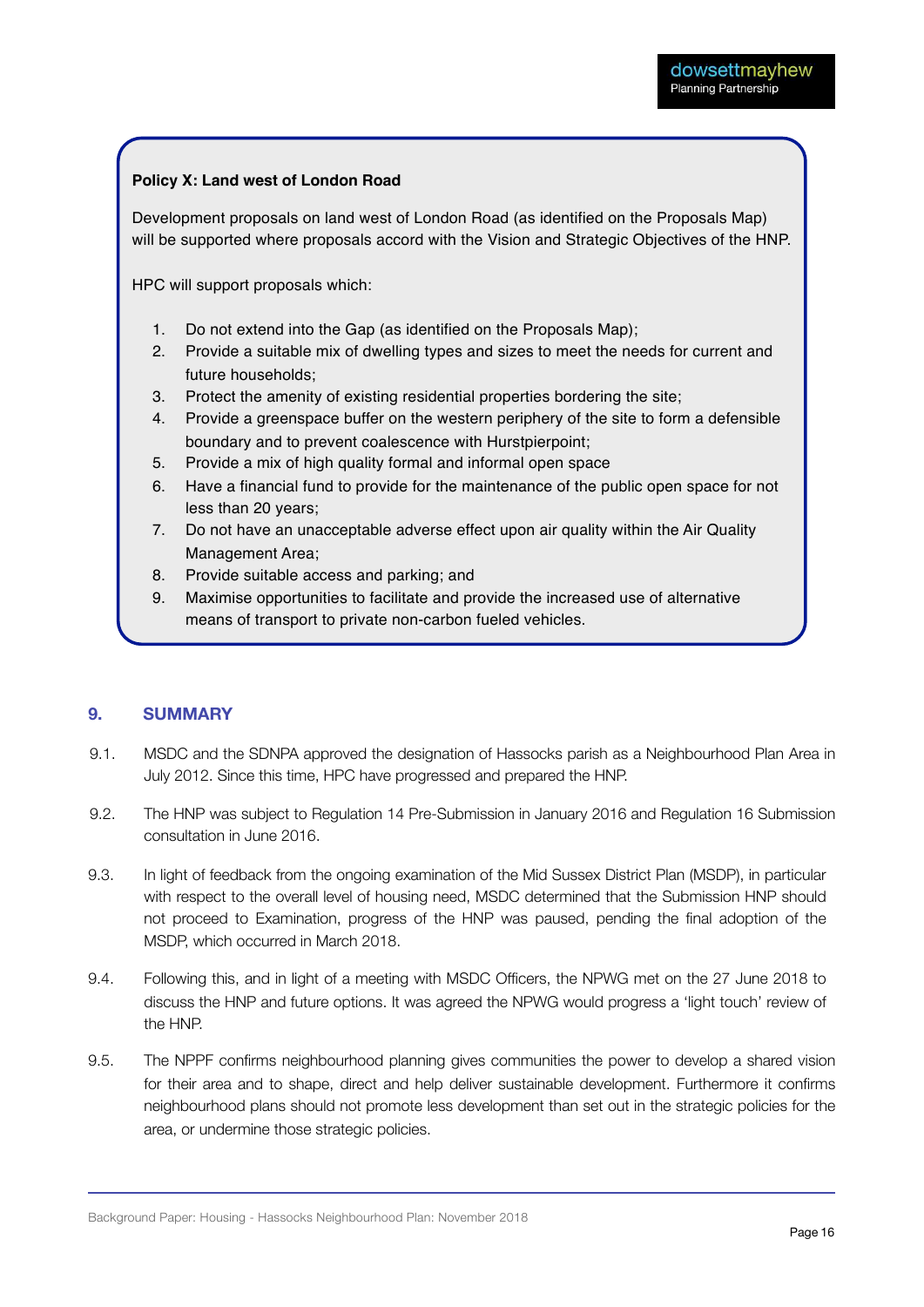- 9.6. Paragraph 20 states strategic policies should set out an overall strategy for the pattern, scale and quality of development, and make sufficient provision for amongst other matters housing.
- 9.7. The NPPF, introduces a standard methodology to calculating housing need. The method takes the Government's household growth projections and applies an affordability ratio, comparing local house prices with workplace earnings, to produce a need figure.
- 9.8. The MSDP was adopted by MSDC in March 2018. The NPPF confirms existing policies should not be considered out-of-date simply because they were adopted or made prior to the publication of the Framework.
- 9.9. The MSDP sets out a Vision, Strategic Objectives, established the OAHN and sets out planning policies against which application will be determined. With respect to housing, the OAHN of the District is 14,892 dwellings plus provision for 1,498 dwellings to ensure unmet need is addressed in the Northern West Sussex Housing Market Area. This results in a District Plan minimum housing requirement over the Plan period of 16,390.
- 9.10. The MSDP seeks to facilitate the delivery of an average of 876 dwellings per annum (dpa) until 2023/24; and thereafter an average of 1,090 dpa between 2024/2025 and 2030/2031, subject to there being no further harm to the integrity of European Habitat Sites in Ashdown Forest.
- 9.11. The Districts OAN will be delivered through strategic development north and north-west of Burgess Hill: 3,500 dwellings; strategic development on land north of Clayton Mills: 500 dwellings; windfall allowance: 450 dwellings; elsewhere in the District, and as allocated through future Neighbourhood Plans and the Site Allocations document: 2,439 dwellings.
- 9.12. With respect to Neighbourhood Plans, Policy DP4 sets out the spatial distribution of the housing requirement by reference to settlement categories. Hassocks and Keymer fall within Settlement Category 2 (together with Copthorne, Crawley Down, Cuckfield, Hurstpierpoint and Lindfield). Policy DP4 identifies a minimum requirement over the Plan period for Category 2 settlements to collectively provide 3,005 dwellings, with the minimum residual from 2017 onwards (i.e. accounting for existing completions and commitments) of 838 dwellings.
- 9.13. In light of the number of commitments and completions in Hassocks, the minimum residual number of dwellings to be delivered from 2017 onwards is zero.
- 9.14. The NPWG have met regularly since June 2018 to discuss and progress the revised HNP. As part of this work the evidence base; Vision and Strategic Objectives; and planning policies and aims have been reviewed.
- 9.15. The housing chapter of the Submission HNP has also been reviewed to determine whether further allocations are required in the HNP and whether policies can be rolled forward, updated and/or removed from the revised HNP.
- 9.16. For the reasons set out above the following provides a summary of the amendments which have been agreed by the NPWG .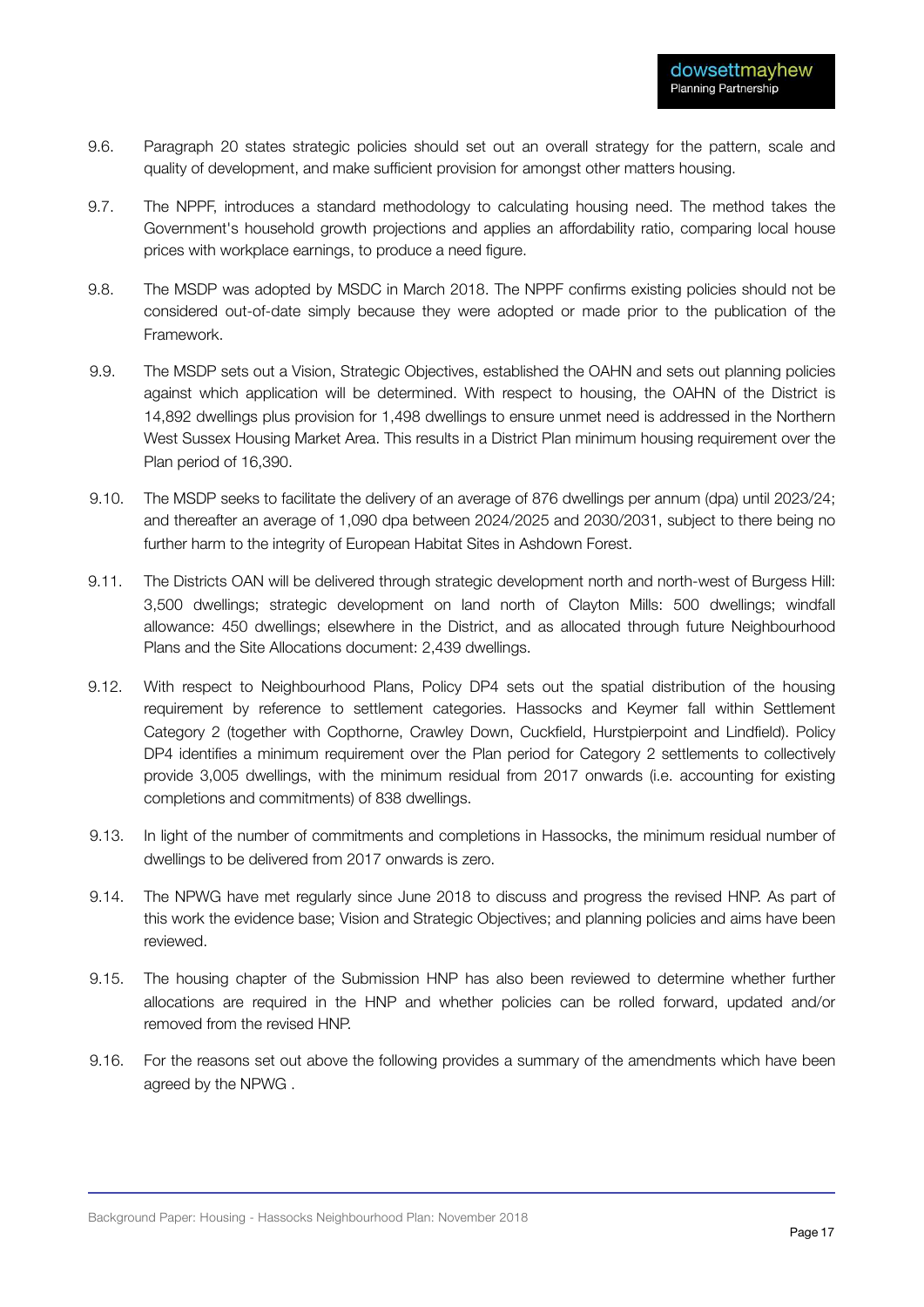| <b>Submission HNP Policy</b>                                                   | Comment                                                                                                                                                                                                                                                                                                                              |
|--------------------------------------------------------------------------------|--------------------------------------------------------------------------------------------------------------------------------------------------------------------------------------------------------------------------------------------------------------------------------------------------------------------------------------|
| Policy 13: Housing Allocations                                                 | NPWG agreed the Policy is deleted.                                                                                                                                                                                                                                                                                                   |
| Policy 14: Hassocks Golf Club                                                  | The NPWG agreed to updated the policy to acknowledge the<br>principle of development has been established on the site and to to<br>ensure the site is developed in line with the Vision and Strategic<br>Objectives of the HNP.                                                                                                      |
| Policy 15: Land to the north of<br>Clayton Mills and Mackie Avenue             | The NPWG agreed Policy 15: Land to the north of Clayton Mills and<br>Mackie Avenue should be updated to: acknowledge the strategic<br>allocation of the site; the policy requirements of MSDP 11; and to<br>ensure the site is developed in line with the Vision and Strategic<br>Objectives of the HNP.                             |
| Policy 16: National Tyre Centre                                                | The NPWG agreed in light of the outstanding objection from the<br>Environment Agency and confirmation from the landowner that<br>no flood risk assessment would be commissioned, the site<br>should not be considered further for allocation. The NPWG<br>therefore agreed Policy 16 should not be included in the revised<br>HNP.   |
| Policy 17: Windfall                                                            | The NPWG agreed Policy 17: Windfall should be amended to<br>reflect the requirements of MSDP Policy DP6 to support<br>development within and outside of the built-up area boundary of<br>Hassocks (subject to criteria).                                                                                                             |
| Policy 18: Housing Mix                                                         | The NPWG agreed in light of the requirements of MSDP Policy<br>DP30, to update the policy to reflect the wider needs of the<br>Parish and to ensure the policy aligned with MSDP Policy DP30.                                                                                                                                        |
| Policy 19: Affordable Housing                                                  | NPWG agreed Policy 19 should have a local flavour and prioritise<br>those with a local connection when affordable housing is sought.<br>In order to achieve this objective, the NPWG agreed the policy<br>should be updated to set out how a local connection can be<br>demonstrated.                                                |
| Policy 20: Reuse of Rural<br><b>Buildings for Residential Use</b>              | In light of MSDP Policy 15: New Homes in the Countryside,<br>NPWG agreed Policy 20 not to be included in the revised HNP.                                                                                                                                                                                                            |
| Additional Policy to support the<br>development of land west of<br>London Road | The NPWG agreed to include an additional policy with respect to<br>land to the west of London Road to: acknowledge the principle of<br>development has been accepted on the site through the granting of<br>planning permission; and to ensure the site is developed in line with<br>the Vision and Strategic Objectives of the HNP. |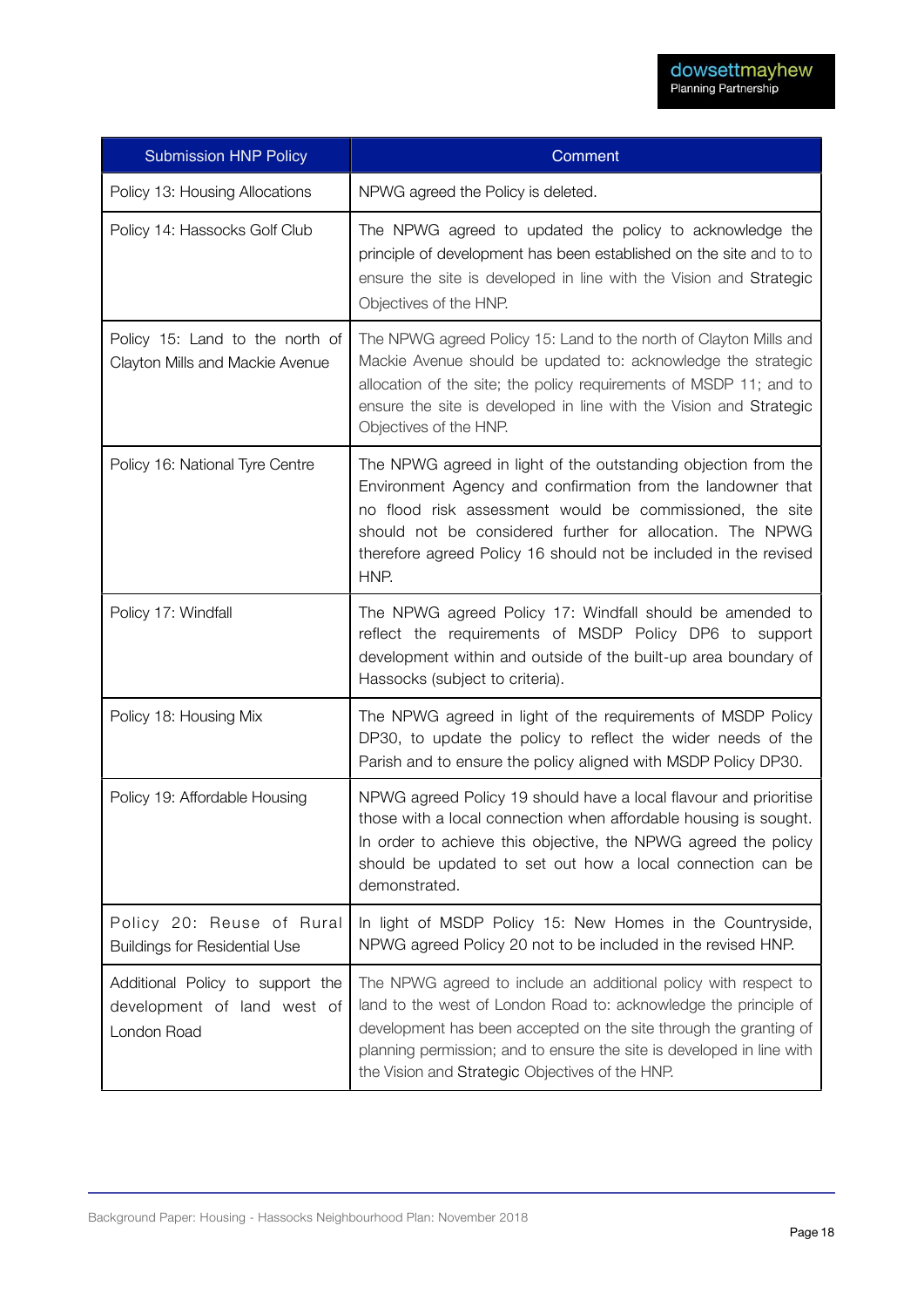### APPENDIX 1

(Supporting Papers and Minutes of Hassocks Neighbourhood Plan Working Group, 27 June 2018)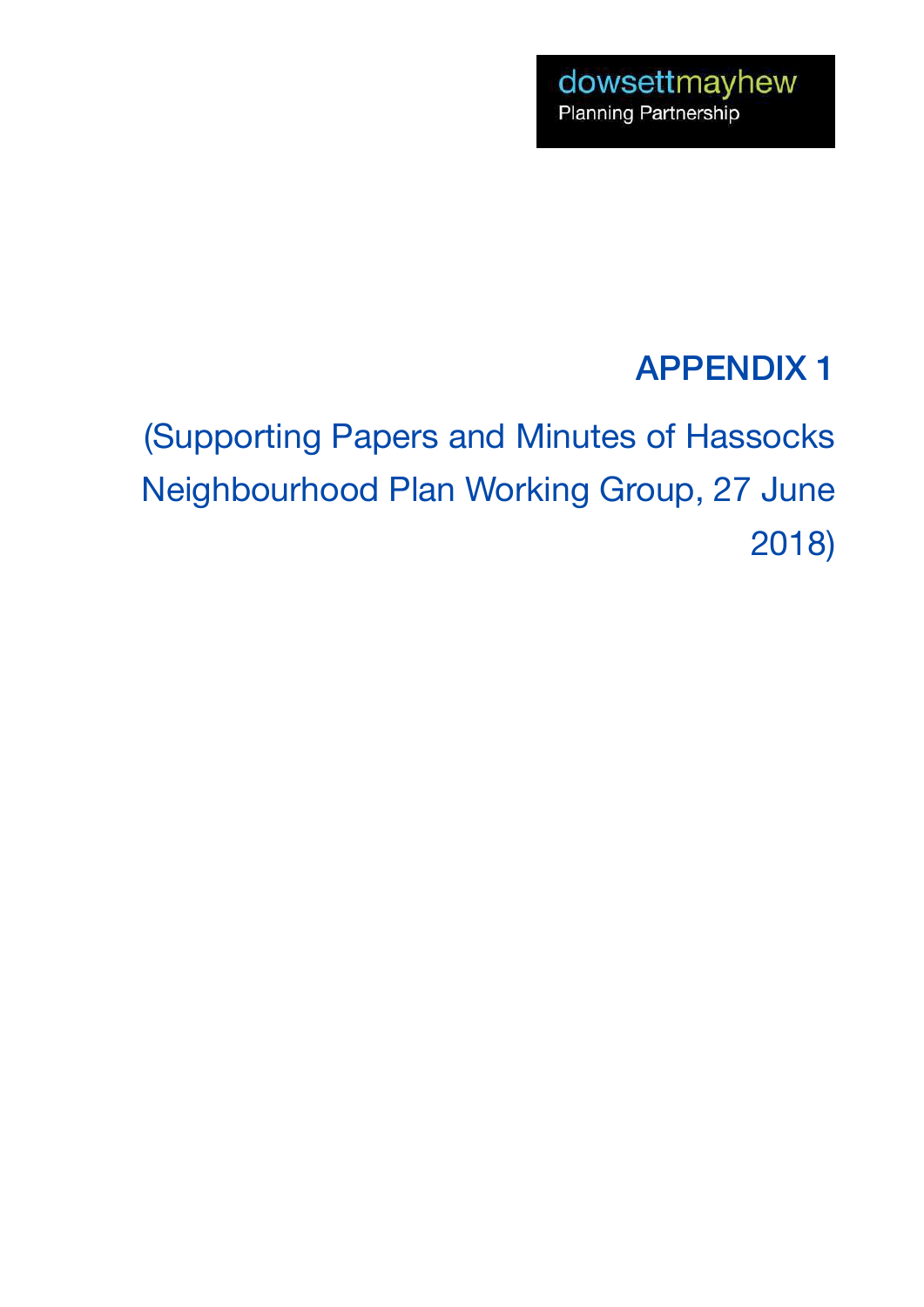#### Hassocks Neighbourhood Plan Working Group Meeting Wednesday 27th June 2018 Options for progressing production of the Hassocks Neighbourhood Plan

#### Purpose

The purpose of this report is to set out options for progressing the Hassocks Neighbourhood Plan, for consideration by the Neighbourhood Plan Working Group (NPWG). The report has been prepared in light of the pause on progress of the Neighbourhood Plan in late 2016 by Mid Sussex District Council; the more recent adoption of the Mid Sussex District Plan 2014 - 2031 in March 2018; and following a meeting with Officers of Mid Sussex District Council on 16th May 2018.

The report sets out three potential options. These are (1) cease preparation of a Neighbourhood Plan (the 'do nothing' scenario); (2) resurrect the June 2016 Submission Version Plan and amend where necessary (the 'light touch' review scenario); and (3) produce a wholly new Neighbourhood Plan (the 'comprehensive' review scenario).

#### Background to the Preparation of the Neighbourhood Plan

As Members will recall, preparation of the Hassocks Neighbourhood Plan commenced in earnest in Spring 2014 via the distribution of a questionnaire to local residents which detailed a proposed vision and set of proposed objectives. This was followed by a public exhibition which took place in September 2014. A further public consultation took place in January 2015 where residents were invited to offer views on a range of potential new housing sites. A similar further public consultation took place in July 2015. This led to an Extraordinary General Meeting of the Parish Council in September 2015 where decisions were made on housing need, housing site allocations, and designation of Local Green Space. A subsequent Regulation 14 'Pre-Submission' Hassocks Neighbourhood Plan was the subject of formal consultation in early 2016. Following feedback, a Regulation 16 Submission Version Plan was submitted to Mid Sussex District Council in June 2016; whom undertook statutory consultation between July - September 2016.

The Neighbourhood Plan noted the Parish Council's resolution that there was need for additional housing over the Plan period up to 2031 of some 210 - 270 dwellings. Reflecting this, the Neighbourhood Plan contained housing allocations for three sites comprising Hassocks Golf Club (up to 130 dwellings); land north of Clayton Mills (up to 140 dwellings); and the National Tyre Centre (up to 20 dwellings). In addition to this, the Plan set out support for windfall development on unidentified sites within the built-up area of the parish and noted that this form of development had delivered a strong supply of housing over recent years, equating to an average of some 10 dwellings per annum.

By letter dated 19th April 2017, the Local Planning Authority advised that the District Council considered that the Neighbourhood Plan should not proceed to Examination at that time. The District Council advised that progress should be paused to *'wait for the [District] Council to arrive at agreed [housing] figures for the overall requirement and for individual Neighbourhood Plan areas.'*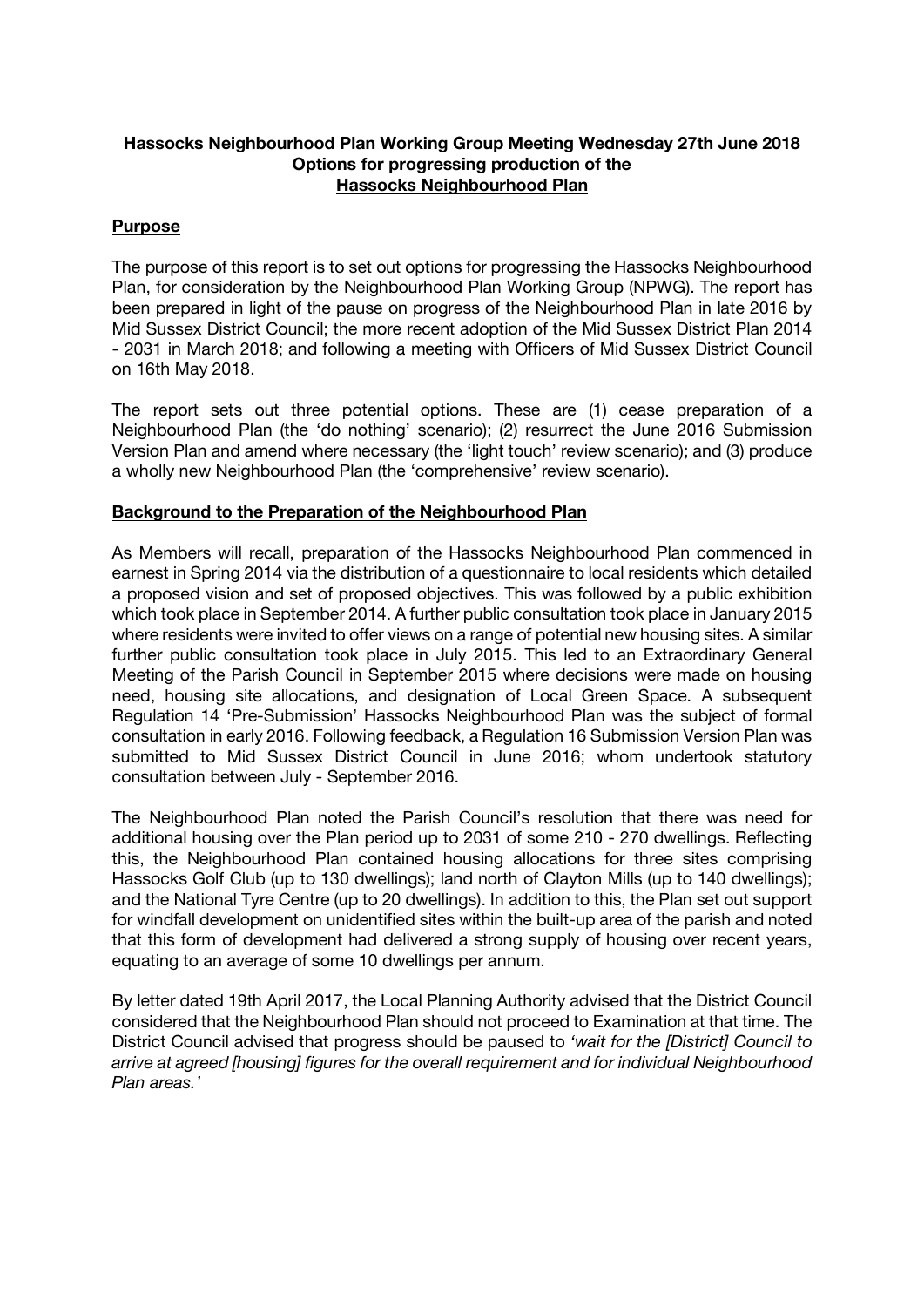#### The Emerging Mid Sussex District Plan

The pause in the District Council's progress of the Hassocks Neighbourhood Plan was substantively due to matters arising from the preparation of the then emerging Mid Sussex District Plan 2014 - 2031.

The District Plan had been submitted to the Secretary of State for independent Examination in August 2016. Hearings were held toward the end of 2016 and in early 2017. This culminated in a letter from the Inspector dated 20th February 2017, which set out interim conclusions on the housing requirement for the district and required an increase of some 20% over the figures contained within the Submission District Plan.

Furthermore, the Inspector required greater clarity on the spatial strategy within the District Plan *'by establishing the approximate number of dwellings expected in each settlement or groups of settlements [and as drafted the Plan] provides inadequate guidance to Neighbourhood Plans ... on the amounts of housing development they should aim to accommodate. Up to now, Neighbourhood Plans have been produced without sufficient guidance of this sort and indeed without the knowledge of the objectively assessed need and housing requirement. Future Plans … must take account of both the housing requirement and the numbers of new homes expected in each settlement otherwise they could well be at variance with the district's spatial strategy and be unsound themselves.'*

In response to this, the District Council prepared a 'Main Modifications' District Plan which was the subject of consultation in October - November 2017. This included the addition of a 'strategic' housing allocation on land north of Clayton Mills, for some 500 dwellings and associated infrastructure.

A significant quantum of objection was submitted to this proposed allocation, including by Hassocks Parish Council. This culminated in a re-opening of the Hearing into the District Plan on Monday 5th February 2018, where representations were made to the Inspector for, and on behalf of, Hassocks Parish Council.

Notwithstanding this objection to the allocation, the Inspector concluded in his report on the Examination of the District Plan dated 12th March 2018 that the proposed allocation was 'sound.'

On this basis, the Mid Sussex District Plan 2014 - 2031 was adopted on 28th March 2018.

This sets an objectively assessed need for housing within the district over the Plan period of 14,892 dwellings together with a requirement of 1,498 dwellings to contribute to the unmet need of Crawley's housing requirements. This provides an overall minimum district housing requirement over the Plan period of 16,390 dwellings. This requires that the Plan delivers an average of 876 dwellings per annum (DPA) until 2023/2024, and thereafter an average of 1,090 DPA up to 2030/2031, subject to there being no further harm to the integrity of the European Habitat Sites in Ashdown Forest.

Taking account of completions and commitments (including land north of Clayton Mills for 500 dwellings) together with an allowance for windfall, Policy DP4 of the Plan notes there is a requirement to allocate a further 2,439 dwellings through future Neighbourhood Plans and Site Allocations Development Plan Documents.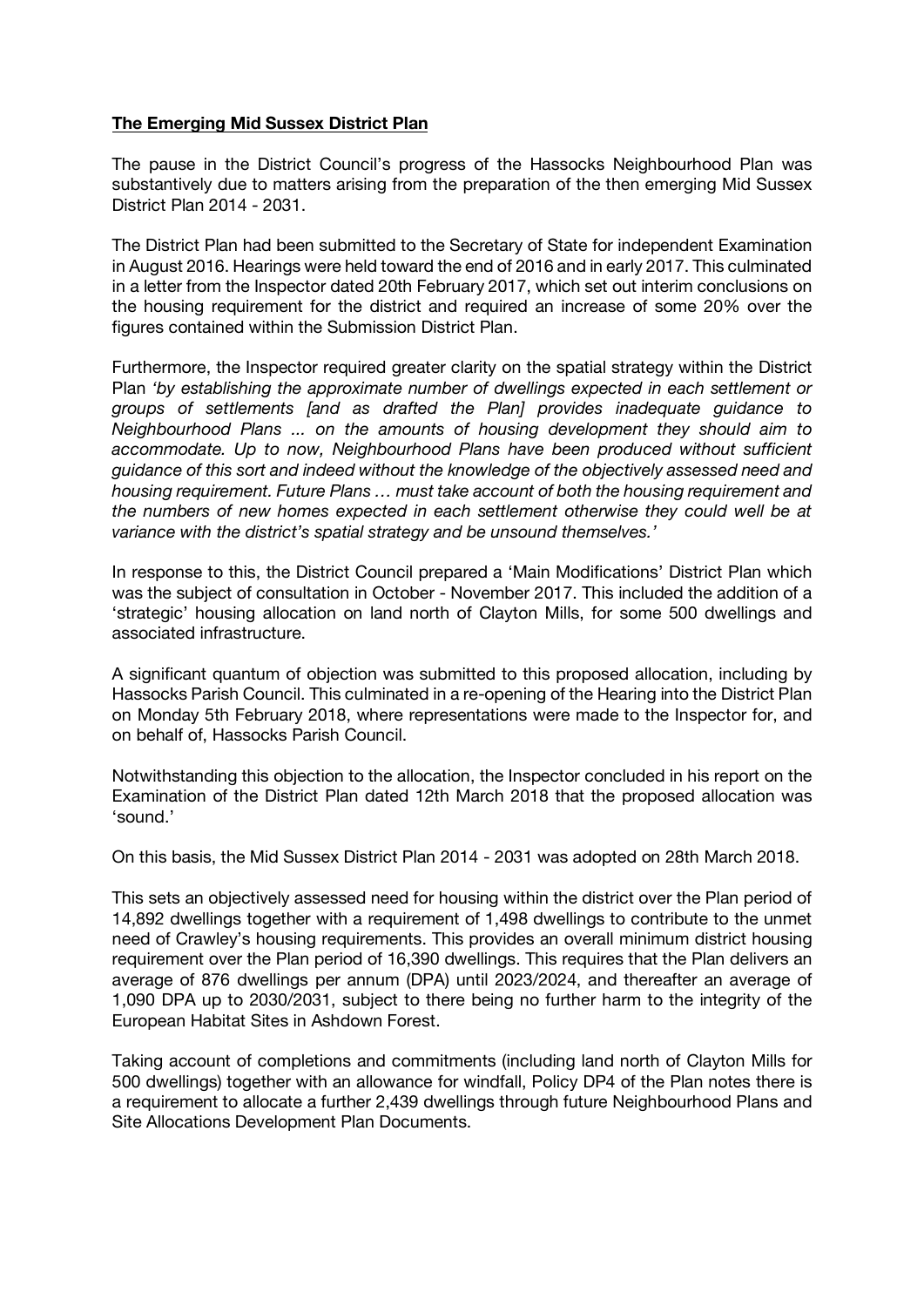The spatial distribution of the housing requirement is made by reference to settlement category. The Plan identifies five categories of which Burgess Hill, East Grinstead and Haywards Heath fall within Settlement Category 1 and are required to deliver the majority of the housing requirement over the Plan period. Hassocks and Keymer fall within Settlement Category 2 (together with Copthorne, Crawley Down, Cuckfield, Hurstpierpoint and Lindfield). Collectively Policy DP4 identifies a minimum requirement over the Plan period for these settlements to provide 3,005 dwellings, with the minimum residual from 2017 onwards (i.e. accounting for existing completions and commitments) of 838 dwellings.

The Table that follows Policy DP6 *'gives clarity between the district housing requirement and the role of individual Neighbourhood Plans in meeting this … [and] … shows the minimum residual amount of development for each settlement over the rest of the Plan period, as at April 2017*.' This notes that the minimum requirement over the Plan period for Hassocks is 882 dwellings with a minimum requirement up to 2023/2024 of 519 dwellings. The Table notes that having regard to commitments and completions as at 1st April 2017, Hassocks has identified land for 882 dwellings. This results in the absence of any additional minimum residual requirement from 2017 onwards.

#### Strategic Housing and Economic Land Availability Assessment

In April 2018, the District Council published its latest Strategic Housing and Economic Land Availability Assessment (SHELAA). This identifies a number of potential candidate housing sites within Hassocks. It includes sites over and above those already 'committed' for housing and notes that a number of these may be suitable for development in the short, medium and long term.

#### Meeting with Mid Sussex District Council

Following the adoption of the District Plan, a meeting took place between representatives of the Parish Council and Officers of the District Council on 16th May 2018 to discuss options for proceeding with the Neighbourhood Plan. The District Council made clear that they would now support progress of the Neighbourhood Plan in principle.

The District Council also made clear that they are committed to the preparation of a district wide Site Allocations Development Plan Document. This will seek to identify additional housing land in order to meet the residual housing need for the Plan period, and not yet identified through completions or commitments. At this stage, their intention is for this Plan to be adopted in circa two years. This would include an assessment of a wide range of potential housing sites, focussing on those identified within the SHELAA, in order to meet the housing need in compliance with the spatial distribution set out in Policy DP4 of the District Plan.

#### Options for the Hassocks Neighbourhood Plan

In light of the above, it is considered that there are three main options in determining if, and how, to proceed with the preparation and adoption of the Hassocks Neighbourhood Plan. These are:

- Cease preparation of a Neighbourhood Plan (the 'do nothing' scenario);
- Resurrect the June 2016 Submission Version Plan and amend where necessary and progress (the 'light touch' review scenario); and
- Produce a wholly new Neighbourhood Plan (the 'comprehensive' review scenario).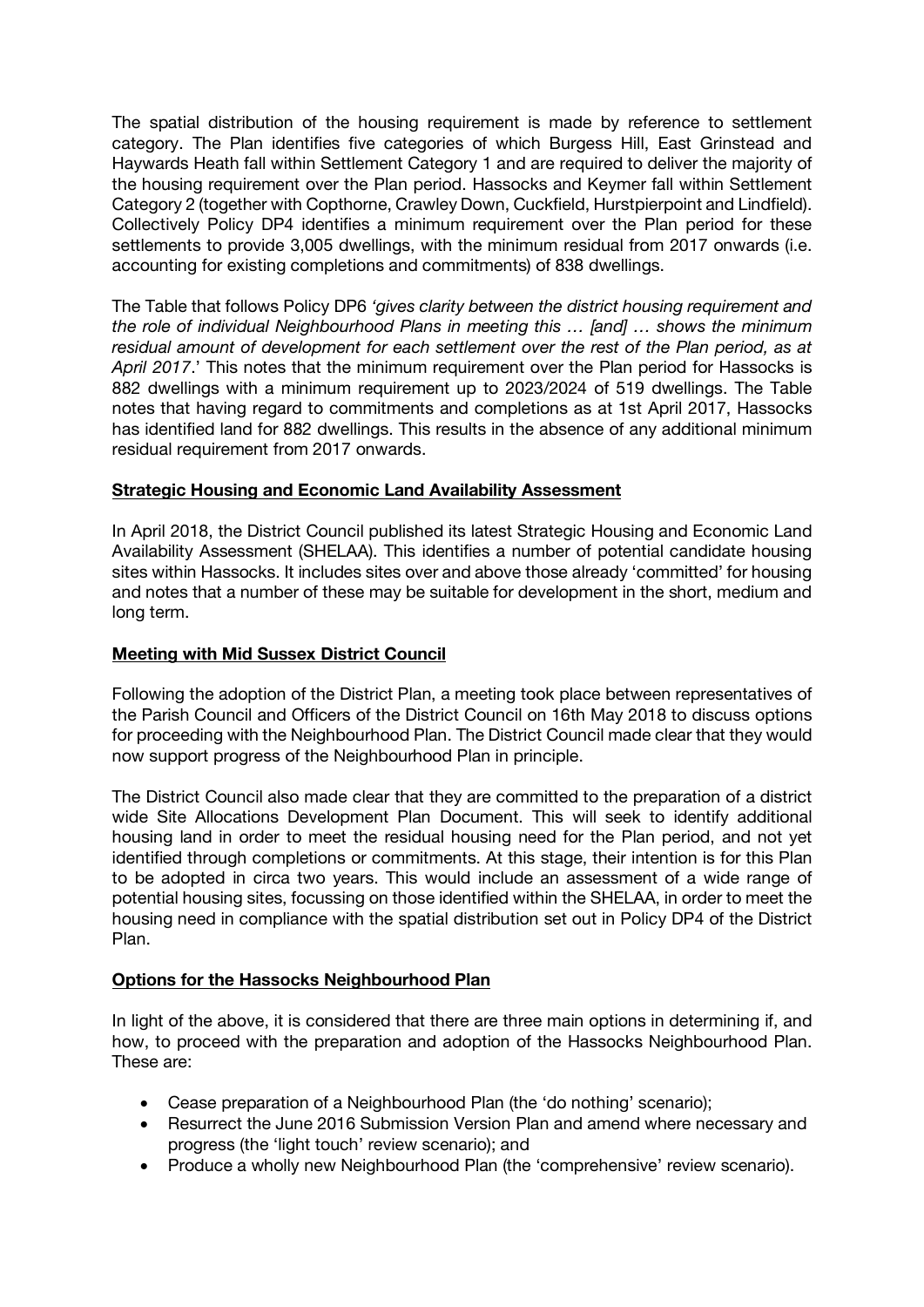Each of these is considered below.

#### Option 1 - The 'Do Nothing' Scenario

Whilst work on preparing a Hassocks Neighbourhood Plan has progressed through its statutory regulatory processes culminating in the submission of a 'Regulation 16' version of the Plan to the District Council in June 2016, this cannot now progress to Examination. The level of housing need contained within this Plan is significantly below that which has been identified, and been committed to, within the now adopted District Plan. On this basis, the Plan would not comply with one of the Basic Conditions in that it would not be in 'general conformity' with the higher tier District Plan.

Notwithstanding this, there is no obligation on the Parish Council to progress a revised/new Plan. In this 'do nothing' scenario, future planning applications would be determined against the policies of the existing Development Plan. Existing completions, grants of extant planning permission, and the allocation of land for 500 homes north of Clayton Mills, meets the minimum housing requirement within the parish of Hassocks as set out in the District Plan.

It is possible, that through the preparation of the district wide Site Allocations Development Plan Document that additional housing may be considered to be allocated within the parish. Representations to such an emerging Plan or future planning applications would be determined against the district wide Plan (and future Site Allocations DPD).

The Parish Council would be able to make representations to such a draft Development Plan/ application at the relevant time. However, aspirations for the vision of the parish, for example such as gaps, contained within the draft Neighbourhood Plan, would have no statutory provision and therefore carry little weight.

#### Option 2 - The 'Light Touch' Review Scenario

For the reasons identified above, the 'Submission Version' Neighbourhood Plan cannot be progressed toward Examination. Nonetheless, the Plan, and the evidence base that underpins it is significant, and much remains relevant in the eventuality that a decision is made to progress the preparation of a Neighbourhood Plan.

Under this option, the evidence base and Plan would be reviewed, and policies that remain relevant, or could be updated with relatively modest additional evidence gathering/ amendment would be identified. This would enable the expedient production of a further iteration of the Neighbourhood Plan.

Under this option, the housing need of the parish would not be reviewed. Instead, reliance would be wholly placed upon the policies for housing contained at a district level. This approach would apply to the future Site Allocations DPD. At this stage, it is conceivable that this would identify future land for housing.

Under this option, a revised Plan would need to be the subject of further statutory consultation for two, six week periods (the Regulation 14 and Regulation 16 consultations). There would also need to be some additional evidence gathering, and this would be determined through a review of the existing evidence base, set against changes in circumstances since these were prepared. At this stage, it is estimated that a Regulation 14 Plan could be ready for consultation in circa four months, with a Referendum in circa twelve months, if matters progressed expeditiously.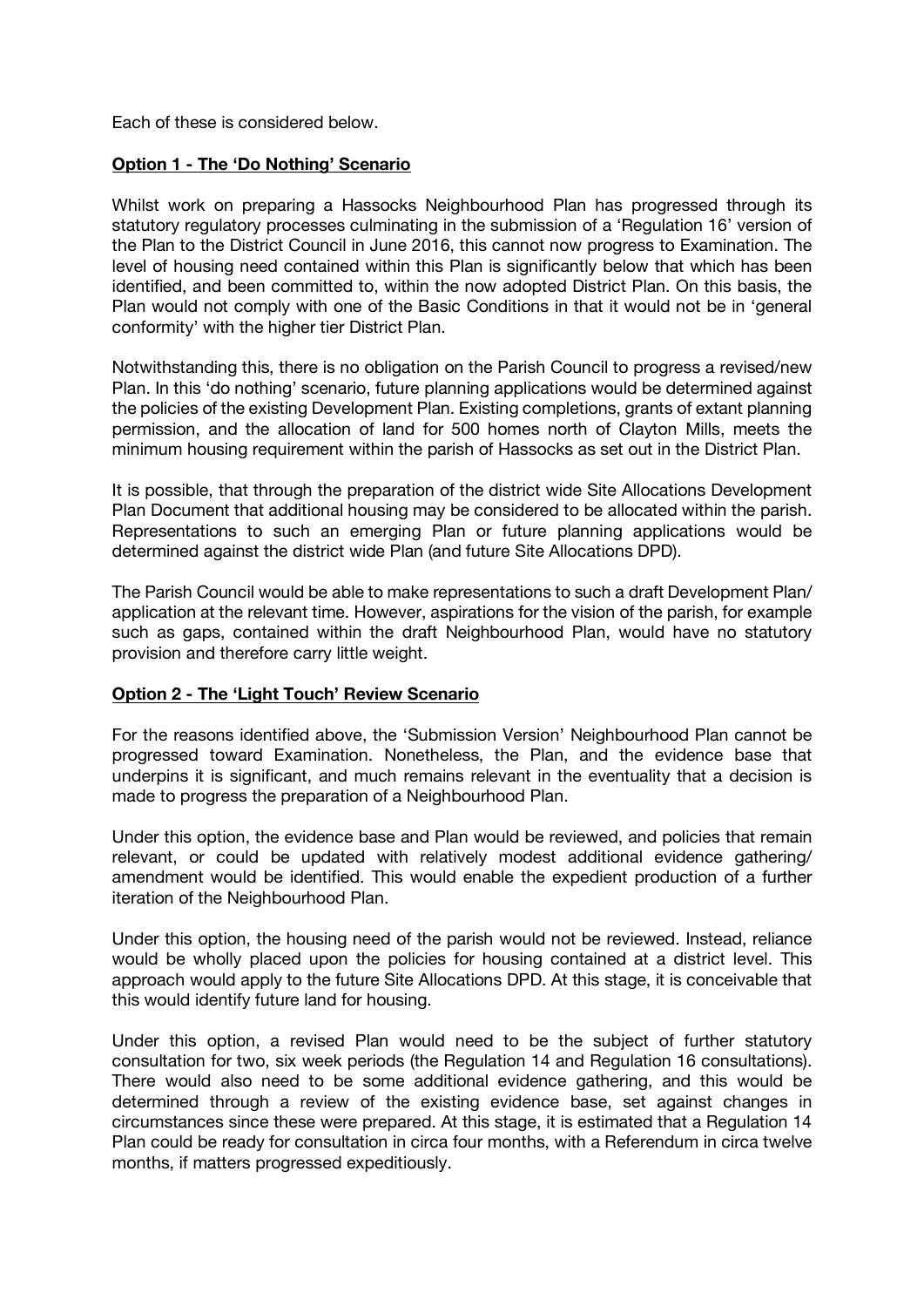#### Option 3 - The 'Comprehensive' Review Scenario

Under this option the existing Plan would be reviewed and comprehensively updated. The substantive difference between this and Option 2, would be the intent to undertake a review of housing need, and potential candidate housing sites for potential allocation. This would be based upon those sites identified for consideration in the SHELAA (April 2018) together with any other sites submitted for consideration by landowners and their Agents.

Under this option, preparation of the Plan would have greater time and resource implications in comparison to Option 2. As Members will recall, the identification and consideration of housing sites must be by reference to extensive public consultation.

The merit of this would need to be considered against the potential independence of the housing requirements in a 'made' Neighbourhood Plan, which would then need to be given due consideration by the District Council in any future Site Allocations DPD over the same Plan period.

Due to the implications of this housing appraisal work, it is estimated that production of the Plan would take up to twelve months more than Option 2 (i.e. some 24 months), with this extra time focussed on the initial evidence gathering and stakeholder engagement.

#### Community Infrastructure Levy (CIL)

Mid Sussex District Council have advised they are intending to progress work on a Community Infrastructure Levy Charging Schedule, which will set out the charging rates for, amongst other things, new housing developments. A timetable for this work to be undertaken has yet to be agreed by the district.

Once in place the CIL may be payable on development which creates net additional floorspace, where the gross internal area of new build is 100sqm or more. The levy rates will be determined by the District Council and agreed through the Examination of the Charging Schedule.

In line with national policy guidance, 15% of CIL charging authority receipts are passed to those Parish Councils where development has taken place. Where chargeable development takes place within the local council area, up to £100 per existing council tax dwelling can be passed to the Parish Council each year to be spent on local priorities.<sup>1</sup>

Where a Neighbourhood Plan is 'made', 25% of the levy revenues arising from the development that takes place in their area should be paid to the Parish Council. This amount is not subject to an annual limit. For this to apply, the Neighbourhood Plan must have been made before a relevant planning permission first permits development.

Where there is a Neighbourhood Plan in place, charging authorities can choose to pass on more than 25% of the levy. Guidance advises the wider spending powers that apply to the neighbourhood funding element of the levy will not apply to any additional funds passed to a Parish Council. Those additional funds can only be spent on infrastructure as defined in the Planning Act 2008 for the purposes of the levy.<sup>2</sup>

 $\overline{a}$ 

<sup>1</sup> National Planning Policy Guidance: Paragraph: 072 Reference ID: 25-072-20140612

<sup>2</sup> National Planning Policy Guidance: Paragraph: 072 Reference ID: 25-072-20140612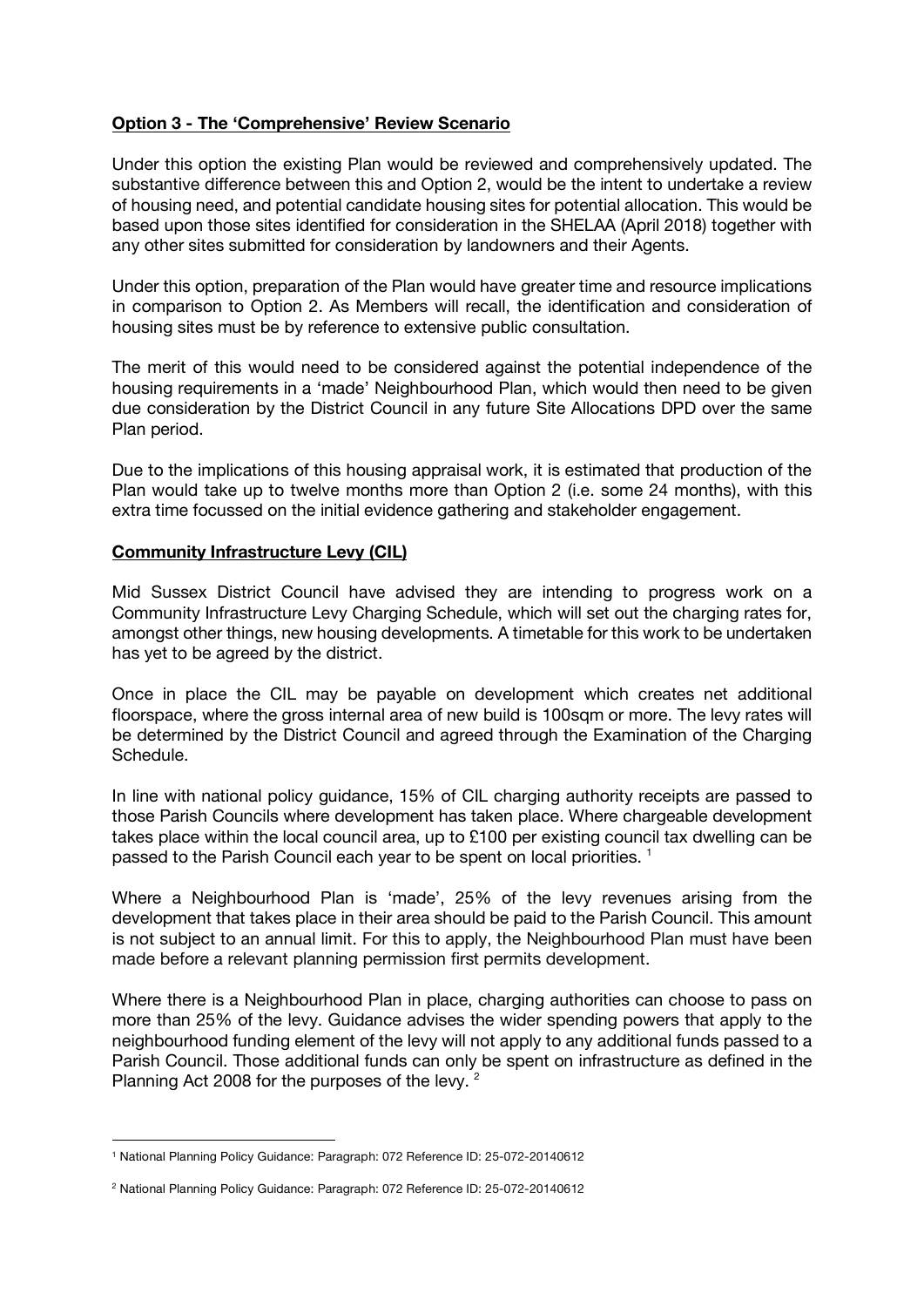The Act, identifies infrastructure as: roads and other transport facilities, flood defences, schools and other educational facilities, medical facilities, sporting and recreational facilities and open space.

#### **Summary**

Whilst acknowledging the significant hard work and progress in preparing the previous version of the Hassocks Neighbourhood Plan, the more recent conclusions of the District Plan Examiner and adoption of the District Plan means that the Neighbourhood Plan, in its current form, cannot be progressed to Examination. In light of this, it is considered there are three main options.

One of these is to conclude there is insufficient merit in progressing the Neighbourhood Plan; and instead, reliance would be placed wholly on the existing and future District Development Plan Documents to guide and determine development in the parish up to 2031.

If it is concluded there is merit in proceeding with a revised Neighbourhood Plan, it is considered there are two main alternative options. The first would be to undertake a 'light touch' review whereby the existing Neighbourhood Plan is assessed, and changes made to allow a Plan to progress expeditiously. Integral to this decision will be the omission of a determination on parish housing need (in either support or a variation of district conclusions) and/or additional allocation of housing sites.

If it is concluded that a more comprehensive review of the Plan is to be undertaken, this could include an assessment of housing need and potential site allocations. This would need to be in general conformity with the District Plan, and once adopted could assist in guiding future decisions at a district level on housing need/allocations up to 2031.

Under Option 1, any future CIL receipts liable to the parish would be set at 15%, with caps per property, whilst under Options 2 and 3, the limit would be 25%, with no upper limit cap.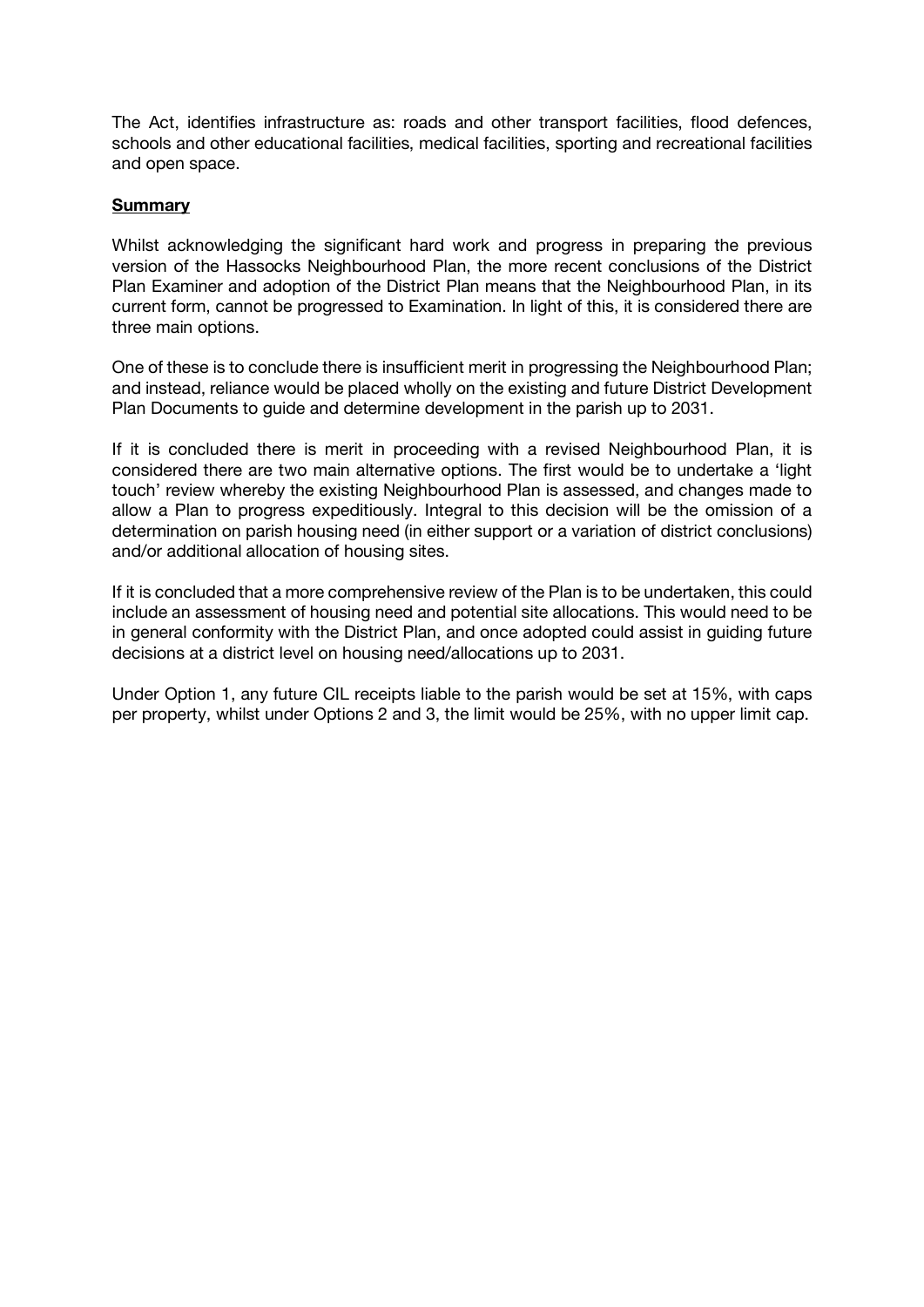#### ASSOCKS PARISH COUNCIL

Minutes of the Meeting of the Neighbourhood Plan Working Group on 27th June 2018 at 7.30 pm in the Council Chamber, Parish Centre, Adastra Park, Hassocks.

Attendees: Parish Councillors Bill Hatton, Ian Weir, Judith Foot, Mark Higgins

Dowsett Mayhew Consultants: Dale Mayhew (Dowsett Mayhew) Visiting Parish Members: Cllr Jane Baker and Cllr Peter Gibbons

Parish Clerk: Ian Cumberworth.

#### DRAFT MINUTES

#### NP18/1 ELECTION OF CHAIRMAN

Cllr Bill Hatton expressed an interest in standing as Chair for a further year and invited other members who wished to be considered. No other Members indicated a wish to fulfil the role. It was therefore proposed Cllr Hatton continued in the role for the forthcoming year. All members voted In favour of Cllr B Hatton to continue as Chair.

#### NP18/2 ELECTION OF VICE CHAIRMAN

 Cllr Frances Gaudencio had previously contacted the Clerk indicating that she would be interested in standing as Vice Chair for a further year. No other members had indicated they wished to be considered. It was therefore proposed Cllr Gaudencio continue in the role for the forthcoming year. All members voted In favour of Cllr Gaudencio to continue as Vice Chair.

#### NP18/3 APOLOGIES

 Accept Apologies for Absence. Councillor Nick Owens, Frances Gaudencio, Emma Wood and Victoria Standfast.

&

Co-opted Members Virginia Pullan, David Withycombe and Adrian Batchelor.

#### NP18/4 DECLARATIONS OF INTEREST

Disclosure by Councillors of personal interests in matters on the agenda, and whether the Councillor regards their interest as prejudicial under the Terms of the Code of Conduct.

None

#### NP18/5 MINUTES

The minutes of the Neighbourhood Plan meeting held on the 11 January 2018 were agreed.

#### NP18/6 NEIGHBOURHOOD PLAN – FUTURE OPTIONS

Members were invited to consider the contents of the detailed paper set out in (Appendix 1) which had been previously circulated to members. The report set out the options available for the Council to consider in respect of the Neighbourhood Plan. Cllr B Hatton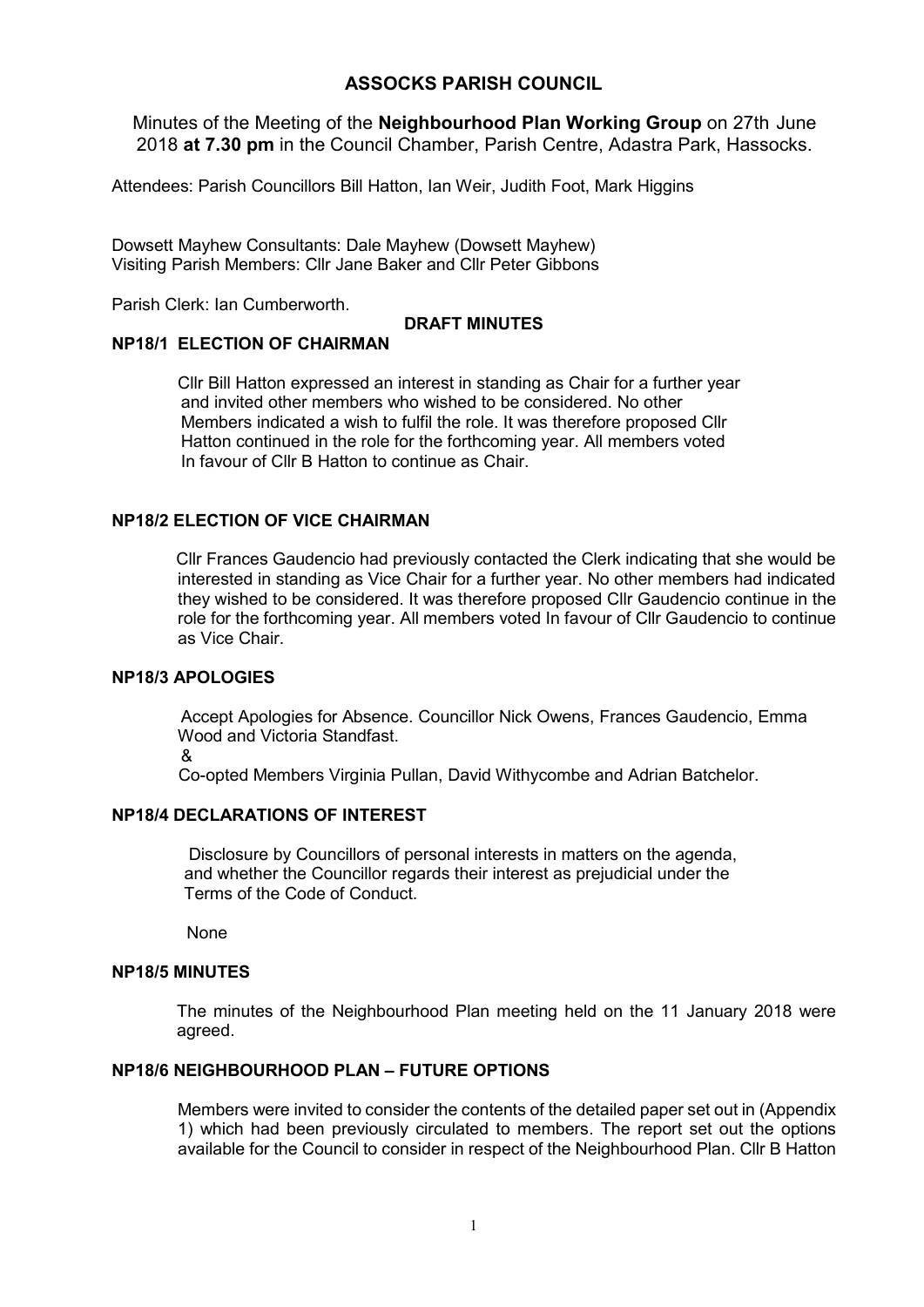introduced the report and invited the Councils planning consultant Dale Mayhew (DM) to take members through the report.

DM set out the position Hassocks Parish Council finds itself in light of the recently adopted MSDC District Plan and the status of the current unadopted Neighbourhood Plan. DM confirmed to Members that this plan cannot be progressed in its current form as it is currently not in conformance with the requirements detailed in the recently adopted District plan.

 DM informed Members that the detailed report tried to set out some of the context of how Hassocks have been previously frustrated in delivering an adopted Neighbourhood Plan. The report concluded that in essence Hassocks has 3 options available to them.

Option 1 The 'Do Nothing' scenario – There is no obligation on the Parish Council to progress a revised/new plan. In this scenario future planning applications would be determined against the policies of the existing Development Plan. MSDC have indicated that the existing completions, grants of extant planning permissions, the allocation of the 500 homes north of Clayton Mills meets the minimum housing requirement. It is possible that through the preparation of the district wide Site allocations Development additional housing may be considered to be allocated within the Parish.

The Council could make representations at the relevant time however the aspirations for the vision of the parish contained with the current draft plan would have no statutory provision and therefore carry little weight.

**Option 2** Although the current draft Neighbourhood plan cannot be progressed toward Examination in its current form the evidence base that underpins it is significant and much remains relevant in the event of a decision being taken to progress the preparation of a Neighbourhood Plan. This proposal will entail reviewing the evidence base and supporting this with modest additional evidence gathering and amending accordingly. This would enable the process of producing a revised plan to be fast tracked.

DM indicated that if this approach was chosen the housing need of the parish would not be reviewed but reliance would be placed on policies within the District plan. If members chose to adopt this model there would still need to be subject to (Regulation 14 and Regulation 16 consultations). It is anticipated that through this approach a Regulation 14 plan could potentially be ready for consultation in circa four months.

**Option 3** This option would require the existing plan to be fundamentally reviewed and updated. This option would entail undertaking a review of housing need and potential candidate housing sites for potential allocation. This would be informed by those sites identified as part of the SHELAA (April 2018) together with any other sites submitted for consideration by landowners and their Agents. This approach would be subject to extensive public consultation. Due to the extent of this housing appraisal work this approach is likely to take up to 12 months longer than option 2.

Members were invited to consider the options. Members were also advised that a Member/ officer meeting was held in May between Hassocks Parish Council and Mid Sussex District Council (MSDC) where it was established that although MSDC remain committed to Neighbourhood Plans they could not provide any assurances on where future projected shortfall in future housing need would be located. Although Hassocks has taken a significant portion of development it could not be guaranteed that further development sites would not come forward in the parish.

Members were informed that once a Neighbourhood Plan is made it becomes part of the Development Plan and has the same standing as the District Plan. MSDC would therefore have to argue against why they chose to go against the plan.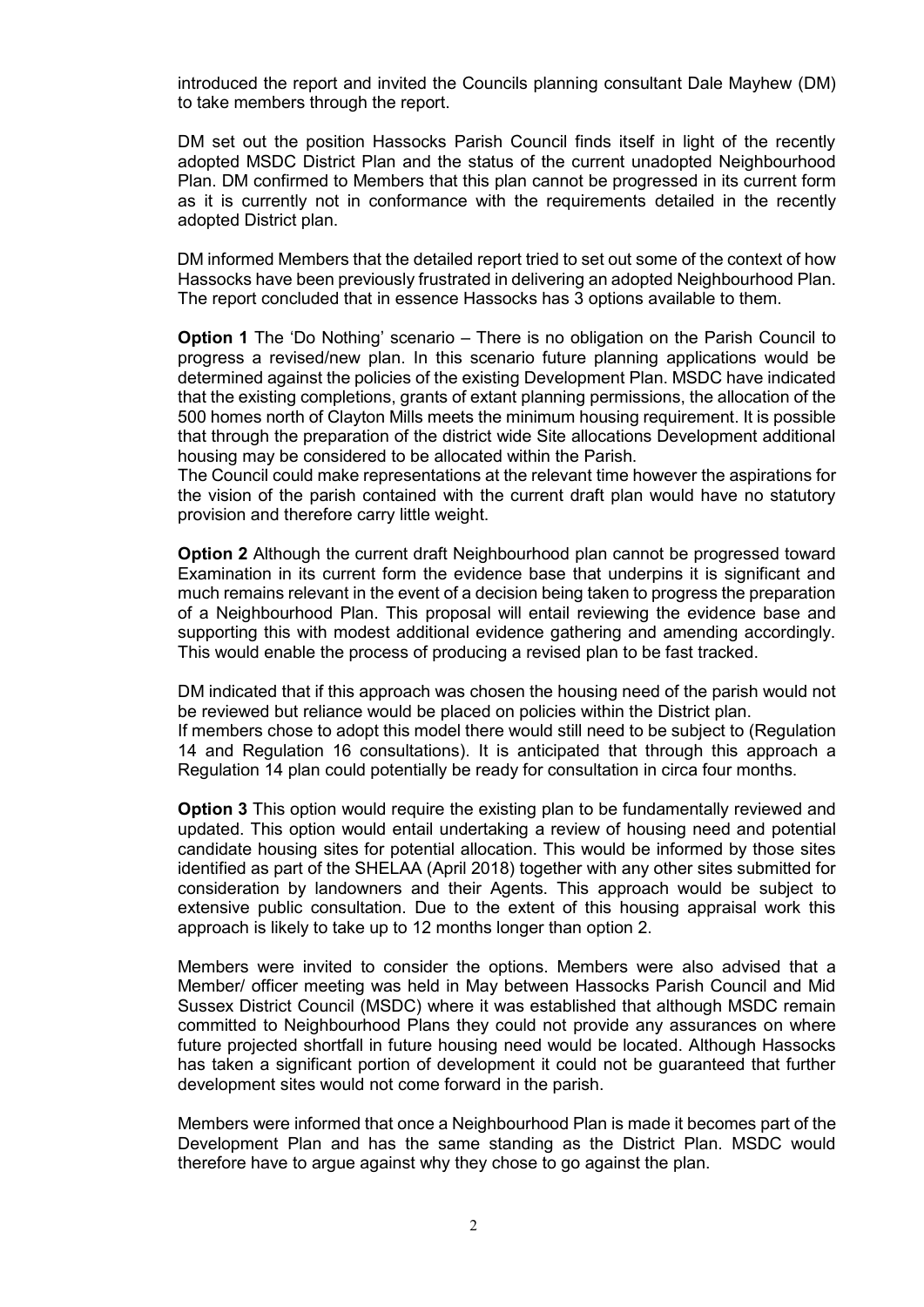Members considered each option in detail and raised a number of points of clarification on the impact of the respective options which DM responded to including the respective timescales for each option.

Members were informed that if either option 2 or 3 were considered it would enable the Council to set out its aspirations for the village with regard to:

- Outside leisure space
- Local green space
- Gaps
- Virtues and values to protect areas as undeveloped.
- **Boundaries**

 The main differences between these 2 options was the time they would take to deliver ranging from 12 months to 24 months respectively.

After careful consideration members rejected option 1 'do nothing' and option 3 'Detailed review. '

Members RESOLVED to RECOMMEND to Full Council that option 2 'light touch review' should be pursued and that Hassocks Parish Council should continue to employ Dowsett Mayhew to support this process.

All Members of the NPWG voted in favour of this proposal and were keen to progress this option at the earliest opportunity.

The Clerk confirmed funding had been provided for in the 2018/19 budget and further grant funding may be available to support the proposal.

#### NP18/7 HKD LETTER – Re STRATEGIC SITE

Members were requested to note the contents of the letter sent from HKD to Gleeson (Appendix 2) in respect of the proposed Strategic site – Ockley Lane. Members duly noted the contents of the letter.

#### NP18/8 DATE OF NEXT MEETING

The next meeting will be held on Thursday  $26<sup>th</sup>$  July 2018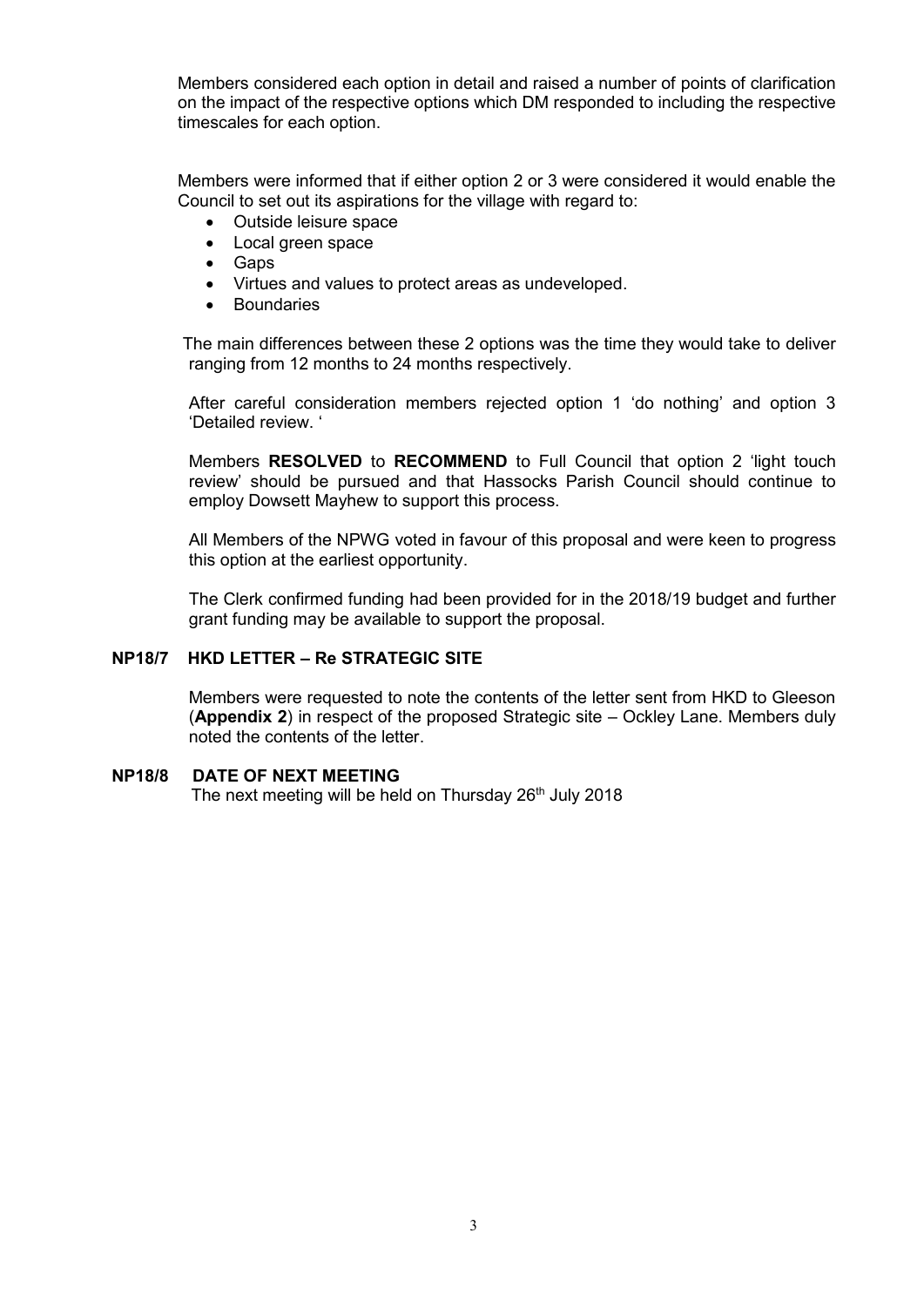## APPENDIX 2

(Minutes of Hassocks Neighbourhood Plan Working Group Meetings: 04 October 2018 & 01 November 2018)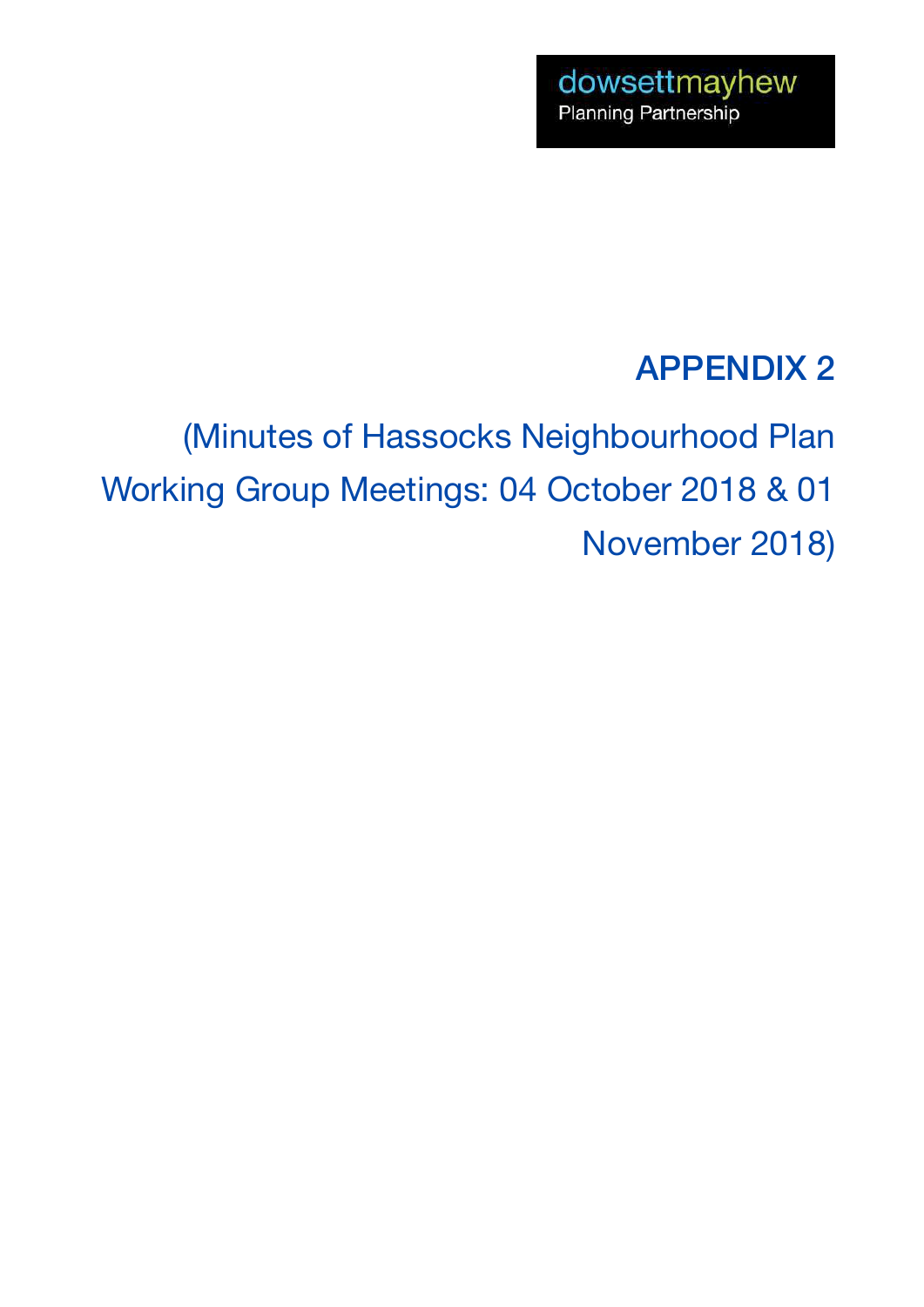#### HASSOCKS PARISH COUNCIL

#### Minutes of the Meeting of the Neighbourhood Plan Working Group on 04 October 2018 at 7.30 pm Council Chamber, Parish Centre, Adastra Park, Hassocks.

Attendees: Parish Councillors: Bill Hatton (BH), Frances Gaudencio (FG), Judith Foot (JF), Nick Owens (NO), and Mark Higgins (MH)

Co-opted Members: Virginia Pullen (VP), and David Withycombe (DW)

Dowsett Mayhew Consultants: Dale Mayhew (DM)

Parish Clerk: Ian Cumberworth (IC)

#### DRAFT MINUTES

#### 1. APOLOGIES

1.1 Apologies received from Cllr Emma Wood (EW), Victoria Standfast (VS), and Ian Weir  $(1)$ .

#### 2. DECLARATIONS OF INTEREST

2.1 None.

#### 3. MINUTES

3.1 The Minutes of the Neighbourhood Plan meeting held on 20th September 2018 were agreed.

#### 4. REPORTS

#### To consider the Report on Local Green Space (LGS) Policy

- 4.1 Cllr BH invited DW to take Members through the LGS document. DW informed Members that the document followed the same structure as the previous Regulation 16 Plan, but this version focused on 7 Local Green Space sites that met the current required definitions. Most of these sites remained similar to the previous Plan with the exception of LGS2 which was edited down to reflect the development that is occurring on this site. Members discussed some of the textural presentation as they were taken through the Paper and agreed some minor amendments to be reflected in the document including adding LGS8. It was agreed to review LGS8 Clayton Mill site purpose as a Green Space. DM indicated that MSDC would provide the necessary Map updates and LGS4 would require some minor amendment.
- 4.2 Members agreed the Paper subject to minor amendment. Members thanked DW and VP for all the work that had been undertaken to draft this policy.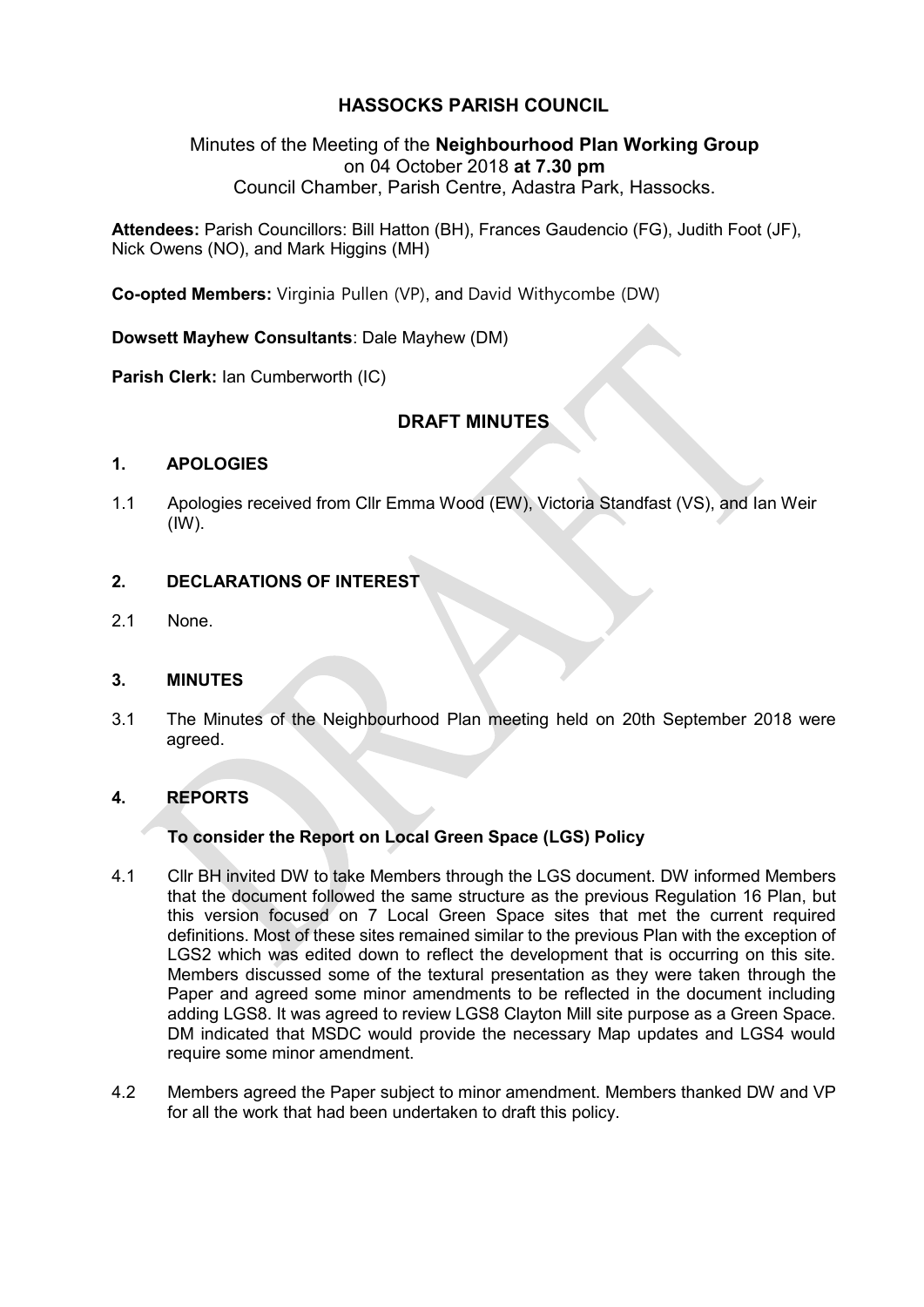#### To consider Housing Paper

- 4.3 Cllr BH invited DM to take Members through the Housing Paper that was distributed to the Working Group. This set out the background to the preparation of the previous version of the Neighbourhood Plan, the subsequent emergence of the Mid Sussex District Plan and the decision to progress a revised Neighbourhood Plan based on a 'light touch' review scenario. DM also updated Members on the revised NPPF guidance issued in July 2018. DM then discussed the prospective changes to the Neighbourhood Plan policies from the previous Submission Version Neighbourhood Plan (policies 13 - 20 refer). The Paper set out recommendations on policies to be removed, retained and/or altered.
- 4.4 Members resolved to delete Policy 13: Housing Allocations, having regard to the details of the Housing Paper set out in paragraphs 8.5 - 8.17 (inclusive).
- 4.5 Members resolved to amend Policy 17: Windfall. In particular, it was agreed that housing development that is brought forward outside of the built-up area of Hassocks will be supported subject to the clauses set out in the draft policy, together with the proviso that they are outside of the National Park boundary, and outside of any areas designated as 'gaps' within the Neighbourhood Plan.
- 4.6 In respect of the latter, consideration was given as to whether development could occur within 'gap' areas, but subject to additional criteria; or whether development should be excluded from gaps altogether. The latter was preferred by Members of the Working Group, having regard to the importance of the 'gap' on the setting of the settlement of Hassocks.
- 4.7 NO noted that it would be important to ensure any housing development was also in accordance with other policies of the Plan, in particular with reference to the character and design of the immediate locality.
- 4.8 Members resolved to amend Policy 14: Hassocks Golf Club, in accordance with the terms set out in the Paper. Consideration was given to include a requirement that land surrounding the development be transferred to the Parish Council. It was resolved that this would not be included within the policy, in particular having regard to the extant grant of consent for residential development at the site without this clause.
- 4.9 Members resolved to amend Policy 15: Land to the north of Clayton Mills and Mackie Avenue.
- 4.10 It was noted that discussions are ongoing at this time with respect to an emerging Masterplan for the development of the site in accordance with the terms of Policy 11 of the MSDP.
- 4.11 It was resolved that an additional clause be added to the policy to require that the development should contribute to and/or enhance green infrastructure/rights of way/public open space.
- 4.12 With respect to rights of way, Members of the Working Group considered there would be merit in encouraging developers to deliver rights of way that were a minimum of 3m wide in order to facilitate access by a range of non-car modes of transport.
- 4.13 VP noted there would be merit in seeking for monies to contribute to the provision/ enhancement of a shared footway/cycleway from the site to New Road, via Ockley Lane and Lodge Lane.
- 4.14 Members resolved to delete Policy 16: National Tyre Centre, having regard to the details in the Housing Paper set out in paragraphs 8.29 - 8.36 (inclusive).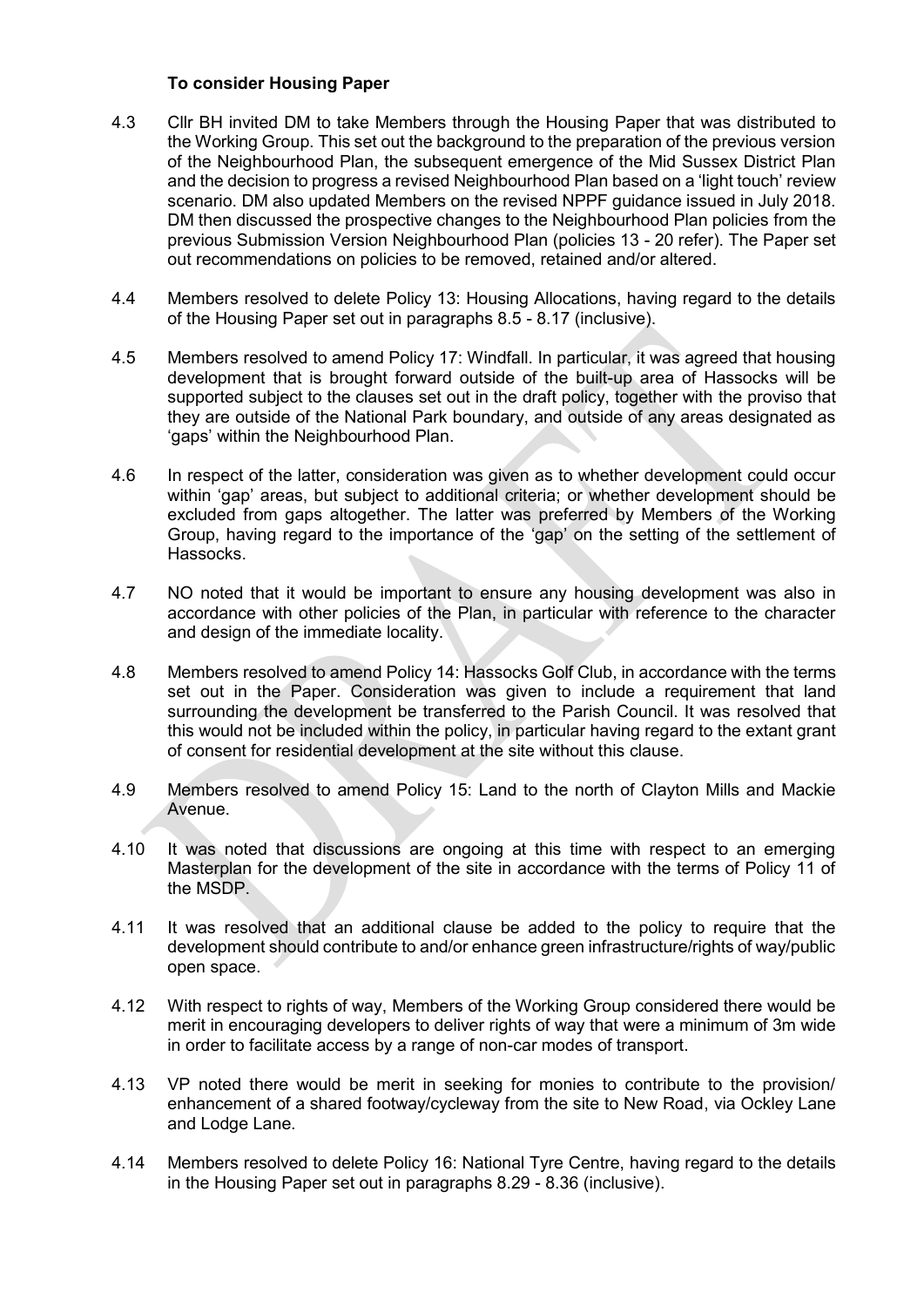- 4.15 It was noted that Policy 18: Housing Mix, had previously been agreed at an earlier NPWG meeting.
- 4.16 Members resolved to amend Policy 19: Affordable Housing, which had been circulated for consideration ahead of the meeting.
- 4.17 Members resolved that it should be applicable to residents of the parish of Hassocks only, rather than neighbouring parishes.
- 4.18 It was noted that Members had resolved to delete Policy 20: Re-Use of Rural Buildings at an earlier NPWG meeting.
- 4.19 Consideration was given to the inclusion of a new policy with respect to the residential development approved on land to the west of London Road. Members resolved to include a new policy within the Plan, with a preamble that references the comments of the Appeal Inspector that recommended to the Secretary of State to grant planning permission; in particular the need and benefits of a space buffer on the western periphery of the site to form a defensible boundary and to prevent coalescence with Hurstpierpoint.

#### To agree the revised Policies and Aims of the Hassocks Neighbourhood Plan

- 4.20 The NPWG then considered the live, working document of the Policies and Aims of the emerging Neighbourhood Plan. The updated version dated 4th October 2018 was circulated to Members, noting those policies which had previously been agreed, agreed to be deleted, and those which continued to require amendment or removal/replacement or substantial amendment.
- 4.21 Having regard to this document, and noting decisions made by the Working Group earlier in the meeting, it was acknowledged that Policy 3: Local Green Spaces, had been agreed.
- 4.22 With respect to Policy X: Flood Risk, NO agreed to obtain and circulate additional information that could be used and relied upon to prepare wording for a flood risk policy that was bespoke and specific to the parish of Hassocks.
- 4.23 With respect to Policy X: Enabling Zero Carbon, discussion took place over the proposed draft wording of the policy which had been circulated prior to the meeting. Members resolved to agree the wording with the deletion of the word 'decentralised' from the second sub clause.
- 4.24 Members resolved to agree the wording of Policy 9: Open Space, as set out in the Policy Paper.
- 4.25 Members resolved to agree Policy X: Protection of Open Space, substantively as set out in the Policy Paper with amendment to sub clause 3 to read '*Land to the north of Clayton*  Mills' and the addition of a further site comprising '6 *-* Land at Talbot Fields.'
- 4.26 Members resolved to agree Aim X: Community Right to Bid, as set out in the Policy Paper subject to the deletion of the letter 's' from 'lands.'
- 4.27 It was noted that resolutions on the wording of policies relating to the Housing chapter had been agreed earlier in the meeting.
- 4.28 Members resolved to agree Policy X: Village Centre, as set out in the Policy Paper.
- 4.29 Discussion took place regarding the proposed three transport Aims in the Policy Paper; prepared in light of the previous Aims in the transport chapter of the previous version of the Neighbourhood Plan. Discussion took place regarding the detailed wording of these Aims.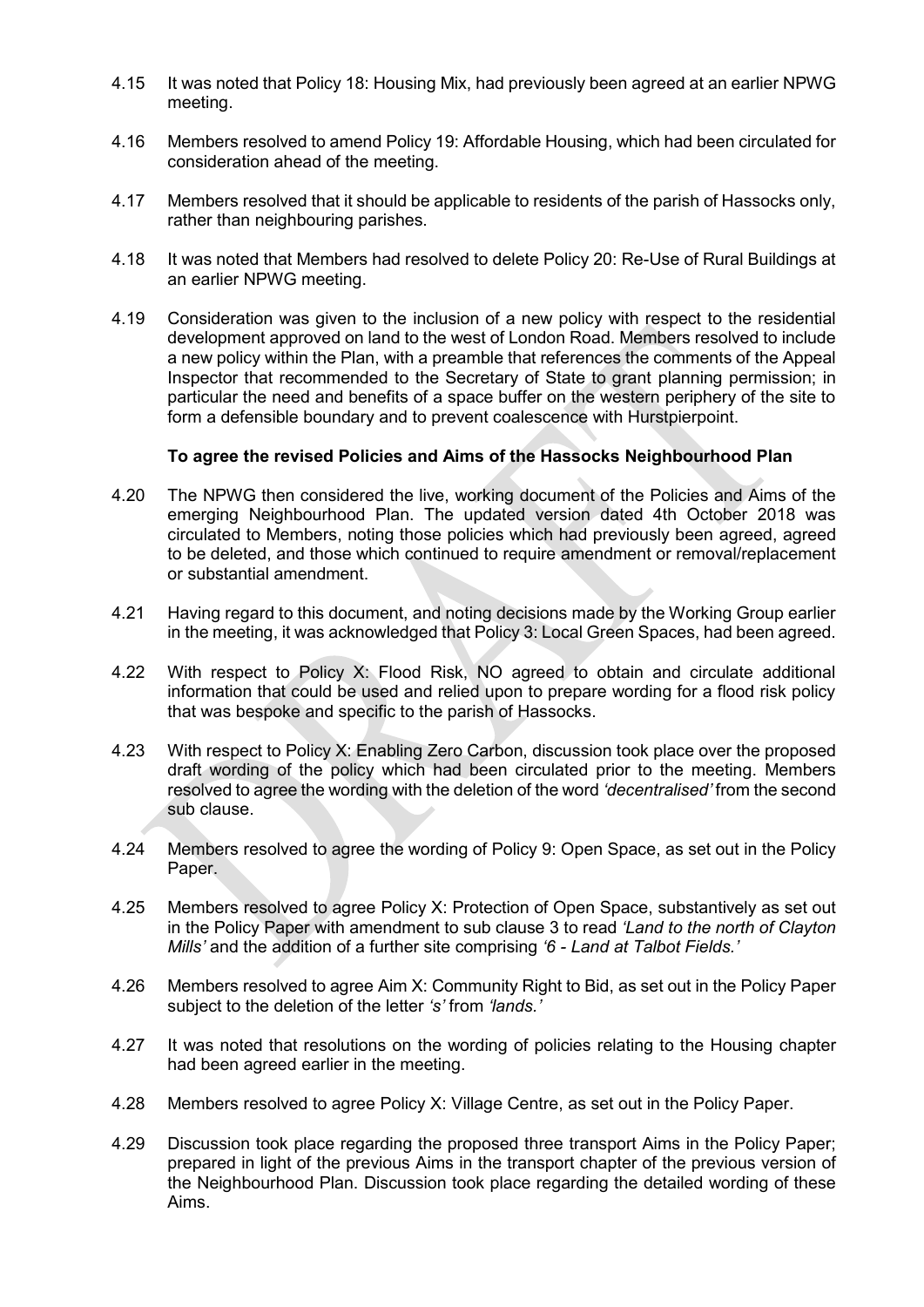- 4.30 Members resolved that Aim X: Public Rights of Way, would be retitled 'Aim X: Non*-Car Route ways*'*;* and to amend sub clause 1 to read 'measures, either individually or *collectively to form a linked Public Right of Way or non-car route* network to create …'
- 4.31 Members resolved to delete the words 'PRoW' from sub clauses 5, 6 and 7 and replace with 'publicly accessible non*-car ..*.'
- 4.32 Members resolved to add a further sub clause to read '8 *- The creation of a shared footpath/ cycleway on or adjoining Ockley Lane and Lodge Lane.*' This in particular would cross-reference to the additional clause in relation to the development on land to the north of Clayton Mills and Mackie Avenue.
- 4.33 Members resolved that there would be either a footnote or glossary in the Neighbourhood Plan to define what is meant by 'non-car routeway.'
- 4.34 Members resolved to agree Aim X: Public Transport, as set out in the Policy Paper.
- 4.35 Members resolved to agree Aim X: Traffic and Accessibility, subject to:
	- An amendment to sub clause 2 to note that the introduction of 20mph zones within parish residential areas relates to both existing and proposed residential areas;
	- An amendment to sub clause 4 to delete ' from *HGV*'*s; and*
	- To add a further sub clause to read '5 *- Promotion of, or contribution towards, infrastructure to enable use of non-carbon fueled vehicles within the parish,*  including from new developments.'
- 4.36 In light of the decisions of the Working Group, DM was instructed to draft a revised, Regulation 14 Neighbourhood Plan, and associated Sustainability Appraisal (SA) in order to report back to a Neighbourhood Plan Working Group meeting planned for Thursday 1st November 2018.
- 4.37 To ensure the Plan and SA can be considered expeditiously by the District Council, DM was instructed to liaise with MSDC to inform them of the intention to submit a draft Plan and SA to the District Council in early November for their feedback and comments.

#### 5. ANY OTHER BUSINESS

- 5.1 None.
- 6. DATE OF NEXT MEETING: Thursday 1st November 2018.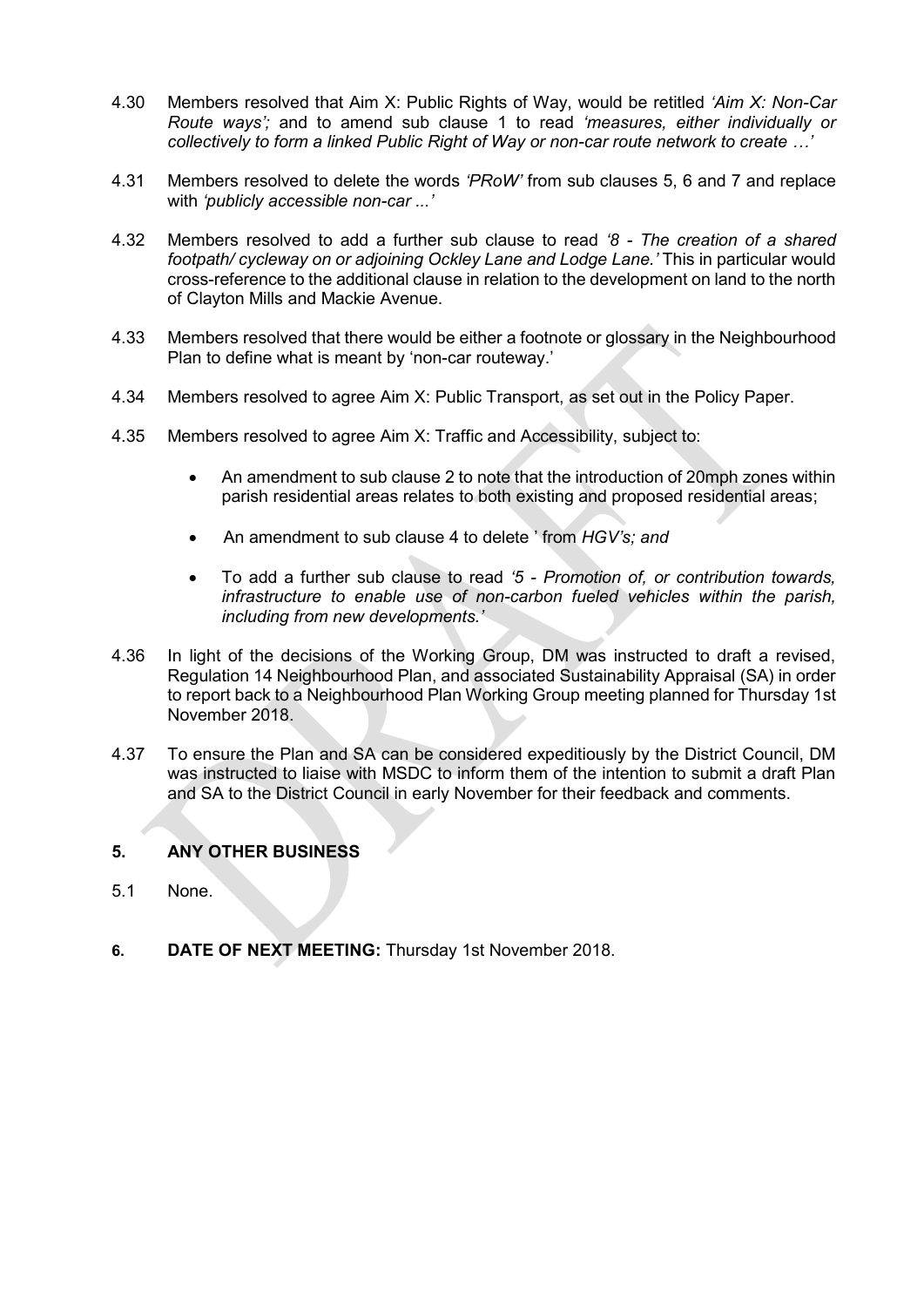#### **HASSOCKS PARISH COUNCIL**

#### Minutes of the Meeting of the **Neighbourhood Plan Working Group**  on 01 November 2018 **at 7.30 pm**  Council Chamber, Parish Centre, Adastra Park, Hassocks.

**Attendees:** Parish Councillors: Bill Hatton (BH), Frances Gaudencio (FG), Nick Owens (NO), Mark Higgins (MH), and Ian Weir (IW).

**Co-opted Members:** David Withycombe (DW).

**Dowsett Mayhew Consultants**: Dale Mayhew (DM).

**Parish Clerk: Ian Cumberworth (IC).** 

#### **DRAFT MINUTES**

#### **1. APOLOGIES**

1.1 Apologies received from Emma Wood, Judith Foot; and Virginia Pullen (VP); not present Victoria Standfast.

#### **2. DECLARATIONS OF INTEREST**

2.1 None.

#### **3. MINUTES**

3.1 The Minutes of the Neighbourhood Plan meeting held on 4th October 2018 were agreed.

#### **4. REPORTS**

#### **To consider the draft Regulation 14 Pre-submission Hassocks Neighbourhood Plan (HNP)**

Clerk: lan Cumberworth (IC).<br>
DRAFT MINUTES<br>
Apologies received from Emma Wood, Judith Foot; and Virginia Pullen (VP); not p<br>
Victoria Standfast.<br>
DECLARATIONS OF INTEREST<br>
None.<br>
MINUTES<br>
The Minutes of the Neighbourhood 4.1 There was a general discussion on timescales for the Regulation 14 Pre-submission Plan consultation; and whether HPC should consider the draft HNP before comments are received from MSDC.

DM confirmed MSDC have been made aware, a draft Pre-submisson HNP would be shared for their review in early November. DM confirmed the proposed timeline that, following the NPWG meeting, the draft HNP, Sustainability Appraisal (SA) and background documents would be submitted to MSDC. DM confirmed a Proposals Map to support the HNP has been requested from MSDC.

BH advised MSDC should be requested to issue comments by 23 November; in order to inform, and enable, a NPWG meeting on the 29 November.

Subject to these timescales being met, the Pre-submission HNP and SA could subsequently be discussed and agreed at a Parish Council meeting on 11 December 2018.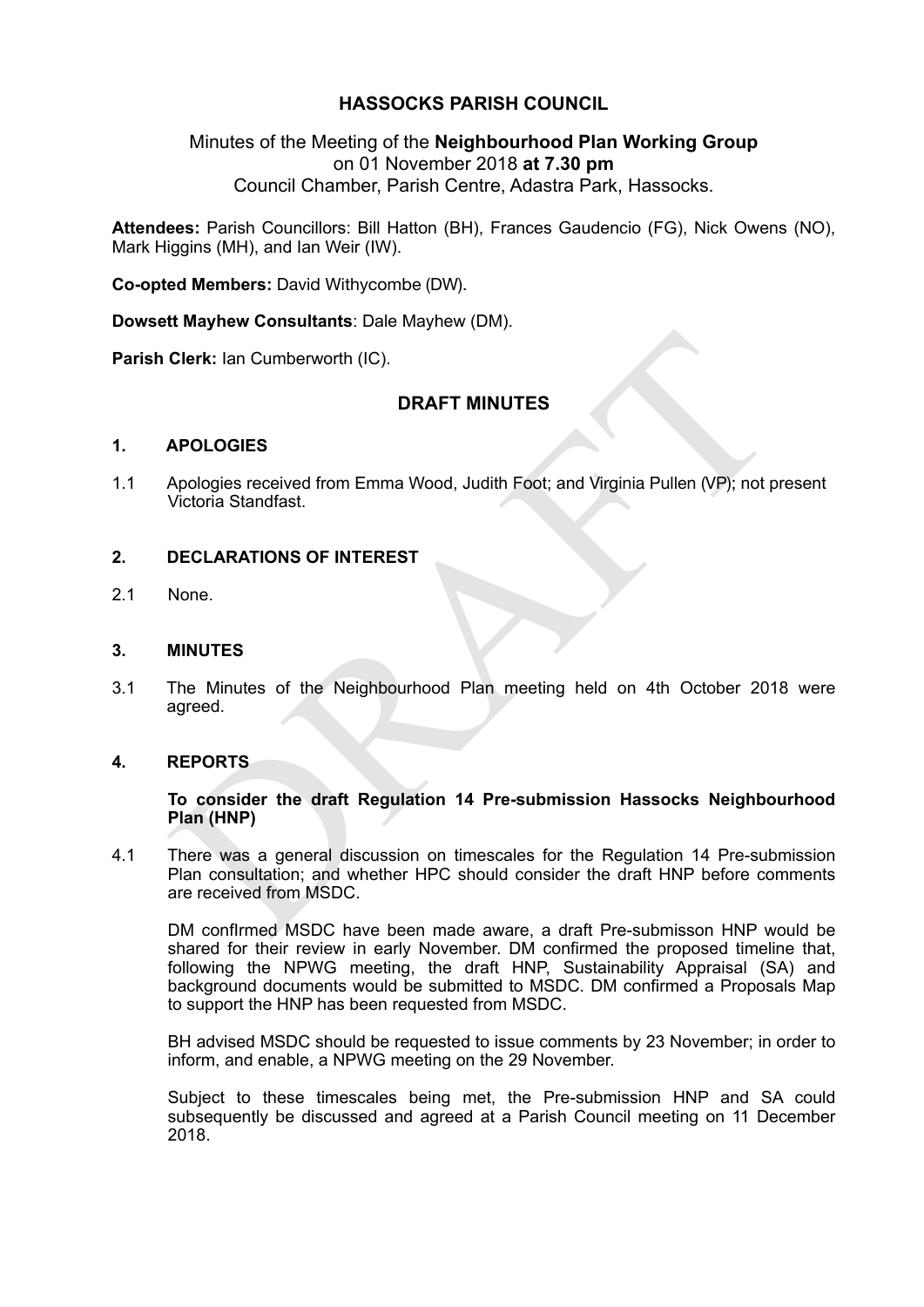DM advised MSDC have confirmed the Regulation 16 Submission HNP will need to be withdrawn prior to the start of the Regulation 14 Pre-submission consultation on the revised HNP. IW considered Reg 16 Plan should be retained for as long as possible.

A general discussion followed on the HNP. Minor typo/formatting matters were discussed and amendments agreed. DM to undertake the changes prior to submission of draft HNP to MSDC for comment.

Minor changes to draft Foreword were discussed and agreed.

Each planning policy/ aim was considered. The following was agreed with respect to each policy and aim.

| <b>Policy</b>                                                                 | <b>Comments</b>                                                                                                                                                                                              |
|-------------------------------------------------------------------------------|--------------------------------------------------------------------------------------------------------------------------------------------------------------------------------------------------------------|
|                                                                               | <b>Chapter: Environment and Heritage</b>                                                                                                                                                                     |
|                                                                               | It was agreed Policy criterion 3 be updated to read:                                                                                                                                                         |
| Policy 1: Local Gaps                                                          | "It would not compromise individually or cumulatively<br>the objectives and fundamental integrity of the gaps<br>between Hassocks and the settlements of Ditchling,<br>Hurstpierpoint and Burgess Hill; and" |
| Policy 2: Local Green Spaces                                                  | No comments – no changes required.                                                                                                                                                                           |
| Policy 3: Green Infrastructure                                                | No comments – no changes required.                                                                                                                                                                           |
| Policy 4: Managing Surface Water                                              | No comments – no changes required.                                                                                                                                                                           |
| Policy 5: Enabling Zero Carbon                                                | No comments – no changes required.                                                                                                                                                                           |
| Policy 6: Development Proposals<br>affecting the South Downs<br>National Park | No comments – no changes required.                                                                                                                                                                           |
| Policy 7: Development in<br><b>Conservation Areas</b>                         | No comments – no changes required.                                                                                                                                                                           |
| Policy 8: Air Quality Management                                              | No comments - no changes required.                                                                                                                                                                           |
|                                                                               | No comments - no changes required.<br>Supporting text to reference full title of Village Design                                                                                                              |
| Policy 9: Character and Design                                                | Statement.                                                                                                                                                                                                   |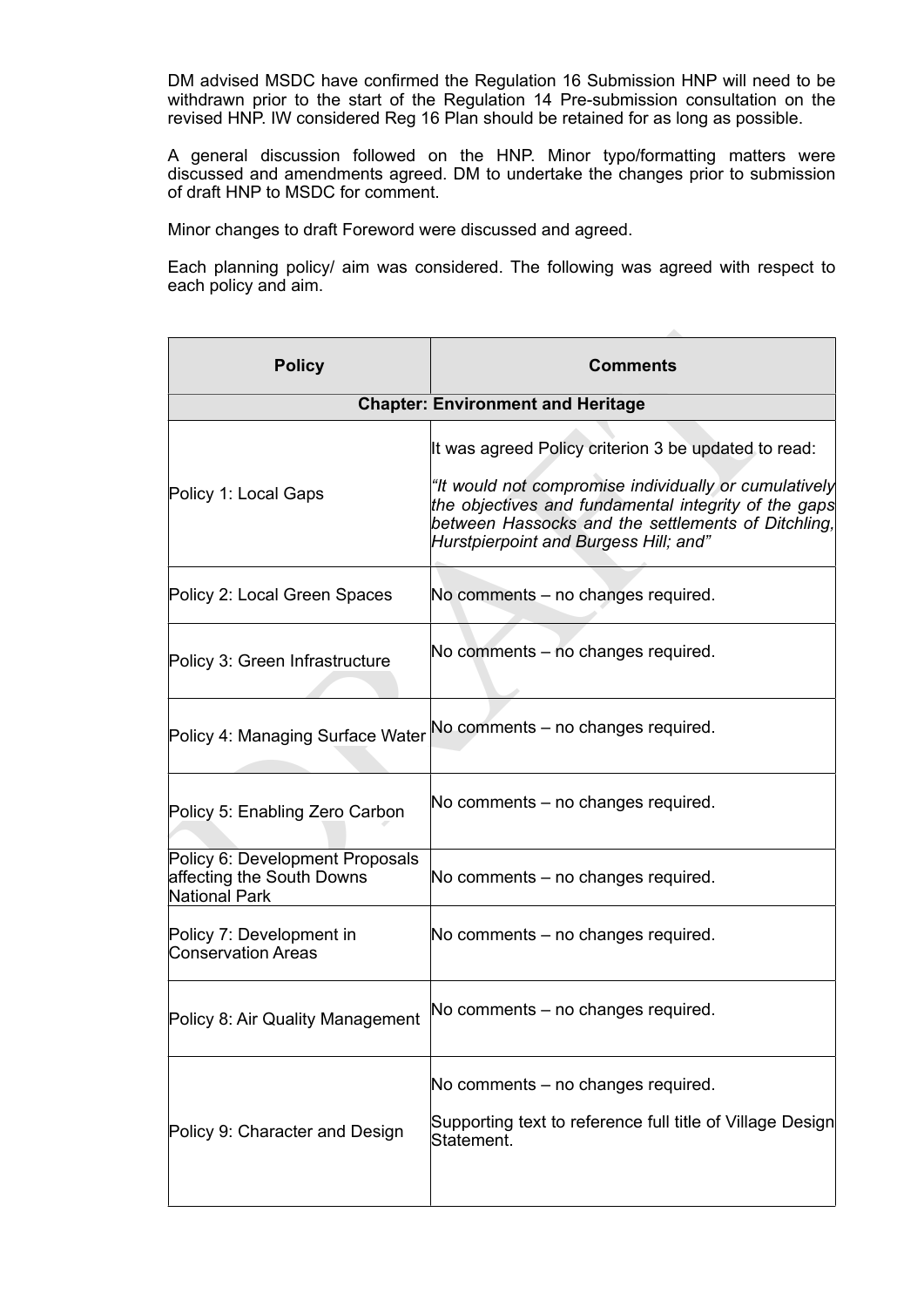|                                                                                                         | <b>Chapter: Community Infrastructure</b>                                                                                                                                                                                                                                                                                                                                                                                                                                           |  |
|---------------------------------------------------------------------------------------------------------|------------------------------------------------------------------------------------------------------------------------------------------------------------------------------------------------------------------------------------------------------------------------------------------------------------------------------------------------------------------------------------------------------------------------------------------------------------------------------------|--|
| Policy 10: Open Space                                                                                   | No comments – no changes required.                                                                                                                                                                                                                                                                                                                                                                                                                                                 |  |
| Policy 11: Protection of Public<br>Open Space                                                           | It was agreed bullet point 3 be updated to read:<br>"Land at Clayton Mills"<br>It was also agreed an additional bullet point be<br>included to read:<br>"Land at Clayton Recreation Ground"                                                                                                                                                                                                                                                                                        |  |
| Policy 12: Outdoor Play Space                                                                           | No comments - no changes required.<br>Supporting text be amended to reference need to<br>make provision for play space for young people (up<br>to 18 years old).                                                                                                                                                                                                                                                                                                                   |  |
| Policy 13: Community Facilities                                                                         | No comments – no changes required.                                                                                                                                                                                                                                                                                                                                                                                                                                                 |  |
| Aim 1: Assets of Community Value No comments - no changes required.                                     |                                                                                                                                                                                                                                                                                                                                                                                                                                                                                    |  |
| Policy 14: Education Provision                                                                          | No comments – no changes required.                                                                                                                                                                                                                                                                                                                                                                                                                                                 |  |
| Aim 2: Education Facilities                                                                             | No comments – no changes required.                                                                                                                                                                                                                                                                                                                                                                                                                                                 |  |
| Aim 3: Healthcare Facilities                                                                            | No comments - no changes required.                                                                                                                                                                                                                                                                                                                                                                                                                                                 |  |
| <b>Chapter: Housing</b>                                                                                 |                                                                                                                                                                                                                                                                                                                                                                                                                                                                                    |  |
| Policy 15: Residential<br>development within and adjoining<br>the built-up area boundary of<br>Hassocks | It was agreed part 2 of the policy is updated to read:<br>"The proposed development is for fewer than<br>10 dwellings; and<br>The site is outside of the identified Local Gap<br>and South Downs National Park; and<br>The site is contiguous with the existing built-up<br>area of the settlement; and<br>The development is demonstrated to be<br>٠<br>sustainable, including by reference to<br>Hassock's position in the settlement category<br>hierarchy of MSDP Policy DP6". |  |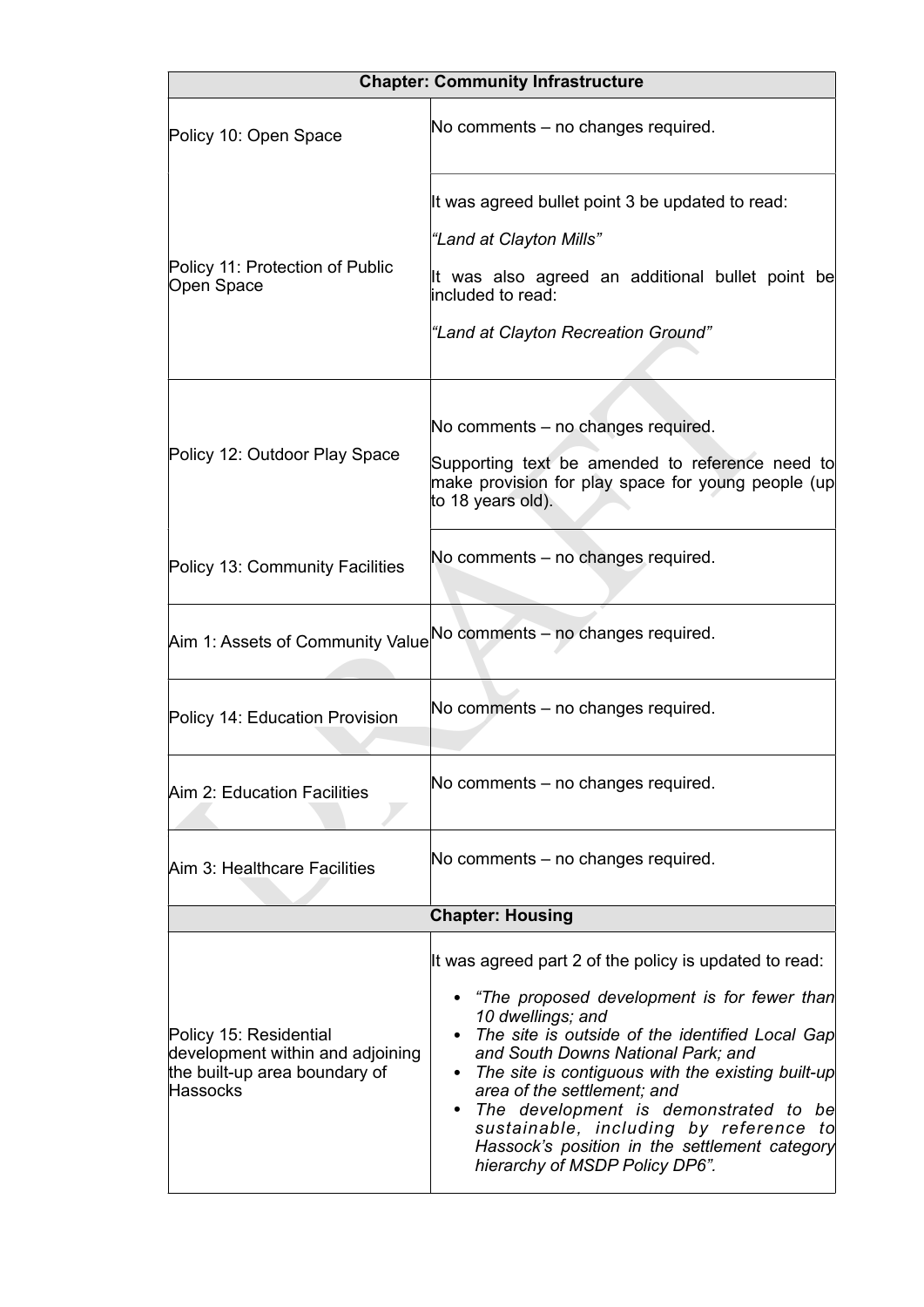|                                                                           | It was agreed an additional criterion be included to<br>read:                                                                                        |  |  |  |  |
|---------------------------------------------------------------------------|------------------------------------------------------------------------------------------------------------------------------------------------------|--|--|--|--|
| Policy 16: Hassocks Golf Club                                             | "Maximise opportunities to facilitate and promote the<br>increased use of alternative means of transport to<br>private, non-carbon fueled vehicles". |  |  |  |  |
|                                                                           | It was agreed an additional criterion be included to<br>read:                                                                                        |  |  |  |  |
| Policy 17: Land to the North of<br><b>Clayton Mills and Mackie Avenue</b> | "Maximise opportunities to facilitate and promote the<br>increased use of alternative means of transport to<br>private, non-carbon fueled vehicles". |  |  |  |  |
|                                                                           | It was agreed an additional criterion be included to<br>read:                                                                                        |  |  |  |  |
| Policy 18: Land to the west of<br>London Road                             | "Maximise opportunities to facilitate and promote the<br>increased use of alternative means of transport to<br>private, non-carbon fueled vehicles". |  |  |  |  |
|                                                                           |                                                                                                                                                      |  |  |  |  |
| Policy 19: Housing Mix                                                    | No comments – no changes required.                                                                                                                   |  |  |  |  |
|                                                                           | It was agreed to amend criterion 2 to read:                                                                                                          |  |  |  |  |
| Policy 20: Affordable Housing                                             | "They are, or have been,"                                                                                                                            |  |  |  |  |
|                                                                           | <b>Chapter: Economy</b>                                                                                                                              |  |  |  |  |
| Policy 21: Village Centre                                                 | No comments - no changes required.                                                                                                                   |  |  |  |  |
| Policy 22: Tourism                                                        | No comments – no changes required.                                                                                                                   |  |  |  |  |
| <b>Chapter: Transport</b>                                                 |                                                                                                                                                      |  |  |  |  |
| Aim 4: Non-car route ways                                                 | No comments – no changes required.                                                                                                                   |  |  |  |  |
| Aim 5: Public Transport                                                   | No comments – no changes required.                                                                                                                   |  |  |  |  |
| Aim 6: Traffic and Accessibility                                          | No comments – no changes required.                                                                                                                   |  |  |  |  |